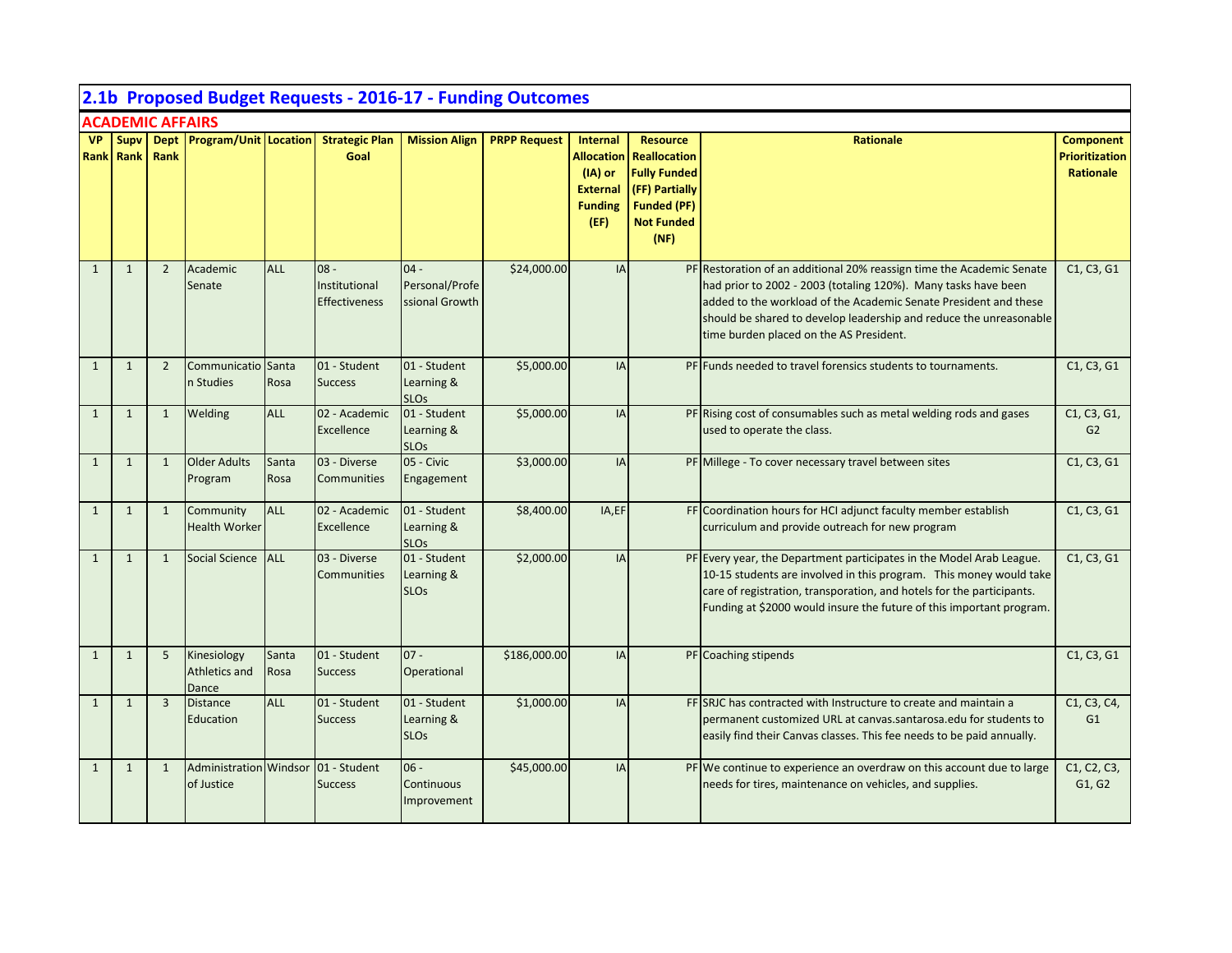| $\mathbf{1}$ | $\mathbf{1}$             | $\mathbf{1}$        | Emergency<br><b>Medical Care</b>                              |               | Windsor 01 - Student<br><b>Success</b>              | $07 -$<br>Operational                     | \$40,000.00         | IA                                                                                      |                                                                                                                                    | PF Cover cost needed to meet mandated instructional support: Clinical<br>Coordinator Paramedic Program                                                                                                                                             | C1, C2, C3,<br>G1, G2                                         |
|--------------|--------------------------|---------------------|---------------------------------------------------------------|---------------|-----------------------------------------------------|-------------------------------------------|---------------------|-----------------------------------------------------------------------------------------|------------------------------------------------------------------------------------------------------------------------------------|----------------------------------------------------------------------------------------------------------------------------------------------------------------------------------------------------------------------------------------------------|---------------------------------------------------------------|
|              |                          |                     |                                                               |               |                                                     |                                           |                     |                                                                                         |                                                                                                                                    |                                                                                                                                                                                                                                                    |                                                               |
| $\mathbf{1}$ | $\mathbf{1}$             | $\mathbf{1}$        | Applied<br>Technology                                         | <b>ALL</b>    | $04 -$<br>Facilities/Techn Operational<br>ology     | $07 -$                                    | \$5,000.00          | IA                                                                                      |                                                                                                                                    | PF Equipment repair and maintenance, including water programs in<br>Petaluma                                                                                                                                                                       | C1, C3, G2                                                    |
| $\mathbf{1}$ | $\mathbf{1}$             | $\mathbf{1}$        | Chemistry and ALL<br><b>Physics</b>                           |               | $04 -$<br>Facilities/Techn Learning &<br>ology      | 01 - Student<br><b>SLOs</b>               | \$5,000.00          | IA                                                                                      |                                                                                                                                    | FF Annual site license required for Multisim. Annual fee                                                                                                                                                                                           | C1, C2, C3,<br>G1                                             |
| $\mathbf{1}$ | $\mathbf{1}$             | $\overline{2}$      | Civil<br>Engineering,<br>Surveying, and<br>Geospatial<br>Tech | <b>ALL</b>    | $04 -$<br>Facilities/Techn Operational<br>ology     | $07 -$                                    | \$8,000.00          | IA,EF                                                                                   |                                                                                                                                    | FF CEGST: Equipment Maintenance and Repair                                                                                                                                                                                                         | C1, C3, G2                                                    |
| $\mathbf{1}$ | $\mathbf{1}$             | 1                   | Earth and<br><b>Space Sciences</b>                            | <b>ALL</b>    | 00 - None                                           | 00 - None                                 | \$2,000.00          |                                                                                         |                                                                                                                                    | NF 2,000 per year. Expand field trip offerings for ENVS 12, GEOL 1L,<br>GEOL 7 (additional sections / different locations), GEOL 11, ASTRON<br>12 (different locations)                                                                            | C1, C3, G1                                                    |
| $\mathbf{1}$ | $\mathbf{1}$             | 1                   | Life Sciences                                                 | Santa<br>Rosa | 01 - Student<br><b>Success</b>                      | 01 - Student<br>Learning &<br><b>SLOs</b> | \$5,000.00          | IA                                                                                      |                                                                                                                                    | FF These funds are required to cover the cost increase of our basic<br>supplies and will ensure that we can have the required supplies for<br>our labs.                                                                                            | C1, C3, G1,<br>G2                                             |
| $\mathbf{1}$ | $\mathbf{1}$             | 1                   | <b>Mathematics</b>                                            | Santa<br>Rosa | 01 - Student<br><b>Success</b>                      | 01 - Student<br>Learning &<br><b>SLOs</b> | \$20,000.00         | IA                                                                                      |                                                                                                                                    | PF We are asking for a permanent increase to the student worker fund<br>to pay the extra student workers being hired for the new expanded<br>math lab hours. For 2014-15 we had \$18,400 and will be over that<br>amount by approximately \$1,600. | C1, G1                                                        |
|              |                          |                     |                                                               |               |                                                     | <b>Academic Affairs Total</b>             | \$364,400.00        |                                                                                         |                                                                                                                                    |                                                                                                                                                                                                                                                    |                                                               |
|              |                          |                     | <b>FINANCE AND ADMINISTRATIVE SERVICES</b>                    |               |                                                     |                                           |                     |                                                                                         |                                                                                                                                    |                                                                                                                                                                                                                                                    |                                                               |
| <b>VP</b>    | <b>Supv</b><br>Rank Rank | <b>Dept</b><br>Rank |                                                               |               | <b>Program/Unit Location Strategic Plan</b><br>Goal | <b>Mission Align</b>                      | <b>PRPP Request</b> | Internal<br><b>Allocation</b><br>$(IA)$ or<br><b>External</b><br><b>Funding</b><br>(EF) | <b>Resource</b><br><b>Reallocation</b><br><b>Fully Funded</b><br>(FF) Partially<br><b>Funded (PF)</b><br><b>Not Funded</b><br>(NF) | <b>Rationale</b>                                                                                                                                                                                                                                   | <b>Component</b><br><b>Prioritization</b><br><b>Rationale</b> |
| $\Omega$     | $\mathbf{1}$             | $\mathbf{1}$        | Bookstore                                                     | Santa<br>Rosa | $04 -$<br>Facilities/Techn Operational<br>ology     | $07 -$                                    | \$50,000.00         |                                                                                         | <b>NF</b>                                                                                                                          | New Carpet. Amount is approximate.                                                                                                                                                                                                                 | C1, C4                                                        |
| $\mathbf{0}$ | $\overline{2}$           | $\overline{2}$      | Bookstore                                                     | Santa<br>Rosa | $04 -$<br>Facilities/Techn Operational<br>ology     | $07 -$                                    | \$2,000.00          |                                                                                         | <b>NF</b>                                                                                                                          | New Paint. Amount is approximate.                                                                                                                                                                                                                  | C1, C4                                                        |
| $\mathbf{1}$ | $\overline{4}$           | $\mathbf{1}$        | <b>District Police</b>                                        | <b>ALL</b>    | $08 -$<br>Institutional<br><b>Effectiveness</b>     | 02 - Student<br><b>Services</b>           | \$48,000.00         |                                                                                         | FF                                                                                                                                 | Purchase of marked patrol vehicle, cost includes vehicle, additional<br>safety equipment and markings.                                                                                                                                             | C3, G2                                                        |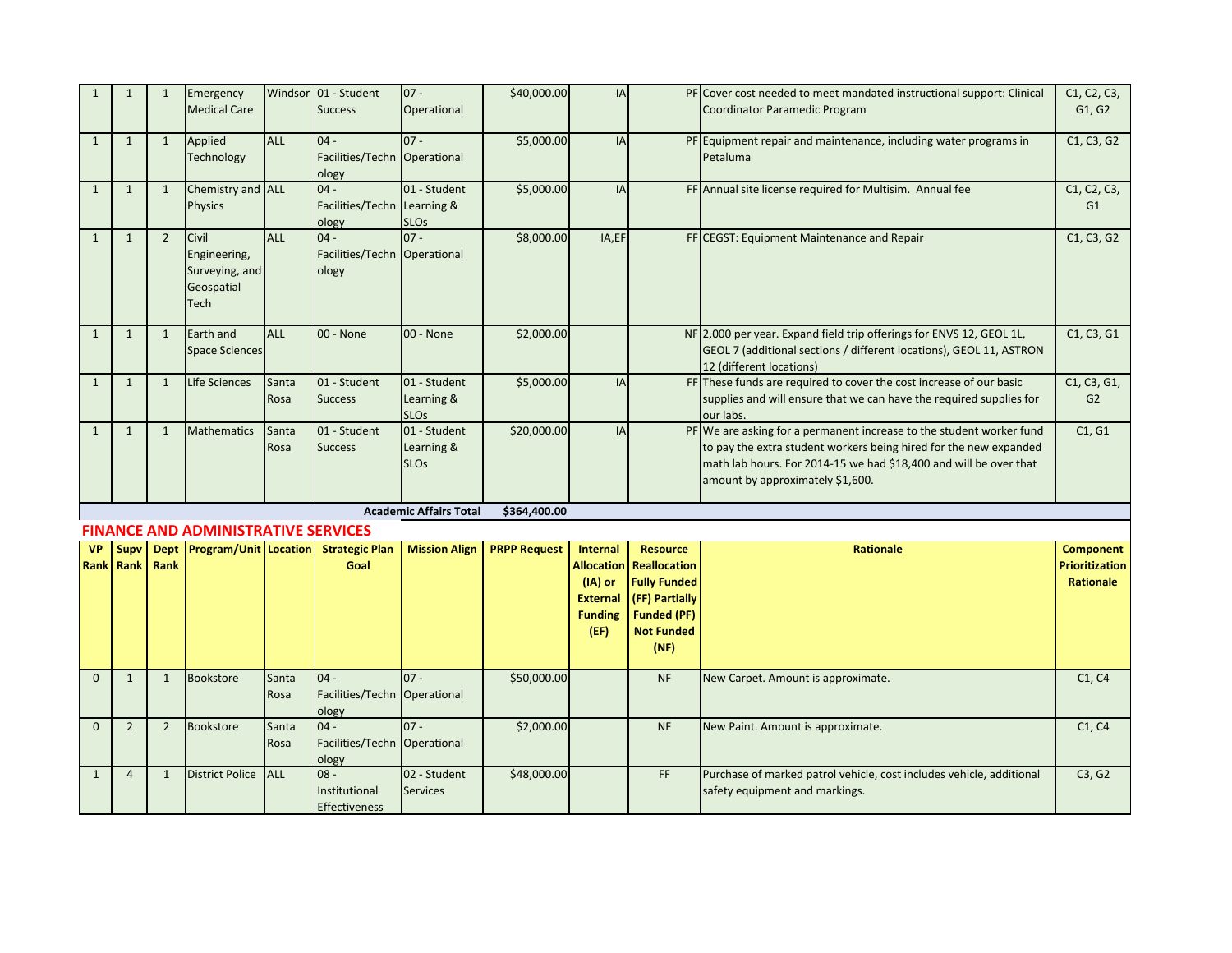| $\mathbf{1}$ | $\mathbf{1}$   | $\overline{2}$ | District Police ALL        |            | 06 - Healthy<br>Organization                    | 02 - Student<br><b>Services</b>            | \$49,000.00 | IA | PF        | Maintenance and repair of CCURE system components in all new and<br>remodeled facilities as parts come off warranty; card access/door<br>parts; CCTV cameras; servers; etc.                                                                                                                         | C3, G2                                           |
|--------------|----------------|----------------|----------------------------|------------|-------------------------------------------------|--------------------------------------------|-------------|----|-----------|-----------------------------------------------------------------------------------------------------------------------------------------------------------------------------------------------------------------------------------------------------------------------------------------------------|--------------------------------------------------|
| $\mathbf{0}$ | $\overline{3}$ | $\overline{2}$ | <b>District Police</b>     | ALL        | 02 - Academic<br>Excellence                     | $04 -$<br>Personal/Profe<br>ssional Growth | \$40,000.00 | IA | PF        | Travel and Training Expenses. All police officers and dispatchers (20<br>employees) mandated a minimum of 24 hours of POST certified<br>training over the next two years. Additionally, there are specialized<br>courses of training and update training that officers will be required<br>to take. | C3, G2                                           |
| $\mathbf{0}$ | $\mathbf{0}$   | $\overline{2}$ | <b>District Police</b>     | <b>ALL</b> | $08 -$<br>Institutional<br><b>Effectiveness</b> | 02 - Student<br><b>Services</b>            | \$30,000.00 |    | <b>NF</b> | Purchase of marked CSO vehicle, cost includes vehicle, additional<br>safety equipment and markings.                                                                                                                                                                                                 | C3, G2                                           |
| $\mathbf{1}$ | 5              | $\overline{3}$ | District Police ALL        |            | $08 -$<br>Institutional<br>Effectiveness        | $07 -$<br>Operational                      | \$20,000.00 |    | <b>NF</b> | Equip personnel with lapel cameras to offer transparency and<br>storage                                                                                                                                                                                                                             | C3, G2                                           |
| $\mathbf{1}$ | 6              | $\overline{3}$ | <b>District Police ALL</b> |            | $08 -$<br>Institutional<br><b>Effectiveness</b> | $07 -$<br>Operational                      | \$2,700.00  |    | <b>NF</b> | Outift Officer shotguns so that they meet standards, and are safe<br>during transportation.                                                                                                                                                                                                         | C <sub>2</sub> , C <sub>3</sub> , G <sub>2</sub> |
| $\mathbf{0}$ | $\mathbf{0}$   | $\overline{3}$ | <b>District Police</b>     | <b>ALL</b> | $08 -$<br>Institutional<br><b>Effectiveness</b> | $07 -$<br>Operational                      | \$20,000.00 |    | <b>NF</b> | Convert Analog CCTV system to digital                                                                                                                                                                                                                                                               | C3, G2                                           |
| $\Omega$     | $\mathbf{0}$   | $\overline{4}$ | District Police ALL        |            | $04 -$<br>Facilities/Techn Operational<br>ology | $07 -$                                     | \$25,000.00 |    | <b>NF</b> | Non-parking police repairs that are not covered under contract.                                                                                                                                                                                                                                     | C3, G2                                           |
| $\mathbf{1}$ | $\overline{2}$ | $\overline{4}$ | <b>District Police</b>     | <b>ALL</b> | $04 -$<br>Facilities/Techn Operational<br>ology | $07 -$                                     | \$50,000.00 |    | <b>NF</b> | Emergency Call Boxes/Towers- upgrading 28 emergency call/towers<br>located on the Santa Rosa and Windsor Campuses.                                                                                                                                                                                  | C3, G2                                           |
| $\Omega$     | $\mathbf 0$    | 5              | <b>District Police</b>     | ALL        | $04 -$<br>Facilities/Techn Operational<br>ology | $07 -$                                     | \$10,000.00 |    | <b>NF</b> | Video Conferencing equipment for Training/EOC Room                                                                                                                                                                                                                                                  | C3, G2                                           |
| $\mathbf{0}$ | $\mathbf{0}$   | $\overline{7}$ | District Police ALL        |            | 01 - Student<br><b>Success</b>                  | 05 - Civic<br>Engagement                   | \$1,000.00  |    | <b>NF</b> | Create a department information booth for campus events and<br>recruiting.                                                                                                                                                                                                                          | C3, G2                                           |
| $\mathbf{0}$ | $\mathbf{0}$   | 8              | <b>District Police</b>     | ALL        | 06 - Healthy<br>Organization                    | 05 - Civic<br>Engagement                   | \$500.00    |    | <b>NF</b> | Crime prevention & Cirt team materials for presentations and classes                                                                                                                                                                                                                                | C3, G2                                           |
| $\Omega$     | $\mathbf{0}$   | 10             | District Police ALL        |            | $08 -$<br>Institutional<br><b>Effectiveness</b> | $07 -$<br>Operational                      | \$2,000.00  |    | <b>NF</b> | Operational Area Emergency Services agreement between District<br>and Co of Sonoma's Dept of Emergency Services for continued<br>preparedness support.                                                                                                                                              | C3, G2                                           |
| $\mathbf{1}$ | $\mathbf{0}$   | 11             | <b>District Police</b>     | <b>ALL</b> | 06 - Healthy<br>Organization                    | 05 - Civic<br>Engagement                   | \$500.00    |    | <b>NF</b> | Cost of updated Emergency Preparedness Handbooks, EOC support<br>materials, training handouts, Department Safety Leader handbooks<br>and preparedness awareness posters.                                                                                                                            | C3, G2                                           |
| $\Omega$     | $\mathbf{0}$   | 12             | <b>District Police</b>     | <b>ALL</b> | $08 -$<br>Institutional<br>Effectiveness        | $07 -$<br>Operational                      | \$1,000.00  |    | <b>NF</b> | Continued SEMS-NIMS-ICS trainings, mutual aid group support<br>(NCCUMAG) and attendance at federal, state and regional workshops<br>are critical to meeting stste and federal mandates.                                                                                                             | C2, C3, G2                                       |
| $\mathbf{0}$ | $\mathbf{0}$   | 13             | <b>District Police</b>     | <b>ALL</b> | 06 - Healthy<br>Organization                    | 02 - Student<br><b>Services</b>            | \$500.00    |    | <b>NF</b> | Promotional materials Campus Safety                                                                                                                                                                                                                                                                 | C3, G2                                           |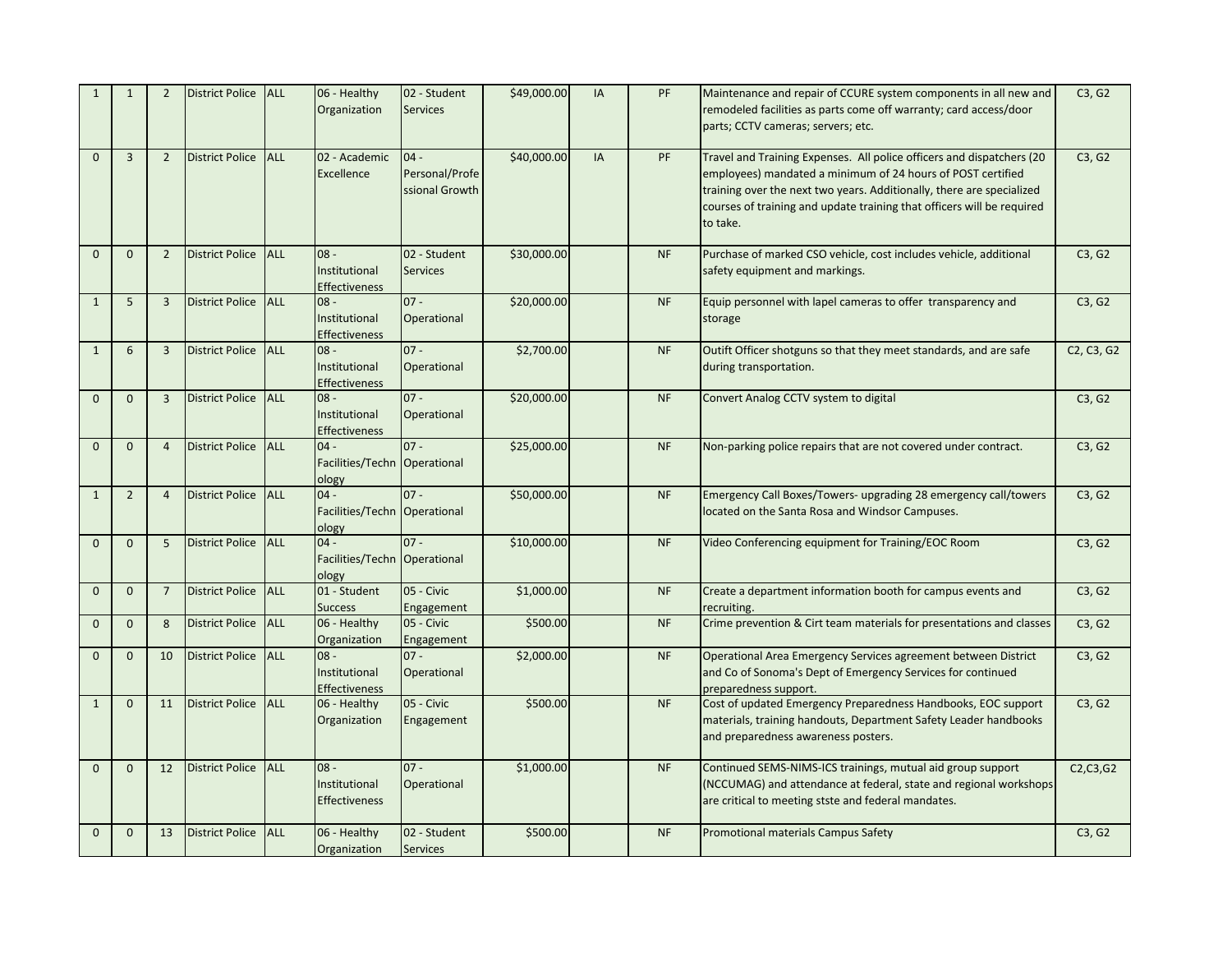| $\mathbf{1}$ | $\mathbf{1}$   | 1              | Environmental ALL<br><b>Health and</b><br>Safety        | 06 - Healthy<br>Organization                    | $07 -$<br>Operational | \$35,000.00 | IA        | PF        | The District is totally out of compliance with the Cal/OSHA Hazard<br>Communication Standard (8CCR5194). In addition, changes to the<br>standard will require the District to update all MSDSs (estimated at<br>2000) to SDSs by June 1, 2016. Implementation is \$30,000, on-going<br>\$20,000/year.                                                                                   | C2, C3, G2 |
|--------------|----------------|----------------|---------------------------------------------------------|-------------------------------------------------|-----------------------|-------------|-----------|-----------|-----------------------------------------------------------------------------------------------------------------------------------------------------------------------------------------------------------------------------------------------------------------------------------------------------------------------------------------------------------------------------------------|------------|
| $\Omega$     | $\overline{2}$ | $\overline{2}$ | Environmental ALL<br><b>Health and</b><br>Safety        | 06 - Healthy<br>Organization                    | $07 -$<br>Operational | \$55,000.00 |           | <b>NF</b> | Purchase a Learning Management System for safety training and<br>tracking of employees. The District is out of compliance with many<br>Cal/OSHA regulations due to the inability to deliver training to<br>employees in a cost effective and timely manner. It is also difficult to<br>track the training of employees without dedicated IT staff and<br>support.                       | C2, C3, G2 |
| $\mathbf{0}$ | $\overline{3}$ | $\overline{3}$ | <b>Environmental ALL</b><br><b>Health and</b><br>Safety | 06 - Healthy<br>Organization                    | $07 -$<br>Operational | \$10,000.00 |           | <b>NF</b> | Emergency Management Training: Sending 6 people annually to the<br>California Specialized Training Institute in San Luis Obispo for the 40<br>hour Earthquake Scenario Class.                                                                                                                                                                                                           | C3, G2     |
| $\mathbf{0}$ | $\mathbf{0}$   | $\overline{4}$ | <b>Environmental ALL</b><br><b>Health and</b><br>Safety | 06 - Healthy<br>Organization                    | $07 -$<br>Operational | \$18,500.00 |           | <b>NF</b> | Establish an ongoing budget for First Aid/CPR/AED training to be<br>offered 1 time/month every month. This pricing is based on the<br>corporate rate for Red Cross level training (2013-14).                                                                                                                                                                                            | C3, G2     |
| $\mathbf{1}$ | $\overline{4}$ | 5              | Environmental ALL<br><b>Health and</b><br>Safety        | 06 - Healthy<br>Organization                    | $07 -$<br>Operational | \$4,000.00  |           | <b>NF</b> | Establish an on-going budget for the District's AED maintenance<br>contract. This has been funded on a year-to-year basis for the last<br>three years.                                                                                                                                                                                                                                  | C3, G2     |
| $\mathbf{0}$ | $\mathbf{0}$   | 6              | Environmental ALL<br><b>Health and</b><br>Safety        | 06 - Healthy<br>Organization                    | $07 -$<br>Operational | \$25,000.00 |           | <b>NF</b> | Create a stock of routine ergonomic furniture items (office chairs,<br>sit/stand desks, etc.) so that these vital items can be provided to<br>employees immediately after their ergonomic assessments.                                                                                                                                                                                  | C3, G2     |
| $\Omega$     | $\Omega$       | $\overline{7}$ | Environmental ALL<br><b>Health and</b><br>Safety        | 06 - Healthy<br>Organization                    | $07 -$<br>Operational | \$5,000.00  |           | NF        | Printing: Emergency Preparedness & Response Guide, Building<br>Emergency Action Plans, Posters, Large EOC/DOC Maps and Aerial<br>Views, Large Scale Charts/Forms, Laminated Emergency Contact<br>Lists/Wallet Cards, etc.                                                                                                                                                               | C3, G2     |
| $\mathbf{0}$ | $\mathbf{0}$   | 8              | Environmental ALL<br><b>Health and</b><br>Safety        | 06 - Healthy<br>Organization                    | $07 -$<br>Operational | \$5,000.00  |           | <b>NF</b> | Printing: Emergency Operation Plans, Building Emergency Action<br>Plans, training materials, forms, etc.                                                                                                                                                                                                                                                                                | C3, G2     |
| $\mathbf{0}$ | $\mathbf{0}$   | 9              | Environmental ALL<br><b>Health and</b><br>Safety        | 06 - Healthy<br>Organization                    | $07 -$<br>Operational | \$30,000.00 | <b>IA</b> | PF        | Supplies: BSC/ASC/Exterior Team backpacks, backpack supplies<br>(flashlights, radios, etc.), emergency supplies for central cache<br>(water, MREs, tools, etc.), EOC/DOC supplies (e.g. pens, paper, toner<br>cartridges, binders, file boxes/folders, binder tabs, white board<br>marking pens, erasers, flip charts/flip chart supplies, etc.), phone<br>chargers, power strips, etc. | C3, G2     |
| $\mathbf{0}$ | $\mathbf{0}$   | 10             | <b>Environmental ALL</b><br><b>Health and</b><br>Safety | $08 -$<br>Institutional<br><b>Effectiveness</b> | $07 -$<br>Operational | \$50,000.00 | IA        | PF        | Contracted Annual Emergency Management Training: BSC/ASC,<br>SEMS/NIMS/ICS, EOC/DOC, Table Tops, Functional Exercises, etc.                                                                                                                                                                                                                                                             | C3, G2     |
| $\mathbf{0}$ | $\mathbf 0$    | 11             | Environmental ALL<br><b>Health and</b><br>Safety        | 06 - Healthy<br>Organization                    | $07 -$<br>Operational | \$2,000.00  | IA        | FF        | Pay for the Fire & Emergency Operational Area Contract                                                                                                                                                                                                                                                                                                                                  | C3, G2     |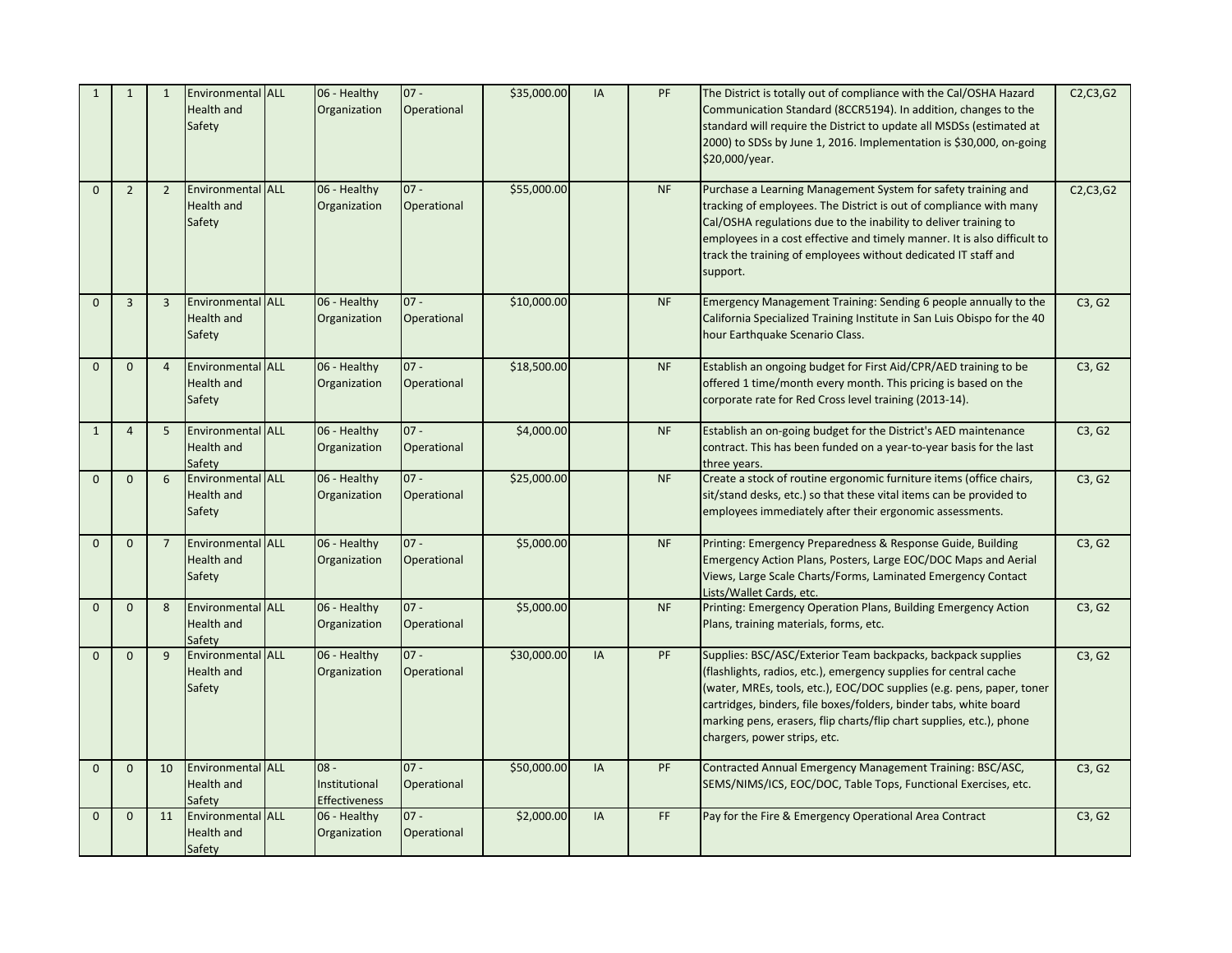| $\Omega$     | $\Omega$       | 12             | Facilities -<br>Custodial      | <b>ALL</b>    | $-80$<br>Institutional<br><b>Effectiveness</b>  | $07 -$<br>Operational                      | \$20,000.00  |           | <b>NF</b> | Increase supply budget to cover additional supplies needed for the<br>new Culinary Arts Center and Shone Farm.                                                                                 | C3, G2 |
|--------------|----------------|----------------|--------------------------------|---------------|-------------------------------------------------|--------------------------------------------|--------------|-----------|-----------|------------------------------------------------------------------------------------------------------------------------------------------------------------------------------------------------|--------|
| $\mathbf{0}$ | $\mathbf{0}$   | 13             | Facilities -<br>Custodial      | <b>ALL</b>    | $08 -$<br>Institutional<br><b>Effectiveness</b> | $07 -$<br>Operational                      | \$12,000.00  |           | <b>NF</b> | Replacement of ten (10) two-way radios.                                                                                                                                                        | C3, G2 |
| $\mathbf{0}$ | $\mathbf{1}$   | $\mathbf{1}$   | Facilities -<br>Grounds        | <b>ALL</b>    | $05 -$<br>Sustainability                        | $07 -$<br>Operational                      | \$3,000.00   |           | <b>NF</b> | Increase the annual budget for Recycling Supplies (6590-4390) by<br>\$3000, to cover the costs of increased operations, promotional<br>outreach, and organic material processing.              | C3, G2 |
| $\mathbf{0}$ | $\overline{2}$ | $\overline{2}$ | Facilities -<br><b>Grounds</b> | <b>ALL</b>    | $05 -$<br>Sustainability                        | $04 -$<br>Personal/Profe<br>ssional Growth | \$500.00     |           | <b>NF</b> | Allocate \$500 for training and seminars for our Recycling team<br>employees.(6590-5230)                                                                                                       | C3, G2 |
| $\mathbf{1}$ | $\overline{4}$ | $\overline{4}$ | Facilities -<br>Grounds        | <b>ALL</b>    | $04 -$<br>Facilities/Techn Continuous<br>ology  | $06 -$<br>Improvement                      | \$400.00     | <b>IA</b> | FF.       | Increase the annual allocation for dues and membership by \$400 for<br>our Tree Maintenance program, due to the addition of a second<br>trained tree climber on my staff, Spencer Folz.        | C3, G2 |
| $\mathbf{0}$ | 5              | 5              | Facilities -<br>Grounds        | <b>ALL</b>    | $04 -$<br>Facilities/Techn Continuous<br>ology  | $06 -$<br>Improvement                      | \$6,600.00   | IA        | FF        | Increase the annual budget for the Grounds Contract account by<br>\$6600 to help cover the cost of contract pest control.                                                                      | C3, G2 |
| $\mathbf 0$  | 6              | 6              | Facilities -<br>Grounds        | <b>ALL</b>    | $04 -$<br>Facilities/Techn Operational<br>ology | $07 -$                                     | \$5,000.00   |           | <b>NF</b> | Increase the Grounds supply budget by \$5000 to help us keep up<br>with increasing material, supply, and plant replacement costs.                                                              | C3, G2 |
| $\mathbf{0}$ | $\mathbf{0}$   | $\mathbf{1}$   | Facilities -<br>Maintenance    | <b>ALL</b>    | $04 -$<br>Facilities/Techn Operational<br>ology | $07 -$                                     | \$65,000.00  |           | <b>NF</b> | Last year \$0.00. New requested budget item: This contract for<br>service of equipment would support our efforts in a District Wide<br>approach for equipment maintenance and service repairs. | C3, G2 |
| $\Omega$     | $\overline{4}$ | $2^{\circ}$    | Parking                        | Santa<br>Rosa | 00 - None                                       | 00 - None                                  | \$7,500.00   |           | <b>NF</b> | Safety supplies for existing patrol cars and CSO vehicles to include<br>first aid supplies, tools, emergency and crime/accident scene<br>management supplies.                                  | C3, G2 |
| $\mathbf{0}$ | $\overline{3}$ | $\overline{2}$ | Parking                        | <b>ALL</b>    | $04 -$<br>Facilities/Techn Operational<br>ology | $07 -$                                     | \$25,000.00  |           | <b>NF</b> | To update and expand the parking enforcement equipment                                                                                                                                         | C3, G2 |
| $\mathbf{0}$ | $\overline{2}$ | $\overline{3}$ | Parking                        | Santa<br>Rosa | 00 - None                                       | 00 - None                                  | \$30,000.00  |           | <b>NF</b> | CSO vehicle with equipment                                                                                                                                                                     | C3, G2 |
| $\mathbf 0$  | $\mathbf{0}$   | $\overline{2}$ | Graphics                       | Santa<br>Rosa | 07 - Financial<br><b>Resources</b>              | $07 -$<br>Operational                      | \$10,000.00  |           | <b>NF</b> | Purchase book maker                                                                                                                                                                            | C3, G2 |
| $\mathbf{1}$ | $\mathbf{0}$   | $\mathbf{0}$   | Information<br>Technology      | <b>ALL</b>    | $04 -$<br>Facilities/Techn Continuous<br>ology  | $06 -$<br>Improvement                      | \$80,000.00  | IA        | PF        | Bond Fund- New software purchases, first time purchases or non-<br>annual upgrades                                                                                                             | C3, G2 |
| $\mathbf{1}$ | $\mathbf 0$    | $\mathbf 0$    | Information<br>Technology      | <b>ALL</b>    | 01 - Student<br><b>Success</b>                  | $07 -$<br>Operational                      | \$455,000.00 | IA        | PF        | Bond Fund - Instructional equipment servers replacement, student<br>lab desktop replacements and classroom computer replacements                                                               | C3, G2 |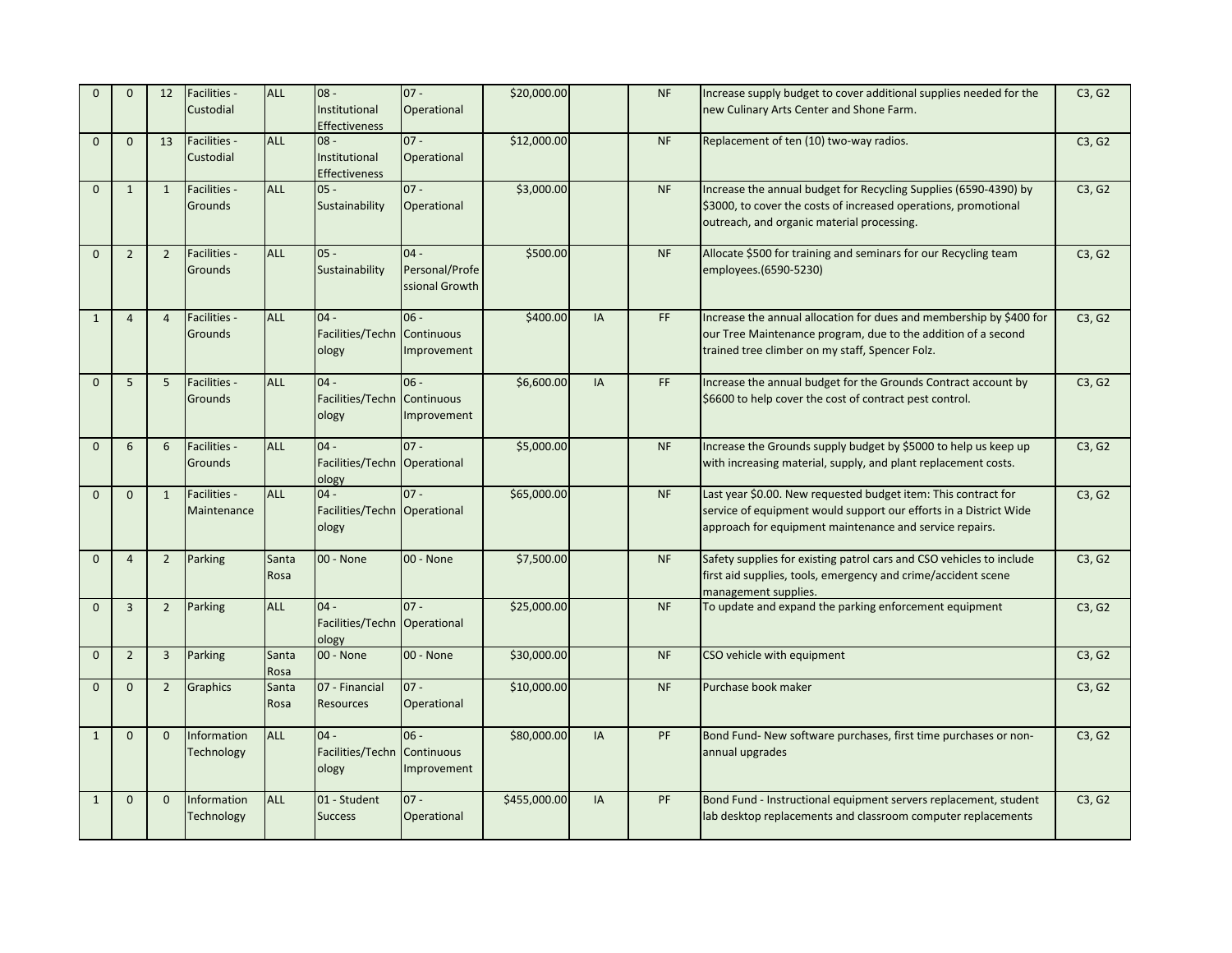| $\Omega$     | $\mathbf{0}$ | $\mathbf{1}$ | Information<br><b>Technology</b> | <b>ALL</b> | $04 -$<br>Facilities/Techn Continuous<br>ology  | $06 -$<br>Improvement                      | \$9,000.00     | IA        | PF        | Continue Link Creative contract to provide new additional Drupal<br>templates, upgrade Foundation and Drupal versions, assist with ADA<br>compliance, add multilingual Web development,                                                                                                                                      | C3, G2     |
|--------------|--------------|--------------|----------------------------------|------------|-------------------------------------------------|--------------------------------------------|----------------|-----------|-----------|------------------------------------------------------------------------------------------------------------------------------------------------------------------------------------------------------------------------------------------------------------------------------------------------------------------------------|------------|
| $\Omega$     | $\mathbf 0$  | $\mathbf{1}$ | Information<br><b>Technology</b> | <b>ALL</b> | $04 -$<br>Facilities/Techn Operational<br>ology | $07 -$                                     | \$18,500.00    | IA        | PF        | Software renewal for SQL server monitoring tool (SolarWinds)\$800,<br>Web monitoring tool (Siteimprove) with analytics\$16.5K, and Visual<br>Studio source control tools (Beyond Compare)\$500                                                                                                                               | C3, G2     |
| $\Omega$     | $\mathbf{0}$ | $\mathbf{1}$ | Information<br><b>Technology</b> | <b>ALL</b> | $04 -$<br>Facilities/Techn Operational<br>ology | $07 -$                                     | \$9,000.00     | IA        | PF        | EMS Software renewal V1 & V2 Enrollment Management                                                                                                                                                                                                                                                                           | C3, G2     |
| $\mathbf{1}$ | $\mathbf{1}$ | $\mathbf{1}$ | Information<br><b>Technology</b> | <b>ALL</b> | $04 -$<br>Facilities/Techn Continuous<br>ology  | $06 -$<br>Improvement                      | \$2,000,000.00 | IA        | FF        | Bond Fund - IT Infrastructure Upgrade, edge switches and wireless<br>access points and (new units), data cable wiring installation                                                                                                                                                                                           | C1, C3, G2 |
| $\mathbf{1}$ | $\mathbf{1}$ | $\mathbf{1}$ | Information<br><b>Technology</b> | <b>ALL</b> | 01 - Student<br><b>Success</b>                  | $07 -$<br>Operational                      | \$15,500.00    | IA        | FF        | Annual expected cost for the fiber access to SWCenter                                                                                                                                                                                                                                                                        | C3, G2     |
| $\mathbf{1}$ | $\mathbf{1}$ | $\mathbf{1}$ | Information<br><b>Technology</b> | <b>ALL</b> | $04 -$<br>Facilities/Techn Operational<br>ology | $07 -$                                     | \$60,000.00    | <b>IA</b> | PF        | Additional software to manage added computers in labs and<br>classrooms- Ghost licenses \$10K, MDM for managing mobile devices<br>and BYOD \$50K                                                                                                                                                                             | C3, G2     |
| $\mathbf{1}$ | $\mathbf{1}$ | $\mathbf{1}$ | Information<br><b>Technology</b> | <b>ALL</b> | $04 -$<br>Facilities/Techn Operational<br>ology | $07 -$                                     | \$15,000.00    | <b>IA</b> | FF        | Event Management Software EMS for facilities management                                                                                                                                                                                                                                                                      | C3, G2     |
| $\mathbf{1}$ | $\mathbf 1$  | $\mathbf{1}$ | Information<br><b>Technology</b> | <b>ALL</b> | 01 - Student<br><b>Success</b>                  | 02 - Student<br><b>Services</b>            | \$11,000.00    | IA        | FF        | Maxient student conduct tracking software                                                                                                                                                                                                                                                                                    | C3, G2     |
| $\Omega$     | $\mathbf{1}$ | 1            | Information<br><b>Technology</b> | <b>ALL</b> | $04 -$<br>Facilities/Techn Operational<br>ology | $07 -$                                     | \$20,000.00    |           | <b>NF</b> | General Fund - Mobil Device Managment software for BYOD access<br>to district resources and support for district owned iPads and other<br>mobil devices.                                                                                                                                                                     | C3, G2     |
| $\mathbf{1}$ | $\mathbf{1}$ | $\mathbf{1}$ | Information<br><b>Technology</b> | <b>ALL</b> | $04 -$<br>Facilities/Techn Operational<br>ology | $07 -$                                     | \$30,000.00    |           | <b>NF</b> | Bond fund, New firewall at Petaluma Campus to support new CENIC<br>connection                                                                                                                                                                                                                                                | C3, C4, G2 |
| $\mathbf{1}$ | $\mathbf{1}$ | 1            | Information<br><b>Technology</b> | <b>ALL</b> | $04 -$<br>Facilities/Techn Operational<br>ology | $07 -$                                     | \$35,000.00    |           | <b>NF</b> | Bond fund Professional services for troble shooting issues with<br>student portal servers                                                                                                                                                                                                                                    | C3, C4, G2 |
| $\mathbf{1}$ | $\mathbf{1}$ | $\mathbf{1}$ | Information<br><b>Technology</b> | <b>ALL</b> | $04 -$<br>Facilities/Techn Operational<br>ology | $07 -$                                     | \$40,000.00    | IA        | PF        | Bond Fund- Phone system components, new phones and accessories                                                                                                                                                                                                                                                               | C3, G2     |
| $\mathbf{0}$ | $\mathbf{1}$ | $\mathbf{1}$ | Information<br>Technology        | <b>ALL</b> | $08 -$<br>Institutional<br><b>Effectiveness</b> | $04 -$<br>Personal/Profe<br>ssional Growth | \$16,000.00    | IA        | PF        | Travel and training budget for IT staff. Required to maintain and<br>acquire new technology skills, e.g., virualization, new security<br>requirements like PCI, new software versions like SQL, .NET,<br>Exchange Server, SharePoint, etc. Included is a training budget for<br>online training resources such as SkillSoft. | C3, G2     |
| $\Omega$     | $\mathbf{1}$ | $\mathbf{1}$ | Information<br><b>Technology</b> | <b>ALL</b> | $08 -$<br>Institutional<br><b>Effectiveness</b> | $04 -$<br>Personal/Profe<br>ssional Growth | \$5,000.00     | IA        | FF        | Licensing and recertification testing for technicians                                                                                                                                                                                                                                                                        | C3, G2     |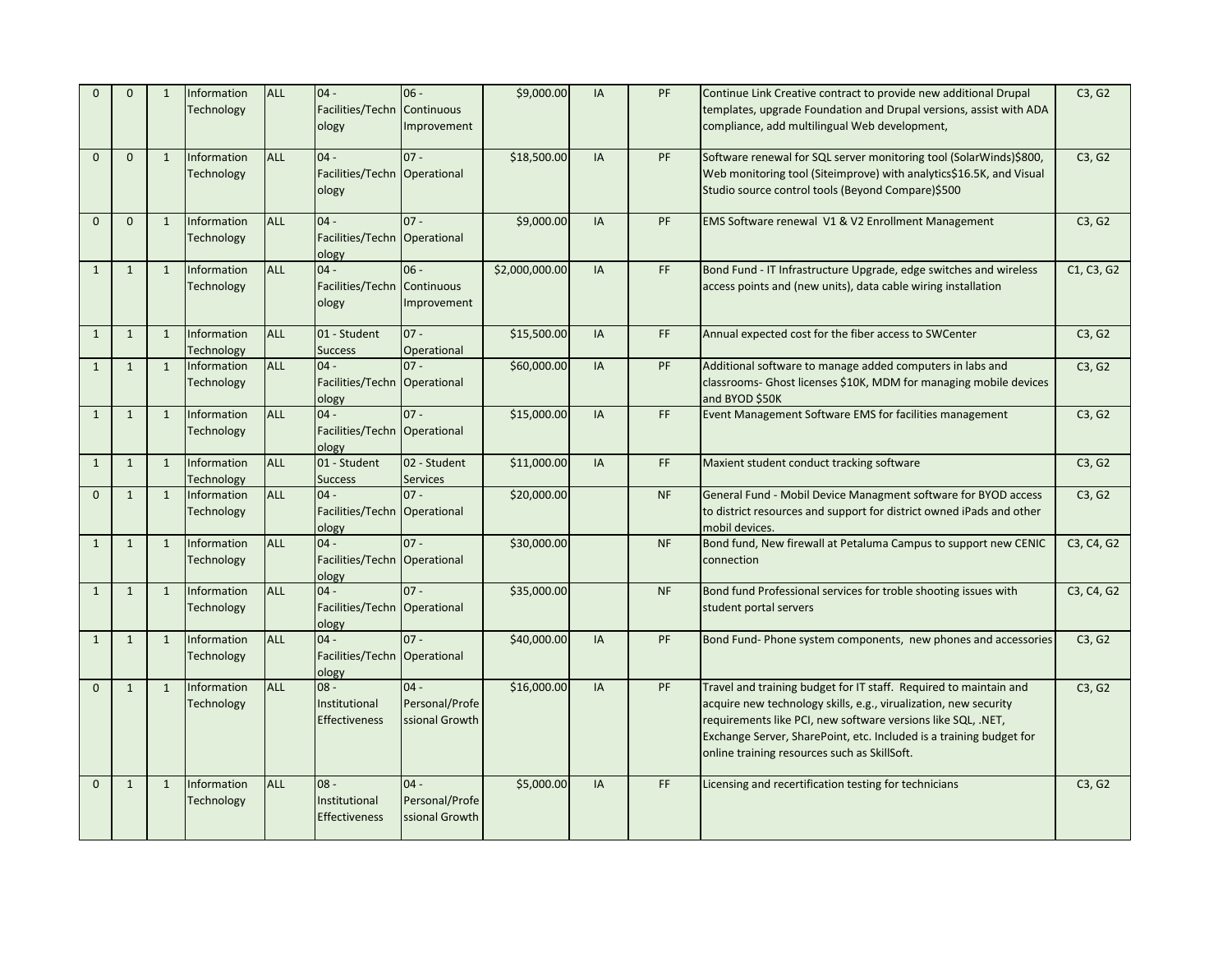| $\Omega$     | $\mathbf{1}$ | 1            | Information<br><b>Technology</b> | <b>ALL</b>    | $04 -$<br>Facilities/Techn Operational<br>ology | $07 -$                              | \$20,000.00  | IA | FF.                          | Phone charges AT & T Integra ISDN, Long Distance, Smart Yellow<br>pages etc                                                                                                                                                                                                                                                                                                 | C3, G2                                           |
|--------------|--------------|--------------|----------------------------------|---------------|-------------------------------------------------|-------------------------------------|--------------|----|------------------------------|-----------------------------------------------------------------------------------------------------------------------------------------------------------------------------------------------------------------------------------------------------------------------------------------------------------------------------------------------------------------------------|--------------------------------------------------|
| $\mathbf{1}$ | $\mathbf{1}$ | 1            | Information<br><b>Technology</b> | <b>ALL</b>    | $04 -$<br>Facilities/Techn Operational<br>ology | $07 -$                              | \$450,000.00 | IA | PF                           | Bond Fund - Replacement for ageing and failing PC and Mac<br>hardware. Necessary to provide technology users with the<br>appropriate technology to do their jobs.                                                                                                                                                                                                           | C3, G2                                           |
| $\mathbf{1}$ | $\mathbf{1}$ | $\mathbf{1}$ | Information<br><b>Technology</b> | ALL           | $04 -$<br>Facilities/Techn Operational<br>ology | $07 -$                              | \$30,000.00  | IA | FF.                          | Bond Fund - Purchase new physical servers.                                                                                                                                                                                                                                                                                                                                  | C3, C4, G2                                       |
| $\mathbf{1}$ | $\mathbf{1}$ | $\mathbf{1}$ | Information<br><b>Technology</b> | <b>ALL</b>    | $04 -$<br>Facilities/Techn Operational<br>ology | $07 -$                              | \$100,000.00 | IA | <b>PF</b>                    | Bond Fund - Security- purchase VoIP classroom speakers;<br>InformaCast for broadcasting to phones, CCure cameras and door<br>locks                                                                                                                                                                                                                                          | C <sub>3</sub> , C <sub>4</sub> , G <sub>2</sub> |
| $\mathbf{1}$ | $\mathbf{1}$ | $\mathbf{1}$ | Information<br>Technology        | <b>ALL</b>    | $04 -$<br>Facilities/Techn Operational<br>ology | $07 -$                              | \$75,000.00  | IA | $\mathsf{FF}% _{\mathsf{F}}$ | Bond Fund - Replacement for failed equipment: switches, phones,<br>faxes, etc Maintain support for networking infrastructure.<br>Uninterruptible Power Supply (UPS) Batteries. Symmetra /<br>replacement.                                                                                                                                                                   | C3, C4, G2                                       |
| $\mathbf{1}$ | $\mathbf{1}$ | 1            | Information<br><b>Technology</b> | <b>ALL</b>    | $04 -$<br>Facilities/Techn Operational<br>ology | $07 -$                              | \$15,000.00  |    | <b>NF</b>                    | Professional Expert Data Base Analyst to improve SIS data base<br>performance and reliability. This includes our registration process.                                                                                                                                                                                                                                      | C3, G2                                           |
| $\mathbf{1}$ | $\mathbf{1}$ | $\mathbf{1}$ | Information<br><b>Technology</b> | <b>ALL</b>    | $04 -$<br>Facilities/Techn Operational<br>ology | $07 -$                              | \$150,000.00 |    | <b>NF</b>                    | Bond Fund- Uninterruptible Power Supply (UPS) Batteries. Add UPS's<br>in buildings for VoIP connectivity during power outages.                                                                                                                                                                                                                                              | C3, C4, G2                                       |
| $\mathbf{1}$ | $\mathbf{1}$ | 1            | Information<br><b>Technology</b> | <b>ALL</b>    | $04 -$<br>Facilities/Techn Operational<br>ology | $07 -$                              | \$303,500.00 | IA | $\mathsf{FF}% _{\mathsf{F}}$ | Annual maintenance agreements for institutional software, e.g.,<br>CITRIX \$10K, student right to know, netsupport notify, informacast,<br>Neogov \$23.5K, edgewave \$15K, manage engine \$15K, Live Action, e-<br>transcript, CISCO smartnet \$150K, Adobe \$50K, Turn it in \$40K,<br>Virtualization \$25K Lumens community ed\$11K PowerFAIDS fin aid<br>sw <sup>2</sup> | C3, G2                                           |
| $\Omega$     | $\mathbf{1}$ | $\mathbf{1}$ | Information<br><b>Technology</b> | <b>ALL</b>    | $04 -$<br>Facilities/Techn Operational<br>ology | $07 -$                              | \$5,000.00   | IA | <b>FF</b>                    | Annual contract for secure certificates through CCCTO InCommon                                                                                                                                                                                                                                                                                                              | C3, G2                                           |
| $\mathbf{1}$ | $\mathbf{1}$ | $\mathbf{1}$ | Payroll                          | Santa<br>Rosa | 00 - None                                       | 00 - None                           | \$0.00       |    | <b>NF</b>                    | The District is processing over 2000 manual timesheets a month.<br>Electronic timecard process needs to be researched.                                                                                                                                                                                                                                                      | C3, G2                                           |
| $\mathbf{1}$ | $\mathbf{1}$ | $\mathbf{1}$ | Payroll                          | Santa<br>Rosa | 00 - None                                       | 00 - None                           | \$400,000.00 |    | <b>NF</b>                    | The Payroll department is required to keep many records forever and<br>the ink is quickly becoming unreadable on many documents. We<br>must start digitally imaging these records before they are lost<br>forever. We have purchased scanning equipment in 2012/2013.<br>Current day to day info is scheduled to be implemented in Aug 2013.<br>Backlog is being worked on. | C3, G2                                           |
| $\mathbf{1}$ | $\mathbf{1}$ | $\mathbf{1}$ | Purchasing                       | <b>ALL</b>    | $08 -$<br>Institutional<br><b>Effectiveness</b> | $06 -$<br>Continuous<br>Improvement | \$25,000.00  | IA | FF.                          | Annual allocation for e-sourcing software tool license renewal                                                                                                                                                                                                                                                                                                              | C3, G2                                           |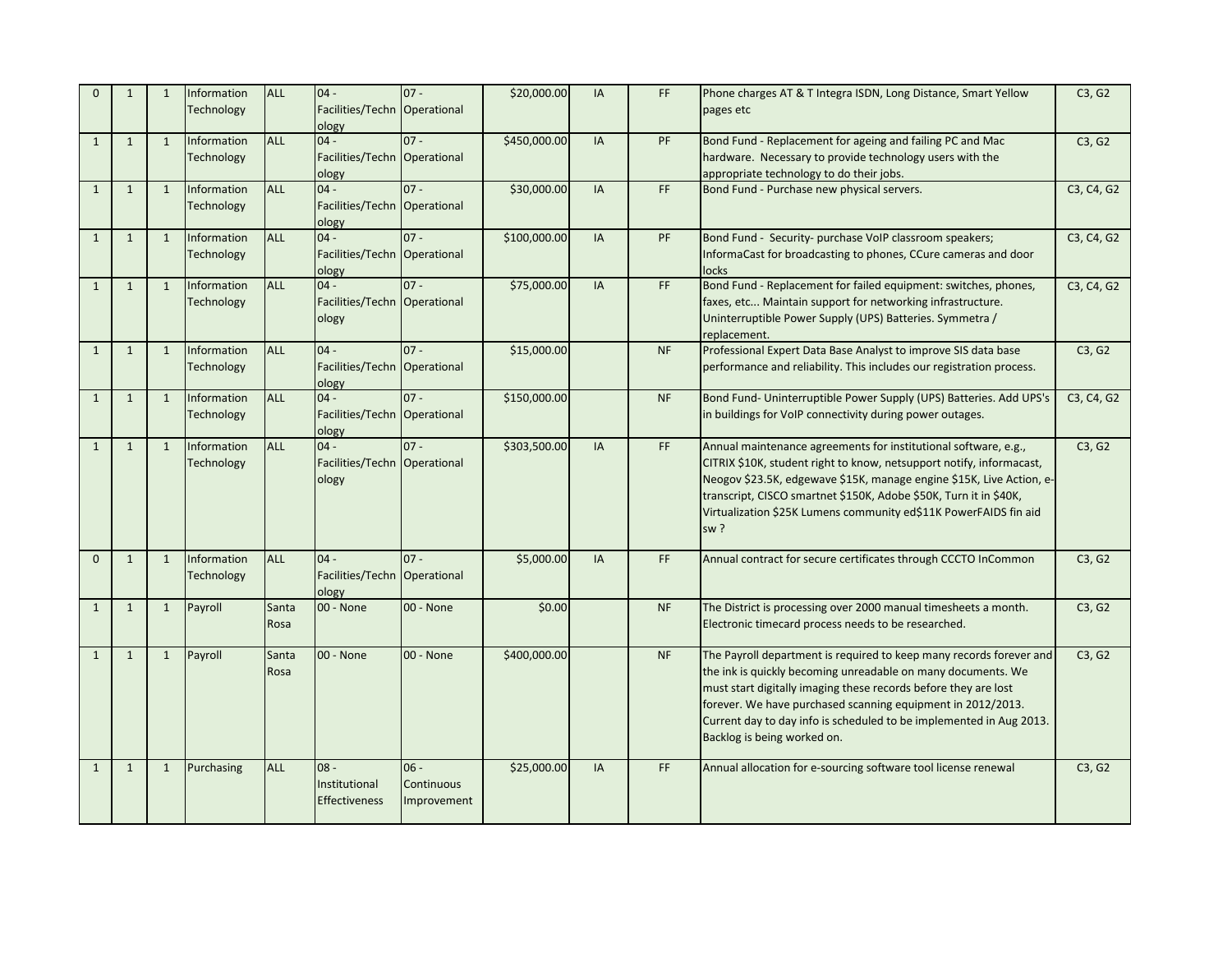| $\overline{2}$   | $\overline{2}$           | $\overline{2}$ | Purchasing                                         | Santa                   | $08 -$                                          | 00 - None                                 | \$5,000.00          |                                                             | FF.                                                                             | Professional development training for staff. This kind of training is                                                          | C3, G2                                                 |
|------------------|--------------------------|----------------|----------------------------------------------------|-------------------------|-------------------------------------------------|-------------------------------------------|---------------------|-------------------------------------------------------------|---------------------------------------------------------------------------------|--------------------------------------------------------------------------------------------------------------------------------|--------------------------------------------------------|
|                  |                          |                |                                                    | Rosa                    | Institutional                                   |                                           |                     |                                                             |                                                                                 | not available through internal SRJC resources.                                                                                 |                                                        |
|                  |                          |                |                                                    |                         | Effectiveness                                   |                                           |                     |                                                             |                                                                                 |                                                                                                                                |                                                        |
|                  |                          |                |                                                    |                         | <b>Finance and Adminstrative Services Total</b> |                                           | \$5,174,200.00      |                                                             |                                                                                 |                                                                                                                                |                                                        |
|                  |                          |                | <b>PETALUMA CAMPUS</b>                             |                         |                                                 |                                           |                     |                                                             |                                                                                 |                                                                                                                                |                                                        |
| <b>VP</b>        | Supv<br><b>Rank</b> Rank | Rank           | Dept Program/Unit Location                         |                         | <b>Strategic Plan</b><br>Goal                   | <b>Mission Align</b>                      | <b>PRPP Request</b> | Internal<br><b>Allocation</b><br>(IA) or<br><b>External</b> | <b>Resource</b><br><b>Reallocation</b><br><b>Fully Funded</b><br>(FF) Partially | <b>Rationale</b>                                                                                                               | <b>Component</b><br><b>Prioritization</b><br>Rationale |
|                  |                          |                |                                                    |                         |                                                 |                                           |                     | <b>Funding</b><br>(EF)                                      | <b>Funded (PF)</b><br><b>Not Funded</b><br>(NF)                                 |                                                                                                                                |                                                        |
| $\mathbf{1}$     | $\mathbf{1}$             | $\mathbf{1}$   | Petaluma<br>Academic<br><b>Affairs</b>             | Petalum<br>a            | 02 - Academic<br>Excellence                     | 01 - Student<br>Learning &<br><b>SLOs</b> | \$2,600.00          | IA                                                          | FF.                                                                             | Micro 5, Bio 2.1 supplies (ongoing cost, not startup)                                                                          | C1, C3, G1                                             |
| $\overline{2}$   | $\mathbf{1}$             | $\overline{1}$ | Petaluma<br>Academic<br><b>Affairs</b>             | Petalum<br>a            | 02 - Academic<br>Excellence                     | 01 - Student<br>Learning &<br><b>SLOs</b> | \$2,000.00          | IA                                                          | FF                                                                              | Chem 42 supplies 1-time start up                                                                                               | C1, C3, G1                                             |
| $\overline{3}$   | $\mathbf{1}$             | $\overline{3}$ | Petaluma<br>Student<br><b>Services</b>             | Petalum<br>a            | 01 - Student<br><b>Success</b>                  | 01 - Student<br>Learning &<br><b>SLOs</b> | \$1,400.00          | IA                                                          | FF.                                                                             | (Student Affairs) National Society for Leadership & Success annual<br>campus fee                                               | C1, C3, G1                                             |
| $\overline{4}$   | $\overline{1}$           | $\overline{4}$ | Petaluma<br>Student<br><b>Services</b>             | Petalum<br>a            | 01 - Student<br><b>Success</b>                  | 02 - Student<br><b>Services</b>           | \$1,400.00          | IA                                                          | FF.                                                                             | (SSSP) Campus App annual fee                                                                                                   | C1, C3, G1                                             |
| 5                | $\mathbf{1}$             | $\mathbf{1}$   | Gateway to<br>College                              | Petalum                 | 01 - Student<br><b>Success</b>                  | 01 - Student<br>Learning &<br><b>SLOs</b> | \$4,800.00          |                                                             | <b>NF</b>                                                                       | Transportation for four university field trips                                                                                 | C1, C3, G1                                             |
| $\boldsymbol{6}$ | $\mathbf{1}$             | $\overline{1}$ | Petaluma<br><b>Business</b><br><b>Services</b>     | Petalum<br>a            | $04 -$<br>Facilities/Techn Operational<br>ology | $07 -$                                    | \$150.00            | IA                                                          | FF                                                                              | Mid-duty hand truck (replace exisiting)                                                                                        | G1, G2                                                 |
| $\overline{7}$   | $\mathbf{1}$             | $\overline{1}$ | Petaluma<br>Academic<br>Affairs                    | Petalum<br>$\mathsf{a}$ | 02 - Academic<br>Excellence                     | 01 - Student<br>Learning &<br><b>SLOs</b> | \$2,000.00          | <b>IA</b>                                                   | PF                                                                              | Repairs for Weight Room to extend life of equipment and delay<br>replacement                                                   | C1, G2                                                 |
| 8                | $\mathbf{1}$             | $\overline{1}$ | Petaluma<br>Academic<br><b>Affairs</b>             | Petalum<br>a            | 02 - Academic<br>Excellence                     | 01 - Student<br>Learning &<br><b>SLOs</b> | \$500.00            | IA                                                          | FF.                                                                             | Equipment service maintenance for Life Science                                                                                 | C1, G2                                                 |
| 9                | $\mathbf{1}$             | $\mathbf{1}$   | Petaluma<br><b>Business</b><br><b>Services</b>     | Petalum 04 -            | Facilities/Techn Operational<br>ology           | $07 -$                                    | \$100.00            | <b>IA</b>                                                   | FF.                                                                             | Dolly (replace existing)                                                                                                       | G1, G2                                                 |
| 10               | $\mathbf{1}$             | $\overline{1}$ | Petaluma<br><b>Facilities</b><br><b>Operations</b> | Petalum                 | $04 -$<br>Facilities/Techn Operational<br>ology | $07 -$                                    | \$100,000.00        | IA                                                          | PF                                                                              | To support repairs of HVAC and plumbing systems as needed in order<br>to improve and maintain learning and working enviroment. | G1, G2                                                 |
| 11               | $\overline{2}$           | $\overline{2}$ | Petaluma<br>Academic<br><b>Affairs</b>             | Petalum<br>$\mathsf{a}$ | 02 - Academic<br>Excellence                     | 01 - Student<br>Learning &<br><b>SLOs</b> | \$500.00            | EA                                                          | FF                                                                              | <b>Art Guest Speakers</b>                                                                                                      | C1, C3, G1                                             |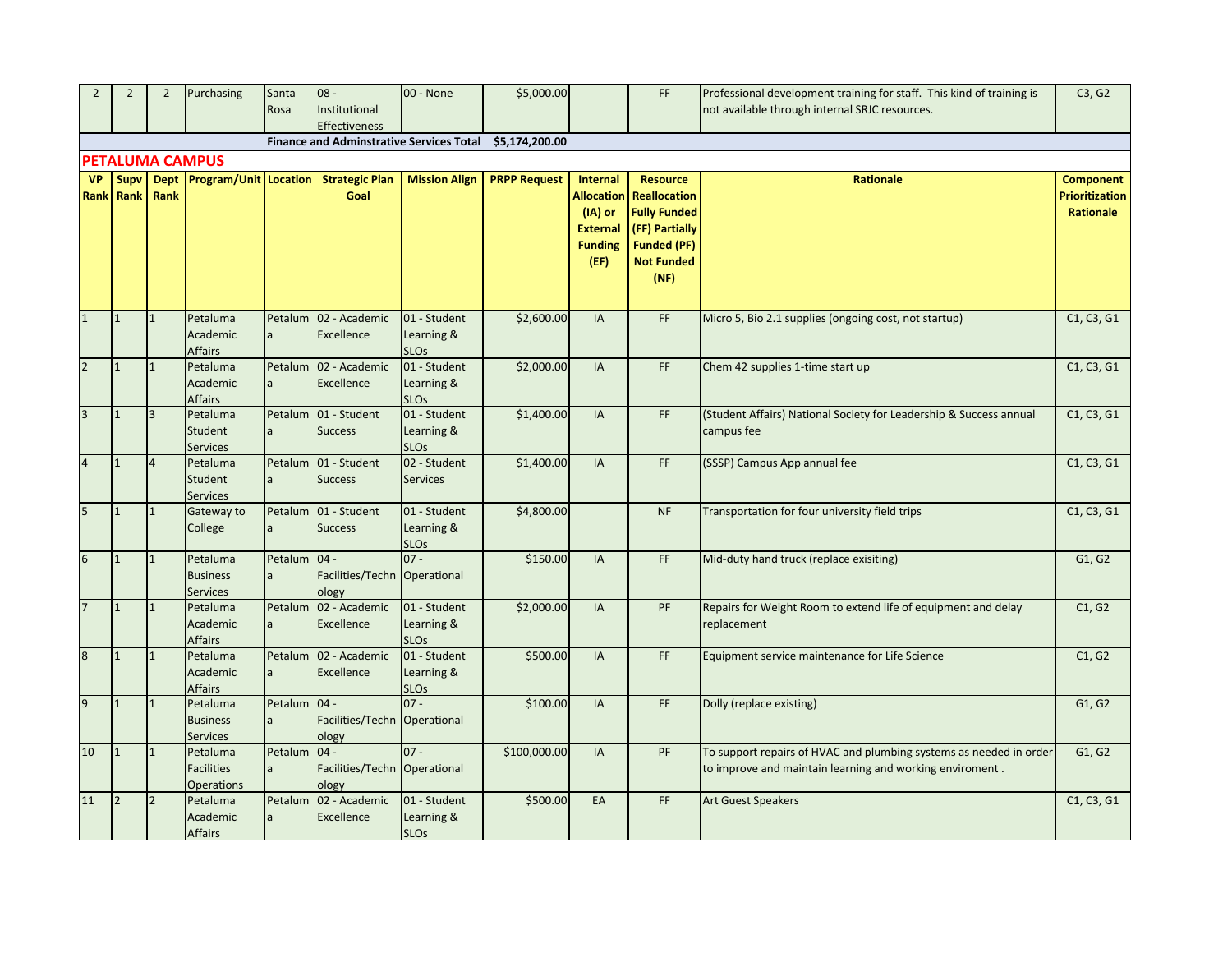| 12 | $\overline{2}$          | $\overline{0}$ | Petaluma<br>Student<br><b>Services</b>             | la.                            | Petalum 01 - Student<br><b>Success</b>           | 01 - Student<br>Learning &<br><b>SLOs</b>  | \$850.00   | IA        | FF        | (Student Affairs) Scholarships for NSLS membership fee                                                                                                         | C1, C3, G1 |
|----|-------------------------|----------------|----------------------------------------------------|--------------------------------|--------------------------------------------------|--------------------------------------------|------------|-----------|-----------|----------------------------------------------------------------------------------------------------------------------------------------------------------------|------------|
| 13 | $\overline{2}$          | $\overline{2}$ | Petaluma<br><b>Facilities</b><br><b>Operations</b> | Petalum 04 -<br>$\overline{a}$ | Facilities/Techn Operational<br>ology            | $07 -$                                     | \$6,000.00 |           | <b>NF</b> | Preventitive maintenance funds to support annual/scheduled service<br>work of essential mechanical equipment that supports the facility                        | G1, G2     |
| 14 | R                       | $\overline{3}$ | Gateway to<br>College                              | Petalum                        | 03 - Diverse<br><b>Communities</b>               | 02 - Student<br><b>Services</b>            | \$400.00   |           | <b>NF</b> | Retractable banner and stand for outreach and recruitment events                                                                                               | C1, C3, G1 |
| 15 | $\overline{\mathbf{3}}$ | $\overline{3}$ | Petaluma<br>Academic<br><b>Affairs</b>             | a                              | Petalum 02 - Academic<br>Excellence              | 01 - Student<br>Learning &<br><b>SLOs</b>  | \$100.00   | IA        | FF.       | Power strips for PC 645 x 5 computer studies                                                                                                                   | C1, C3, G1 |
| 16 | $\overline{\mathbf{3}}$ | $\mathbf{1}$   | Petaluma<br>Student<br><b>Services</b>             |                                | Petalum 01 - Student<br><b>Success</b>           | 02 - Student<br><b>Services</b>            | \$400.00   | IA        | PF        | (Student Employment) Create a supplies budget for program needs                                                                                                | C1, C3, G1 |
| 17 | 3                       | $\overline{4}$ | Petaluma<br>Student<br><b>Services</b>             | Petalum                        | 01 - Student<br><b>Success</b>                   | 02 - Student<br><b>Services</b>            | \$750.00   | IA        | PF        | (A&R) JumpStart Budget for promotional supplies                                                                                                                | C1, C3, G1 |
| 18 | 3                       | $\overline{3}$ | Petaluma<br><b>Facilities</b><br><b>Operations</b> | Petalum 04 -<br>la.            | Facilities/Techn Operational<br>ology            | $07 -$                                     | \$1,500.00 |           | <b>NF</b> | To offset 5690 accounts increases to service contracts and additional<br>equipment that has been brought online.                                               | G1, G2     |
| 19 |                         | $\mathbf{1}$   | Petaluma<br>Student<br><b>Services</b>             | Petalum<br>a                   | 01 - Student<br><b>Success</b>                   | 02 - Student<br><b>Services</b>            | \$9,000.00 | IA        | PF        | (Student Affairs) Programming budget: To support campus-wide<br>programs that increase engagement of students (lectures, events,<br>etc.)                      | C1, C3, G1 |
| 20 | $\overline{4}$          | $\overline{4}$ | Gateway to<br>College                              |                                | Petalum 01 - Student<br><b>Success</b>           | 02 - Student<br><b>Services</b>            | \$225.00   | IA        | FF        | Vinyl photo backdrop for graduation and other SRJC-Petaluma<br>campus events                                                                                   | C1, C3, G1 |
| 21 | $\overline{4}$          | $\overline{4}$ | Petaluma<br>Academic<br><b>Affairs</b>             | a                              | Petalum 02 - Academic<br>Excellence              | 01 - Student<br>Learning &<br><b>SLOs</b>  | \$3,000.00 | IA        | FF.       | Support Academic Senate travel for Petaluma faculty                                                                                                            | C1, C3, G1 |
| 22 | $\overline{4}$          | $\overline{4}$ | Petaluma<br><b>Facilities</b><br><b>Operations</b> | Petalum                        | $ 04 -$<br>Facilities/Techn Operational<br>ology | $07 -$                                     | \$5,000.00 | IA        | PF        | To support electrical repairs as needed in order to improve and<br>maintain learning and working enviroment.                                                   | G1, G2     |
| 23 | 5                       | 5              | Petaluma<br><b>Facilities</b><br><b>Operations</b> |                                | Petalum 06 - Healthy<br>Organization             | $06 -$<br>Continuous<br>Improvement        | \$2,000.00 | <b>IA</b> | FF.       | Funds for additional emergency prepardness supplies, and trainings.                                                                                            | G1, G2     |
| 24 | 5                       | 5              | Gateway to<br>College                              |                                | Petalum 01 - Student<br><b>Success</b>           | 02 - Student<br><b>Services</b>            | \$325.00   |           | <b>NF</b> | Tablecloth for outreach & recruitment events to promote awareness,<br>aid in recruitment, program branding                                                     | C1, C3, G1 |
| 25 | $\overline{7}$          | $\overline{7}$ | Petaluma<br>Academic<br><b>Affairs</b>             | a                              | Petalum 02 - Academic<br>Excellence              | 01 - Student<br>Learning &<br><b>SLOs</b>  | \$250.00   | IA        | FF        | Create supply budget for Child Development classes.                                                                                                            | C1, C3, G1 |
| 26 |                         |                | Gateway to<br>College                              |                                | Petalum 03 - Diverse<br>Communities              | 02 - Student<br><b>Services</b>            | \$250.00   |           | <b>NF</b> | Outreach materials for referral sources (pens, flash drives, etc.) to<br>expand awareness and application for prospective GtC students and<br>referral sources | C1, C3, G1 |
| 27 | 6                       | 6              | Gateway to<br>College                              | Petalum                        | 02 - Academic<br>Excellence                      | $04 -$<br>Personal/Profe<br>ssional Growth | \$150.00   |           | <b>NF</b> | Faculty professional development books                                                                                                                         | C1, C3, G1 |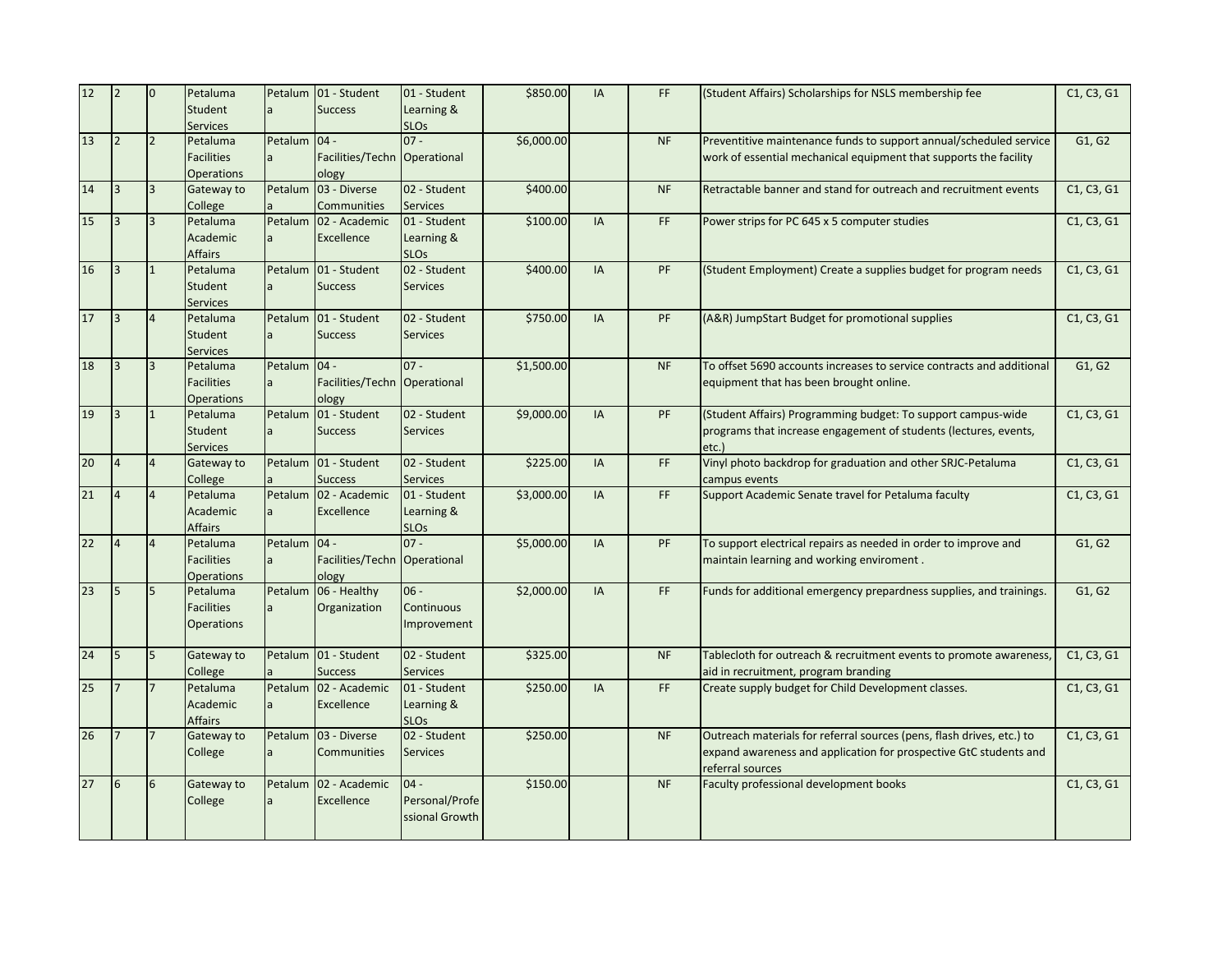| 28 | $\overline{7}$ | 5              | Petaluma<br>Student<br><b>Services</b> | Petalum 08 -  | Institutional<br><b>Effectiveness</b>           | $07 -$<br>Operational                      | \$200.00   | IA | FF.       | (ICC) Create Office Supply budget (not Student Equity funded)                                                                                  | C1, C3, G1 |
|----|----------------|----------------|----------------------------------------|---------------|-------------------------------------------------|--------------------------------------------|------------|----|-----------|------------------------------------------------------------------------------------------------------------------------------------------------|------------|
| 29 | 8              | 8              | Petaluma<br>Academic<br><b>Affairs</b> | Petalum<br>la | 02 - Academic<br>Excellence                     | 01 - Student<br>Learning &<br><b>SLOs</b>  | \$1,000.00 | IA | FF.       | 3-D Printer Supplies                                                                                                                           | C1, C3, G1 |
| 30 | 8              | 6              | Petaluma<br>Student<br><b>Services</b> | Petalum<br>la | $ 08 -$<br>Institutional<br>Effectiveness       | $07 -$<br>Operational                      | \$800.00   | IA | FF        | (Student Affairs) Increase Office Supplies budget (to total \$1000)                                                                            | C1, C3, G1 |
| 31 | $\overline{9}$ | 6              | Petaluma<br>Student<br><b>Services</b> | Petalum<br>la | $08 -$<br>Institutional<br><b>Effectiveness</b> | 01 - Student<br>Learning &<br><b>SLOs</b>  | \$900.00   | IA | FF.       | (A&R) Leadership Petaluma Program involvement for Denise Cooper                                                                                | C1, C3, G1 |
| 32 | 10             | <b>7</b>       | Petaluma<br>Student<br><b>Services</b> | Petalum<br>la | 01 - Student<br><b>Success</b>                  | 02 - Student<br><b>Services</b>            | \$500.00   |    | <b>NF</b> | (SSSP) Student Success Supplies (not eligible for SSSP funding)                                                                                | C1, C3, G1 |
| 33 | 13             | $\sqrt{8}$     | Petaluma<br>Student<br><b>Services</b> | Petalum<br>la | $08 -$<br>Institutional<br><b>Effectiveness</b> | $07 -$<br>Operational                      | \$400.00   |    | <b>NF</b> | (A&R) A Frames for Signage                                                                                                                     | C1, C3, G1 |
| 34 | 16             | 10             | Petaluma<br>Student<br><b>Services</b> | Petalum<br>la | $08 -$<br>Institutional<br><b>Effectiveness</b> | $07 -$<br>Operational                      | \$500.00   |    | <b>NF</b> | (Student Affairs) Wood A Frames for Clubs                                                                                                      | C1, C3, G1 |
| 35 | 11             |                | Petaluma<br>Student<br><b>Services</b> | Petalum       | 06 - Healthy<br>Organization                    | $04 -$<br>Personal/Profe<br>ssional Growth | \$1,200.00 | IA | FF        | (A&R) Attend CCACRO                                                                                                                            | C1, C3, G1 |
| 36 | 6              | 5              | Petaluma<br>Student<br><b>Services</b> | Petalum<br>la | 06 - Healthy<br>Organization                    | $04 -$<br>Personal/Profe<br>ssional Growth | \$1,200.00 |    | NF        | (Student Affairs) Attend Student Life Conference                                                                                               | C1, C3, G1 |
| 37 | 5              | 5              | Petaluma<br>Academic<br><b>Affairs</b> | la            | Petalum 02 - Academic<br>Excellence             | 01 - Student<br>Learning &<br><b>SLOs</b>  | \$3,000.00 | IA | PF        | Travel budget to support faculty professional development in social<br>justice, honors program, student research                               | C1, C3, G1 |
| 38 | $\overline{2}$ | $\overline{2}$ | Gateway to<br>College                  | <b>a</b>      | Petalum 06 - Healthy<br>Organization            | $04 -$<br>Personal/Profe<br>ssional Growth | \$3,000.00 |    | NF        | Establish travel budget for staff for GtCNN trainings as well as local<br>professional development trainings (Nat'l Youth At Risk, CA Charter) | C1, C3, G1 |
| 39 | 14             | $\overline{9}$ | Petaluma<br>Student<br><b>Services</b> | Petalum<br>la | 01 - Student<br><b>Success</b>                  | 02 - Student<br><b>Services</b>            | \$500.00   | IA | FF        | (ICC) Mileage budget- Staff Travel (Student Equity funded)                                                                                     | C1, C3, G1 |
| 40 | 6              | 6              | Petaluma<br>Academic<br><b>Affairs</b> | Petalum<br>la | 02 - Academic<br>Excellence                     | 01 - Student<br>Learning &<br><b>SLOs</b>  | \$3,000.00 | IA | PF        | Dean's travel budget                                                                                                                           | C1, C3, G1 |
| 41 | 21             | $\overline{0}$ | Petaluma<br>Student<br><b>Services</b> | Petalum       | 06 - Healthy<br>Organization                    | $04 -$<br>Personal/Profe<br>ssional Growth | \$300.00   |    | <b>NF</b> | (Dean) Professional Development for Staff: Library resources                                                                                   | C1, C3, G1 |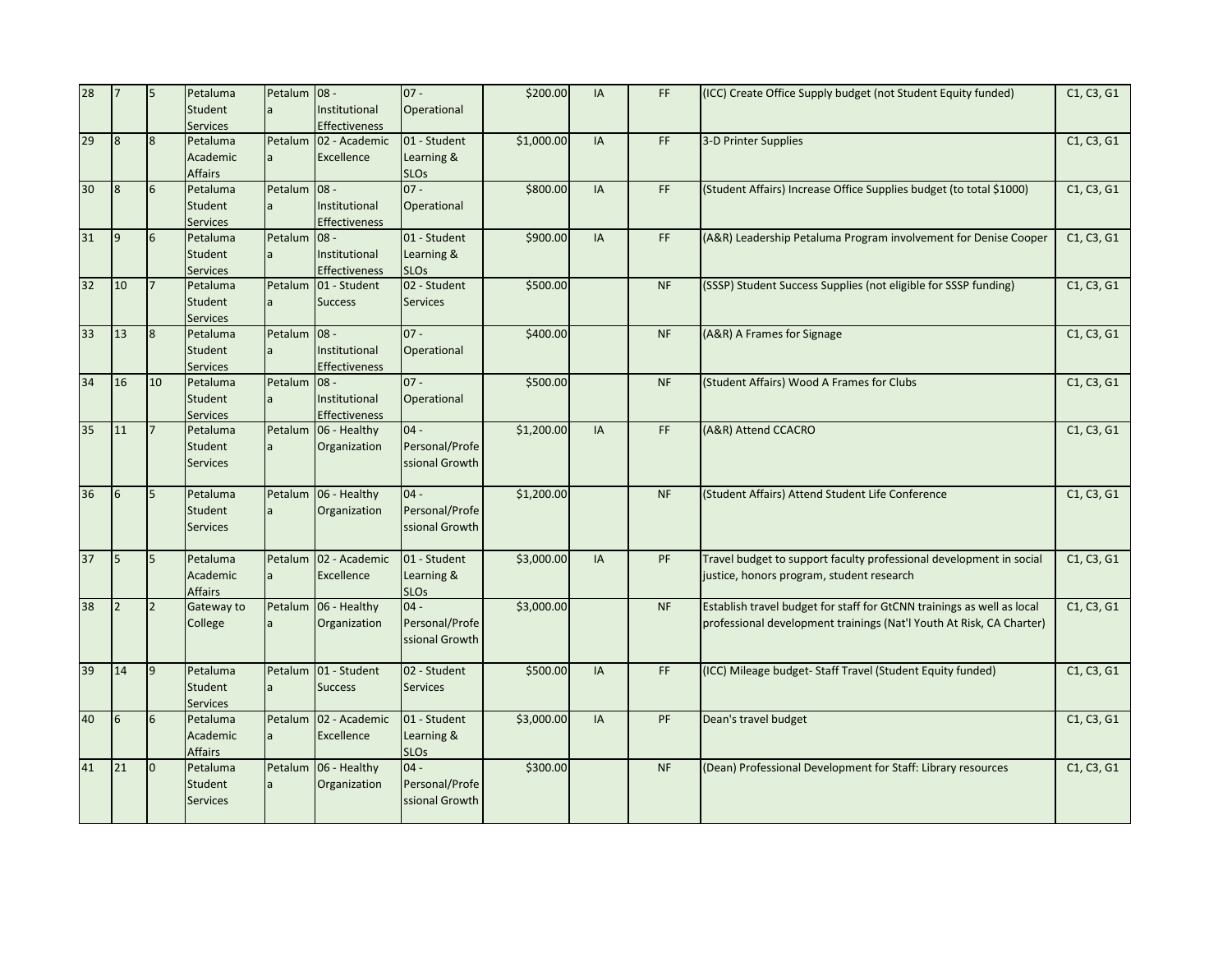| 42 |            |    | Petaluma        | Petalum 08 - |                       | $07 -$                       | \$5,000.00   | IA | <b>FF</b> | Staff Professional Development, Certification and Travel (Out-of- | C1, C3, G1 |
|----|------------|----|-----------------|--------------|-----------------------|------------------------------|--------------|----|-----------|-------------------------------------------------------------------|------------|
|    |            |    | Media           |              | Institutional         | Operational                  |              |    |           | State)                                                            |            |
|    |            |    | <b>Services</b> |              | <b>Effectiveness</b>  |                              |              |    |           |                                                                   |            |
| 43 | 10         | 10 | Petaluma        |              | Petalum 02 - Academic | 01 - Student                 | \$3,000.00   |    | <b>NF</b> | Create instruction contingency budget                             | C1, C3, G1 |
|    |            |    | Academic        | <b>l</b> a   | Excellence            | Learning &                   |              |    |           |                                                                   |            |
|    |            |    | <b>Affairs</b>  |              |                       | <b>SLOs</b>                  |              |    |           |                                                                   |            |
| 44 | 19         | 19 | Petaluma        | Petalum      | 02 - Academic         | 01 - Student                 | \$600.00     |    | <b>NF</b> | Dean Leadership Petaluma                                          | C1, C3, G1 |
|    |            |    | Academic        | <b>l</b> a   | Excellence            | Learning &                   |              |    |           |                                                                   |            |
|    |            |    | <b>Affairs</b>  |              |                       | <b>SLO<sub>S</sub></b>       |              |    |           |                                                                   |            |
| 45 | <b>119</b> | 13 | Petaluma        |              | Petalum 06 - Healthy  | 05 - Civic                   | \$1,000.00   |    | <b>NF</b> | (ICC) External Mural                                              | C1, C3, G1 |
|    |            |    | Student         | la           | Organization          | Engagement                   |              |    |           |                                                                   |            |
|    |            |    | <b>Services</b> |              |                       |                              |              |    |           |                                                                   |            |
|    |            |    |                 |              |                       | <b>Petaluma Campus Total</b> | \$171.750.00 |    |           |                                                                   |            |

# **STUDENT SERVICES**

| <b>VP</b>     | Supy<br><b>Rank Rank Rank</b> |                |                                  |            | Dept Program/Unit Location Strategic Plan<br>Goal | <b>Mission Align</b> | <b>PRPP Request</b> | Internal<br>$(IA)$ or<br><b>External</b><br><b>Funding</b><br>(EF) | <b>Resource</b><br><b>Allocation</b> Reallocation<br><b>Fully Funded</b><br>(FF) Partially<br><b>Funded (PF)</b><br><b>Not Funded</b><br>(NF) | <b>Rationale</b>                                                                                                                                                                                                                                                                                                                                                                                                                                                                                                                                                                                                                                                                         | <b>Component</b><br><b>Prioritization</b><br><b>Rationale</b> |
|---------------|-------------------------------|----------------|----------------------------------|------------|---------------------------------------------------|----------------------|---------------------|--------------------------------------------------------------------|-----------------------------------------------------------------------------------------------------------------------------------------------|------------------------------------------------------------------------------------------------------------------------------------------------------------------------------------------------------------------------------------------------------------------------------------------------------------------------------------------------------------------------------------------------------------------------------------------------------------------------------------------------------------------------------------------------------------------------------------------------------------------------------------------------------------------------------------------|---------------------------------------------------------------|
|               | $\Omega$                      | $\overline{2}$ | <b>Admissions</b><br>and Records | <b>ALL</b> | 3                                                 | $\overline{2}$       | \$20,000.00         | IA                                                                 | FF.                                                                                                                                           | Funds to purchase a used van to use as an outreach vehicle. The<br>outreach team participates in weekly outreach activities and each<br>time a vehicle has to be loaded and unloaded by staff. SRJC needs to<br>have a professional looking outreach van that can transport both<br>staff and cargo for outreach events. This van would be used at all<br>A&R and some Student Services outreach events and activities.<br>Additionally, the van will have professional decal that will both<br>advertise the college and the college's website. The cost for upkeep<br>of the van will be exactly the same as the cost currently covered by<br>A&R for staff to use their own vehicles. | C3, G1                                                        |
| $\mathcal{P}$ | $\mathbf 0$                   | $\mathbf{1}$   | <b>Admissions</b><br>and Records | Santa Ros  |                                                   | $\mathcal{L}$        | \$70,000.00         |                                                                    | <b>NF</b>                                                                                                                                     | Funds needed to hire STNC and/or consultants to assist with the<br>many Student Success initiatives (Ed plan/degree audit, student<br>services statewide portal, Workday student recruitments). In order<br>to successfully test and implement, ARED staff need release time to<br>work on these projects, while STNCs are hired to backfill their day-to-<br>day responsibilities.                                                                                                                                                                                                                                                                                                      | C1, C3                                                        |
| 3             | $\Omega$                      | $\mathbf{1}$   | <b>Transfer</b><br>Center        | Santa Ros  |                                                   | $\overline{2}$       | \$3,000.00          | IA                                                                 | <b>NF</b>                                                                                                                                     | To provide a celebration for students who are transferring to a four<br>year university                                                                                                                                                                                                                                                                                                                                                                                                                                                                                                                                                                                                  | C <sub>3</sub> , C <sub>4</sub>                               |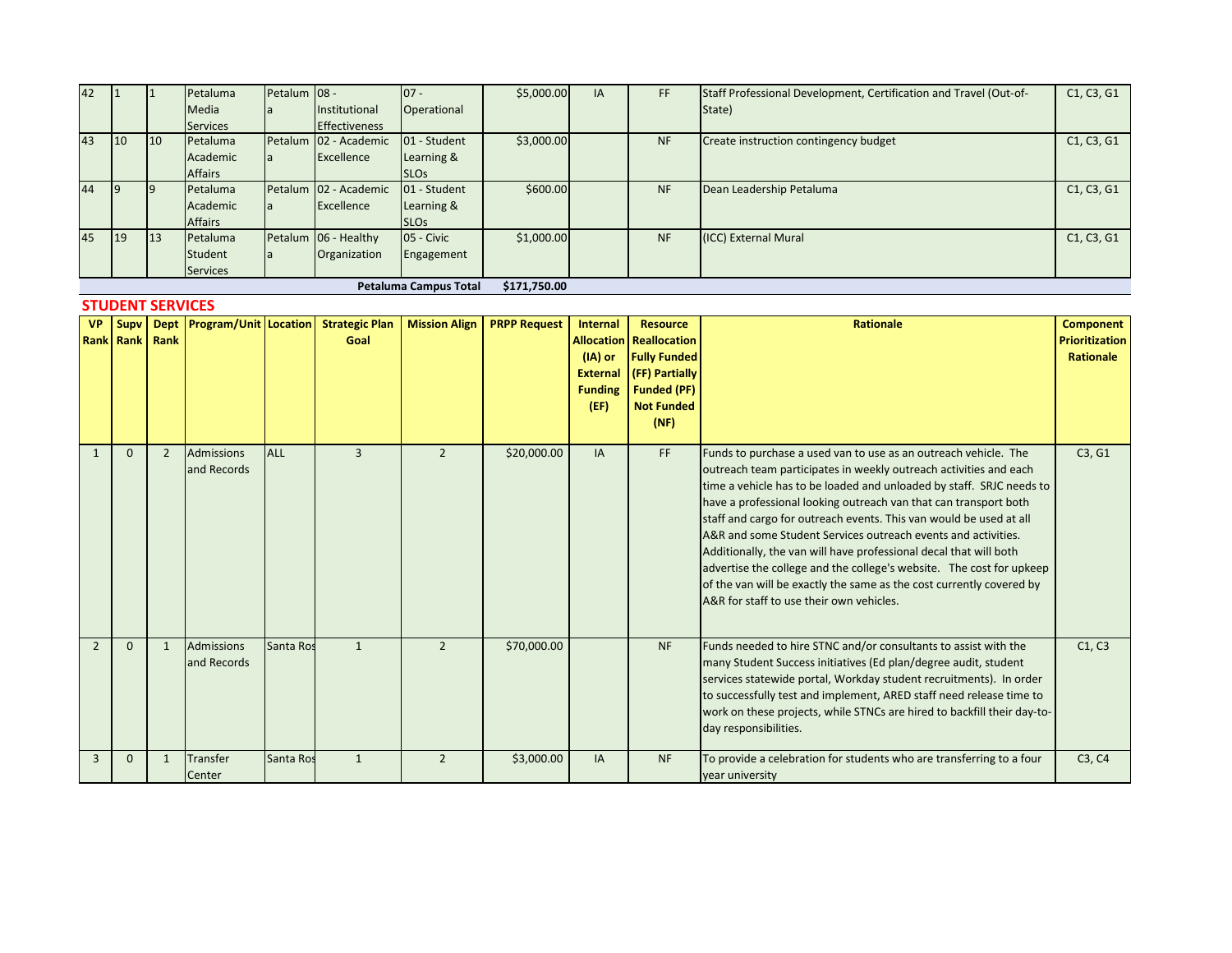|                | $\mathbf{0}$   | 1              | <b>Student Affairs ALL</b><br>and<br>Engagement<br>Programs |            | $\mathbf{1}$   | $\overline{2}$ | \$3,000.00  | <b>IA</b> | <b>NF</b>                                                                                                                                               | Supplies and operational expenses for Student Engagement<br>Programs including Student Ambassadors, Call Campaign, Reentry<br>Support, Legislative Advocacy, etc.                                                                                                                                                                                                                                                                                                                                                                                                                        |                |
|----------------|----------------|----------------|-------------------------------------------------------------|------------|----------------|----------------|-------------|-----------|---------------------------------------------------------------------------------------------------------------------------------------------------------|------------------------------------------------------------------------------------------------------------------------------------------------------------------------------------------------------------------------------------------------------------------------------------------------------------------------------------------------------------------------------------------------------------------------------------------------------------------------------------------------------------------------------------------------------------------------------------------|----------------|
| 5              | $\Omega$       | $\mathbf{1}$   | <b>Student Affairs ALL</b><br>and<br>Engagement<br>Programs |            | $\mathbf{1}$   | $\overline{2}$ | \$4,000.00  | <b>IA</b> | <b>NF</b>                                                                                                                                               | Augmentation of Multicultural events operational expense line item<br>for increased activities and lectures.                                                                                                                                                                                                                                                                                                                                                                                                                                                                             | C <sub>3</sub> |
| 6              | $\overline{0}$ | $\mathbf{1}$   | <b>Student Affairs ALL</b><br>and<br>Engagement<br>Programs |            | $\mathbf{1}$   | $\overline{2}$ | \$6,000.00  | IA        | <b>NF</b>                                                                                                                                               | Augment operational expenses to support Welcome Day events on<br>both campuses. The amount of funding needed depends on the<br>amount of funds provided by Student Success & Equity.                                                                                                                                                                                                                                                                                                                                                                                                     | C3, C4         |
| $\overline{7}$ | $\Omega$       | $\mathbf{1}$   | Veterans<br><b>Affairs</b>                                  | <b>ALL</b> | 8              | $\overline{2}$ | \$2,000.00  | EF        | FF.                                                                                                                                                     | Travel to annual WAVES training for Admin Asst l. Highly<br>recommended by VA in letter accompanying the annual<br>Administrative Cost Allowance payment.                                                                                                                                                                                                                                                                                                                                                                                                                                |                |
| 8              | $\mathbf{0}$   | $\overline{2}$ | <b>Transfer</b><br>Center                                   | Petaluma   | $\mathbf{1}$   | $\overline{2}$ | \$500.00    | <b>IA</b> | <b>NF</b>                                                                                                                                               | To purchase new A-frames and a banner for the Petaluma Campus to<br>post transfer related news/events.                                                                                                                                                                                                                                                                                                                                                                                                                                                                                   |                |
| 9              | $\mathbf{0}$   | $\mathbf{1}$   | Puente                                                      | <b>ALL</b> | $\mathbf{0}$   | $\mathbf{0}$   | \$3,000.00  | <b>IA</b> | <b>NF</b>                                                                                                                                               | Transportation for university fieldtrips to include both campuses                                                                                                                                                                                                                                                                                                                                                                                                                                                                                                                        | C1, C3         |
| 10             | $\mathbf{0}$   | $\overline{4}$ | Puente                                                      | <b>ALL</b> | $\mathbf{0}$   | $\mathbf 0$    | \$800.00    | IA        | <b>NF</b>                                                                                                                                               | Four Mentor Mixer Events per campus                                                                                                                                                                                                                                                                                                                                                                                                                                                                                                                                                      | C3, C4         |
| 11             | $\Omega$       | $\mathbf{1}$   | Counseling                                                  | <b>ALL</b> | $\mathbf{1}$   | 6              | \$5,000.00  | <b>IA</b> | <b>NF</b>                                                                                                                                               | Purchase live chat license so we can have real time communications<br>online with students seeking counseling services                                                                                                                                                                                                                                                                                                                                                                                                                                                                   | C1, C2, C3     |
| 12             | $\mathbf{0}$   | $\mathbf{1}$   | <b>Student</b><br>Health<br><b>Services</b>                 | <b>ALL</b> | $\overline{7}$ | $\overline{2}$ | \$65,000.00 | EF.       | FF.                                                                                                                                                     | Maintain the Health Fee fund at 15% of annual operational costs to<br>prevent Maintenance of Effort law implementation.                                                                                                                                                                                                                                                                                                                                                                                                                                                                  | C2, C3, G1     |
| 13             | $\Omega$       | $\mathbf{1}$   | Career Center ALL<br>and Student<br>Employment              |            | $\mathbf{1}$   | $\overline{2}$ | \$72,000.00 | <b>IA</b> | <b>NF</b>                                                                                                                                               | The Career Center and Student Employment have been understaffed<br>since the budget crisis in 2005. We lost a full time AAII, a full time<br>Career Counselor, and STNC funding. There was also a proposal for a<br>.5 Student Employment Specialist which was approved but never<br>went out for recruitment. The Student Success Act underscores the<br>importance of students linking an educational goal to a career. This<br>department has been limping along for several years and will not be<br>able to meet the increased demand for services with current staffing<br>levels. |                |
| 14             | $\mathbf{0}$   | $\mathbf{1}$   | Schools<br><b>Relations</b><br>& Outreach                   | <b>ALL</b> | $\mathbf{1}$   | $\overline{7}$ | \$7,500.00  | <b>IA</b> | Funding for a part-time (20-hours per week) student assistant to<br><b>NF</b><br>provide support until a full-time AAIII is hired on a permanent basis. |                                                                                                                                                                                                                                                                                                                                                                                                                                                                                                                                                                                          | C1, C23, G1    |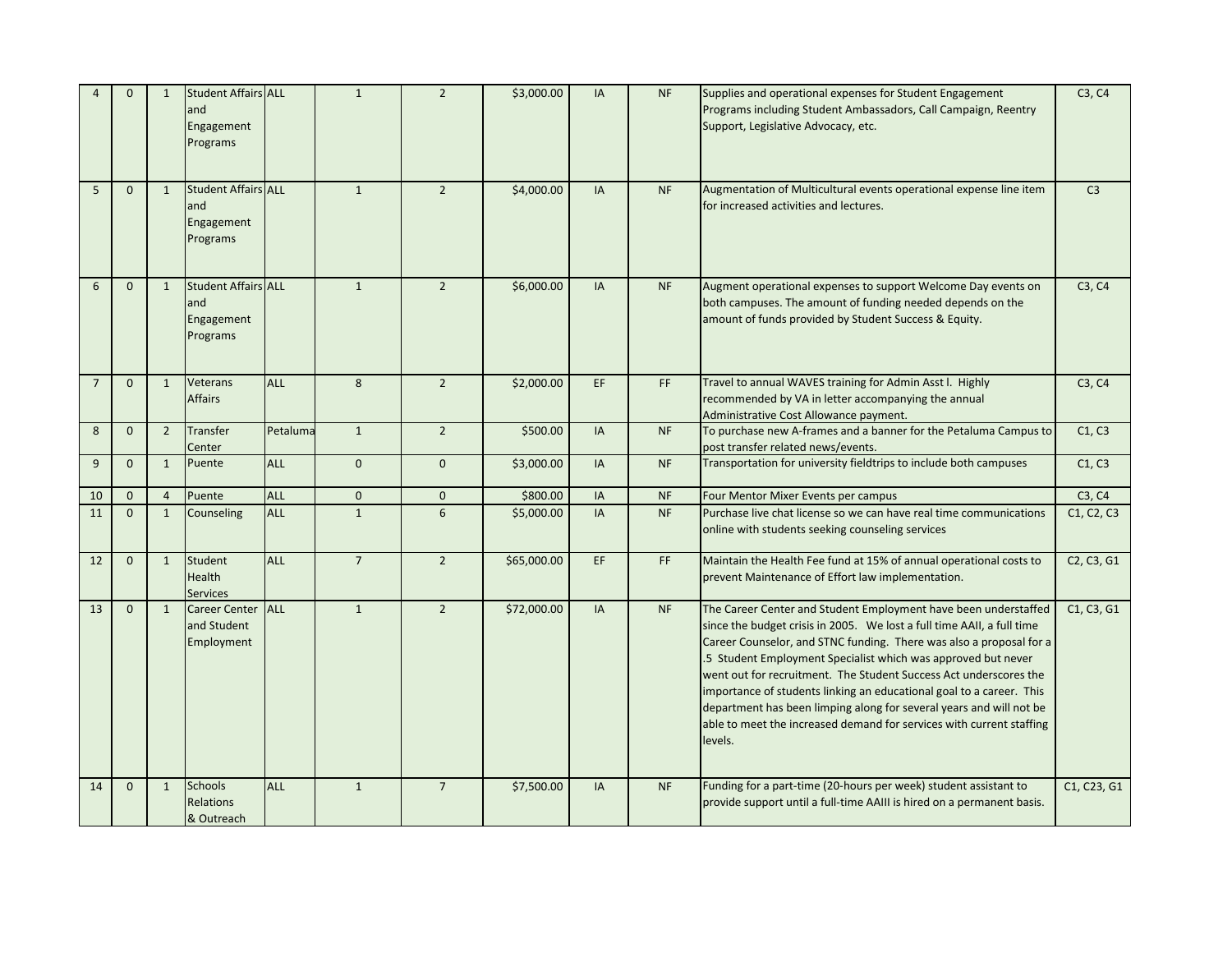| 15 | $\Omega$     | $\overline{3}$ | Career Center ALL<br>and Student<br>Employment              |            | $\overline{2}$ | $\overline{4}$ | \$1,800.00   | IA        | <b>NF</b> | There is no money in the budget for professional development for<br>either Career Center staff or Student Employment. Membership fees<br>total approximately \$600 and travel funds are needed to attend<br>yearly and quarterly conferences.                                                                                                                                 |        |
|----|--------------|----------------|-------------------------------------------------------------|------------|----------------|----------------|--------------|-----------|-----------|-------------------------------------------------------------------------------------------------------------------------------------------------------------------------------------------------------------------------------------------------------------------------------------------------------------------------------------------------------------------------------|--------|
| 16 | $\mathbf{0}$ | $\overline{3}$ | <b>Admissions</b><br>and Records                            | Santa Ros  | $\overline{3}$ | $\overline{2}$ | \$45,000.00  |           | <b>NF</b> | Funds needed to effectively market and outreach to our diverse<br>communities. Need consistent, ongoing marketing and the funds to<br>attract and inform all students that college is for them and can be<br>affordable. Public Relations currently does not have a budget to<br>effectively market to our community and A&R is responsible for<br>Community Outreach events. | C3, G1 |
| 17 | $\mathbf{0}$ | 5              | <b>Career Center</b><br>and Student<br>Employment           | <b>ALL</b> | 6              | 6              | \$500.00     | IA        | <b>NF</b> | Student Employee Supervisor Trainings: This request is to purchase<br>materials for training Student Employee Supervisors.                                                                                                                                                                                                                                                    |        |
| 18 | $\mathbf{0}$ | 1              | <b>Student Affairs ALL</b><br>and<br>Engagement<br>Programs |            | $\mathbf{1}$   | $\overline{2}$ | \$2,000.00   | <b>IA</b> | <b>NF</b> | Augmentation of Multicultural events supplies line item for increased<br>progams and activities.                                                                                                                                                                                                                                                                              |        |
| 19 | $\mathbf{0}$ | $\overline{3}$ | International<br>Student<br>Programs                        | Santa Ros  | $\overline{3}$ | $\overline{2}$ | \$100,000.00 | IA        | FF.       | Hire consultants and professional recruiters living in other countries.<br>This will be instrumental in increasing interest & enrollments.                                                                                                                                                                                                                                    |        |
| 20 | $\mathbf{0}$ | 1              | <b>Student Equity Santa Ros</b>                             |            | $\overline{3}$ | $\overline{3}$ | \$5,000.00   | IA        | <b>NF</b> | This request is to increase existing funding by \$2,000 for supplies,<br>printing, equipment for ongoing support of the Office of Student<br>Equity.                                                                                                                                                                                                                          | C3, C4 |
| 21 | $\Omega$     | $\overline{4}$ | <b>Career Center</b><br>and Student<br>Employment           | <b>ALL</b> | $\overline{2}$ | $\mathbf{1}$   | \$500.00     | <b>IA</b> | <b>NF</b> | Career Workshops: This request is for funds to pay speakers from<br>emerging or high demand careers.                                                                                                                                                                                                                                                                          | C3, C4 |
| 22 | $\Omega$     | $\overline{2}$ | International<br>Student<br>Programs                        | Santa Ros  | 5 <sup>1</sup> | $\overline{2}$ | \$10,000.00  | IA        | <b>FF</b> | More marketing materials and supplies are needed as ISP expands<br>its reach to more countries.                                                                                                                                                                                                                                                                               |        |
| 23 | $\mathbf{0}$ | $\mathbf{1}$   | Assessment                                                  | <b>ALL</b> | $\mathbf{1}$   | $\overline{2}$ | \$128,000.00 |           | <b>NF</b> | To provide sufficient STNC for customer service as well as expanded<br>testing sessions and proctoring needs at all testing sites.                                                                                                                                                                                                                                            |        |
| 24 | $\mathbf{0}$ | $\overline{4}$ | International<br>Student<br>Programs                        | Santa Ros  | $\overline{3}$ | $\overline{2}$ | \$100,000.00 | IA        | PF        | Additional staff travel needed to market SRJC to more countries and<br>more often.                                                                                                                                                                                                                                                                                            |        |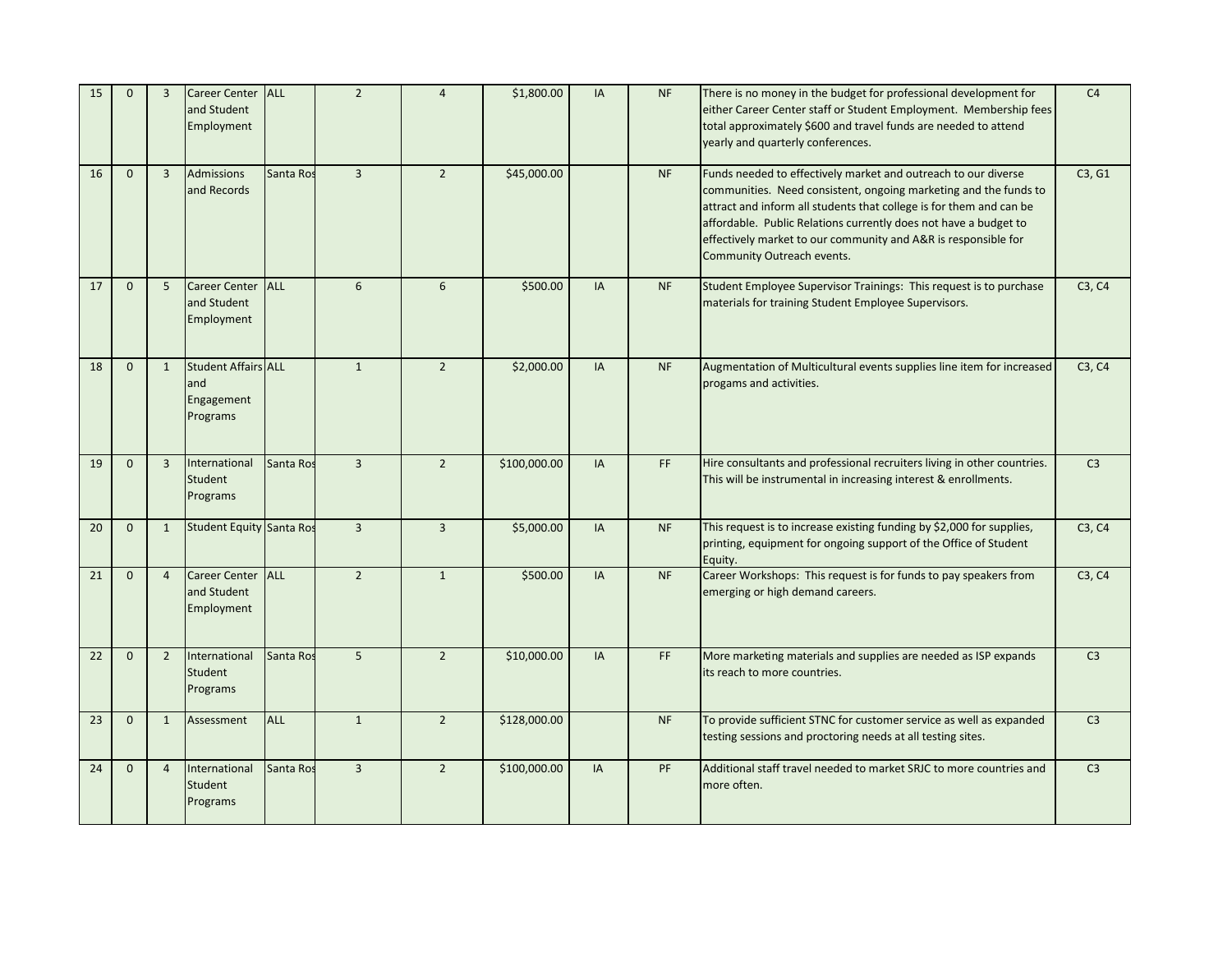| 25 | $\Omega$     | $\overline{2}$ | Counseling                                                  | <b>ALL</b> | $\mathbf{1}$            | $\overline{2}$ | \$60,000.00  | IA/EF     | <b>NF</b> | Program outreach and recruitment materials, targeted at K-12 & re-<br>entry students, professional development conferences and<br>workshops necessary for the competent delivery of services to<br>students and the college community.                                                        |                      |  |
|----|--------------|----------------|-------------------------------------------------------------|------------|-------------------------|----------------|--------------|-----------|-----------|-----------------------------------------------------------------------------------------------------------------------------------------------------------------------------------------------------------------------------------------------------------------------------------------------|----------------------|--|
| 26 | $\mathbf{0}$ | 6              | <b>Career Center</b><br>and Student<br>Employment           | <b>ALL</b> | $6\phantom{1}$          | 6              | \$500.00     | IA        | <b>NF</b> | Student Employee Workshops: This request is to purchase training<br>materials or to pay for workshop speakers for student employees.<br>Supervisors have requested that Student Employment offer soft skill<br>training particularly in the areas of Customer Service and Time<br>Management. | C1, C3               |  |
| 27 | $\mathbf{0}$ | $\mathbf{1}$   | Counseling                                                  | <b>ALL</b> | $\overline{2}$          | $\overline{2}$ | \$6,000.00   | EF.       | <b>NF</b> | Human Services Program Brochure and outreach materials, and<br>website development                                                                                                                                                                                                            | C1, C3               |  |
| 28 | $\mathbf 0$  | $\mathbf{1}$   | <b>Student</b><br><b>Success</b>                            | Other      | $\mathbf{1}$            | $\overline{7}$ | \$150,000.00 | EF.       | PF        | Expansion of program space (one time)/ IT infrastructure (ongoing)<br>at SWC                                                                                                                                                                                                                  | C1, C3               |  |
| 29 | $\mathbf{0}$ | $\overline{2}$ | Assessment                                                  | Other      | $\mathbf{1}$            | $\overline{2}$ | \$54,000.00  | EF.       | FF.       | New testing stations to establish a computerized assessment lab at<br>SWC.                                                                                                                                                                                                                    | C1, C3<br>C1, C3, G1 |  |
| 30 | $\mathbf{0}$ | $\mathbf{1}$   | <b>Student Affairs ALL</b><br>and<br>Engagement<br>Programs |            | 5 <sup>5</sup>          | $\overline{2}$ | \$4,000.00   | <b>IA</b> | <b>NF</b> | New funding for Sustainability Programs in support of Goal E:<br>Creating a Culture of Sustainability                                                                                                                                                                                         |                      |  |
| 31 | $\mathbf 0$  | $\overline{3}$ | <b>EOPS - CARE</b>                                          | <b>ALL</b> | $\overline{4}$          | $6\phantom{1}$ | \$4,000.00   | IA        | <b>NF</b> | These funds are needed to replace and update old office equipment<br>and items related to the EOPS media classroom and EOPS waiting<br>room.                                                                                                                                                  |                      |  |
| 32 | $\mathbf{0}$ | $\mathbf{1}$   | <b>Student Affairs ALL</b><br>and<br>Engagement<br>Programs |            | $\mathbf{1}$            | $\overline{2}$ | \$2,500.00   | <b>IA</b> | <b>NF</b> | Augment Student Affairs travel budget to support greater use by<br>staff seeking professional development.                                                                                                                                                                                    | C1, C3               |  |
| 33 | $\mathbf{0}$ | $\overline{3}$ | Puente                                                      | ALL        | $\mathbf{0}$            | $\mathbf 0$    | \$350.00     |           | <b>NF</b> | <b>NF</b>                                                                                                                                                                                                                                                                                     | C1, C3               |  |
| 34 | $\mathbf{0}$ | $\overline{2}$ | <b>Career Center</b><br>and Student<br>Employment           | <b>ALL</b> | $\overline{2}$          | $\mathbf{1}$   | \$1,000.00   | IA        | <b>NF</b> | The current book budget for the Career Center Library is \$130.00 If<br>the Library is to remain a viable resource for students it needs to be<br>stocked with up to date materials and possibly offer students the<br>option of checking out some of the resources.                          | C1, C3<br>C1, C3     |  |
| 35 | $\mathbf 0$  | $\mathbf{1}$   | International<br>Student<br>Programs                        | Santa Ros  | $\overline{4}$          | $\overline{2}$ | \$30,000.00  | IA        | PF        | Annual amount needed for specialized software to manage<br>international student and recruitment data that is not available<br>through SIS or other SRJC programs to be able to analyze<br>effectiveness of the program and measure student success.                                          |                      |  |
| 36 | $\mathbf{0}$ | $\overline{2}$ | <b>Student Equity Santa Ros</b>                             |            | $\overline{3}$          | $\overline{3}$ | \$5,000.00   | EF        | PF        | ITG funds for an automatic screen, laptop for ELL Outreach<br>Coordinator, large digital display, and portable projector.                                                                                                                                                                     | C1, C3               |  |
| 37 | $\mathbf 0$  | $\overline{7}$ | Puente                                                      | Santa Ros  | $\overline{\mathbf{3}}$ | $\mathbf{1}$   | \$1,000.00   | EF        | FF        | Invite multicultural speakers/performers to campus                                                                                                                                                                                                                                            |                      |  |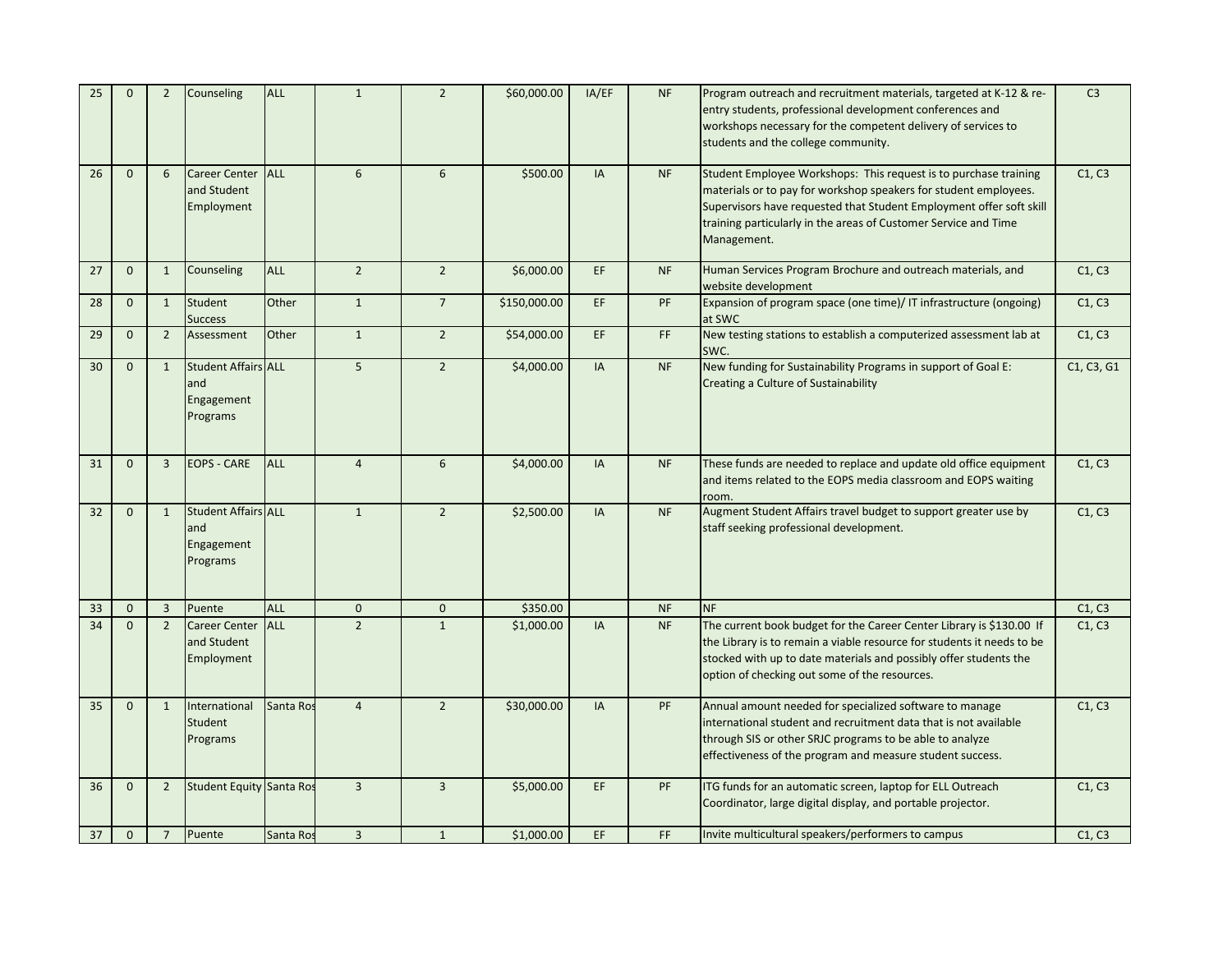| 38                            | $\Omega$     | $\overline{2}$ | <b>EOPS - CARE</b>                                               | ALL        | $\mathbf{1}$                  | $\overline{7}$                | \$3,000.00          | IA                                                                                                | <b>NF</b>                                                                                                                   | These supplies are necessary for the EOPS and CARE programs to<br>increase the success of EOPS students.                                                                                                                                                                                                                                                         |                  |
|-------------------------------|--------------|----------------|------------------------------------------------------------------|------------|-------------------------------|-------------------------------|---------------------|---------------------------------------------------------------------------------------------------|-----------------------------------------------------------------------------------------------------------------------------|------------------------------------------------------------------------------------------------------------------------------------------------------------------------------------------------------------------------------------------------------------------------------------------------------------------------------------------------------------------|------------------|
| 39                            | $\mathbf{0}$ | $\mathbf{1}$   | Assistive<br>Tech and<br>Support<br><b>Services</b>              | Santa Ros  | $\mathbf{1}$                  | $\mathbf{1}$                  | \$500.00            | EF                                                                                                | FF.                                                                                                                         | Cost for purchasing and maintaining assistive technology hardware<br>for student learning                                                                                                                                                                                                                                                                        | C1, C3           |
| 40                            | $\Omega$     | $\mathbf{1}$   | EOPS - CARE                                                      | <b>ALL</b> | $\overline{3}$                | $\overline{2}$                | \$8,000.00          | IA                                                                                                | <b>NF</b>                                                                                                                   | The item is consistently over expended in the EOPS annual final<br>claims. The district is billed quarterly for the copy machine in the<br>EOPS house and these expenses are charged to the EOPS District<br>budget. These copies are essential to the outreach, enrollment and<br>services we provide our diverse EOPS prospects and participating<br>students. | C1, C3           |
| 41                            | $\mathbf{0}$ | $\overline{3}$ | Counseling                                                       | <b>ALL</b> | $\mathbf{1}$                  | $\overline{2}$                | \$50,000.00         |                                                                                                   | <b>NF</b>                                                                                                                   | Program growth and loss of flex hours due to AFA negotiations<br>ending May 2013. Flex obligation reduced from 140 to 112. In order<br>to maintain historical counseling services, we need budget<br>agumentation.                                                                                                                                               |                  |
| 42                            | $\mathbf{0}$ | 3              | Assessment                                                       | <b>ALL</b> | $\mathbf{1}$                  | $\overline{4}$                | \$20,000.00         | IA/EF                                                                                             | <b>NF</b>                                                                                                                   | To provide funding for staff development and training to keep<br>abreast of the changing assessment testing environment.                                                                                                                                                                                                                                         |                  |
| 43                            | $\mathbf{0}$ | $\overline{4}$ | Assessment                                                       | Petaluma   | $\mathbf{1}$                  | $\overline{7}$                | \$2,000.00          | EF                                                                                                | FF                                                                                                                          | Install additional 50 NetSupport School licenses to PC 641, Petaluma.                                                                                                                                                                                                                                                                                            |                  |
| 44                            | $\mathbf{0}$ | $\mathbf{1}$   | <b>Student Affairs Petaluma</b><br>and<br>Engagement<br>Programs |            | $\mathbf{1}$                  | $\overline{2}$                | \$3,000.00          |                                                                                                   | <b>NF</b>                                                                                                                   | LOCATION: 60 Petaluma program operational expenses, including:<br>tables, chairs, backdrops, canopies and other equipment for<br>events/activities.                                                                                                                                                                                                              | C1, C3           |
| 45                            | $\mathbf{0}$ | $\mathbf{1}$   | <b>DSPS</b>                                                      | <b>ALL</b> | $\mathbf{1}$                  | $\overline{2}$                | \$27,000.00         | EF.                                                                                               | FF.                                                                                                                         | <b>DSPS File Management program</b>                                                                                                                                                                                                                                                                                                                              | C1, C3           |
| 46                            | $\mathbf 0$  | 6              | Puente                                                           | Petaluma   | $\mathbf 0$                   | $\mathbf 0$                   | \$1,000.00          | EF                                                                                                | FF.                                                                                                                         | Invite multicultural speakers/performers to the campus                                                                                                                                                                                                                                                                                                           | C1, C3           |
| 47                            | $\mathbf{0}$ | $2^{\circ}$    | Puente                                                           | <b>ALL</b> | $\mathbf{0}$                  | $\mathbf{0}$                  | \$1,000.00          | EF.                                                                                               | FF.                                                                                                                         | <b>Annual Completion Ceremony</b>                                                                                                                                                                                                                                                                                                                                | C1, C3           |
|                               |              |                |                                                                  |            |                               | <b>Student Services Total</b> | \$1,088,450.00      |                                                                                                   |                                                                                                                             |                                                                                                                                                                                                                                                                                                                                                                  |                  |
|                               |              |                | <b>HUMAN RESOURCES</b>                                           |            |                               |                               |                     |                                                                                                   |                                                                                                                             |                                                                                                                                                                                                                                                                                                                                                                  | <b>Component</b> |
| <b>VP</b><br><b>Rank Rank</b> | Supv         | Rank           | Dept Program/Unit Location                                       |            | <b>Strategic Plan</b><br>Goal | <b>Mission Align</b>          | <b>PRPP Request</b> | <b>Internal</b><br><b>Allocation</b><br>$(IA)$ or<br><b>External</b><br><b>Funding</b><br>$($ FF) | <b>Resource</b><br>Reallocation<br><b>Fully Funded</b><br>(FF) Partially<br><b>Funded (PF)</b><br><b>Not Funded</b><br>(NF) | Rationale                                                                                                                                                                                                                                                                                                                                                        |                  |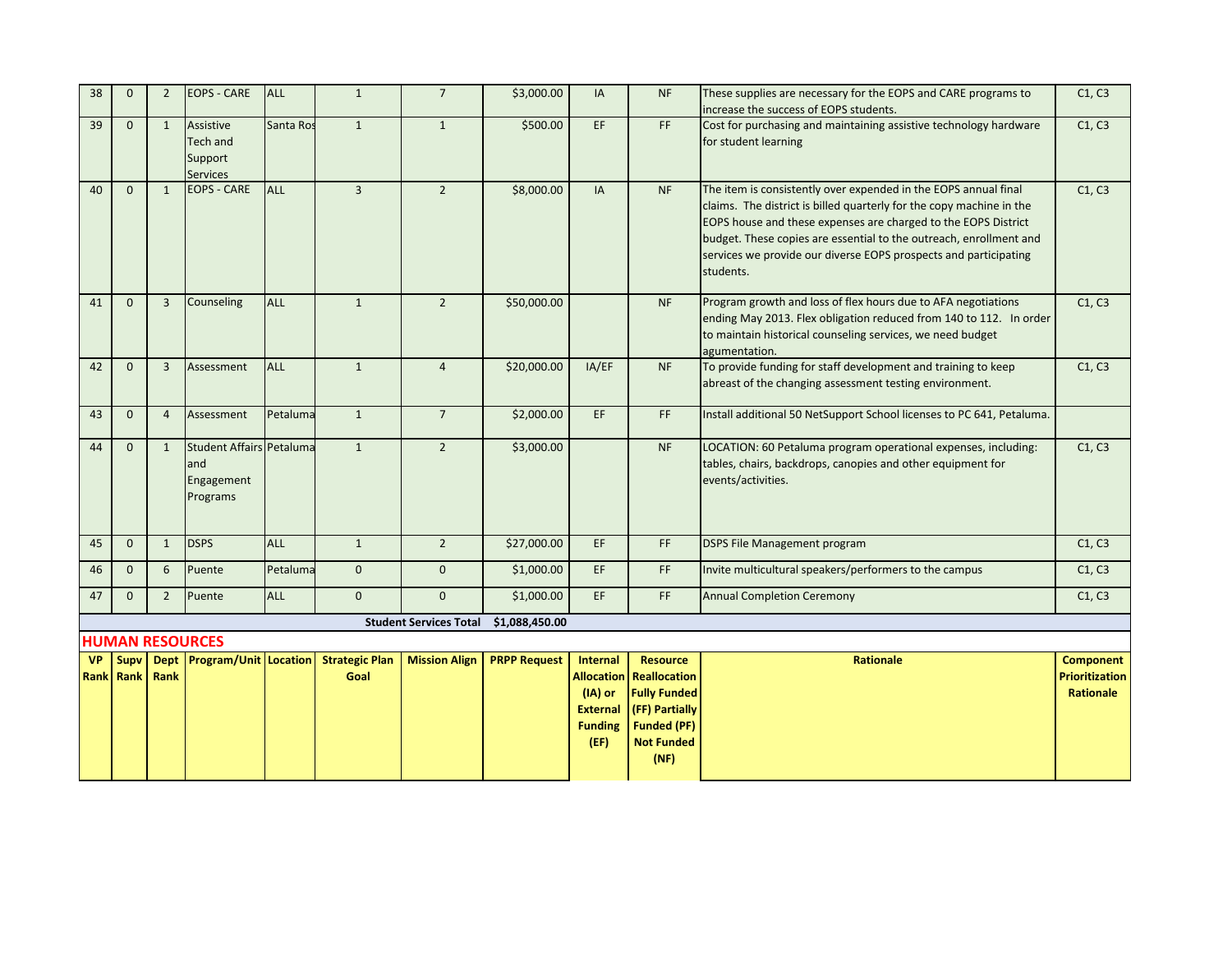| $\mathbf{1}$   |  | Dist.<br>Compliance | All | $\overline{3}$ | $\overline{4}$ | \$2,000.00  | <b>NF</b> | With the addition of our new Manager, Training and Compliance, we<br>are finding that additional funds are needed to supply this position<br>and funtion with basic office supplies, copying and printing, and<br>other operational needs. By increasing the current budget for the<br>function of District Compliance, these needs could be met.                                                                                                                                                                                                                                                                                                                                                                                                                                                                                                                                                                                                                                                                          | C3, G2 |
|----------------|--|---------------------|-----|----------------|----------------|-------------|-----------|----------------------------------------------------------------------------------------------------------------------------------------------------------------------------------------------------------------------------------------------------------------------------------------------------------------------------------------------------------------------------------------------------------------------------------------------------------------------------------------------------------------------------------------------------------------------------------------------------------------------------------------------------------------------------------------------------------------------------------------------------------------------------------------------------------------------------------------------------------------------------------------------------------------------------------------------------------------------------------------------------------------------------|--------|
| $\mathbf{1}$   |  | Prof. Develop       | All | 8              | 4, 6           | \$5,000.00  | <b>NF</b> | Leadership Trainings. In-house Leadership Institute. To provide<br>training for new managers.                                                                                                                                                                                                                                                                                                                                                                                                                                                                                                                                                                                                                                                                                                                                                                                                                                                                                                                              | G1, G2 |
| $\mathbf{1}$   |  | Human<br>Resources  | All | $\overline{2}$ | 6              | \$2,000.00  | <b>NF</b> | We are requesting additional funding for purchasing SRJC giveaways<br>for New Employee Orientations and Job Fairs, etc. Each year we<br>purchase a few items for this purpose and each year we run out.<br>This would allow us to purchase more items at once, possibly at a<br>lesser price per item.                                                                                                                                                                                                                                                                                                                                                                                                                                                                                                                                                                                                                                                                                                                     | C3, G2 |
| $\mathbf{1}$   |  | Prof. Develop       | All | 8              | 4, 6           | \$3,000.00  | <b>NF</b> | Since the retirement of the PC trainer position, the needs assessment<br>survey indicates a high demand for technology training has gone<br>unmet. This amount would fund an STNC to provide trainings during<br>the year.                                                                                                                                                                                                                                                                                                                                                                                                                                                                                                                                                                                                                                                                                                                                                                                                 | C1, G2 |
| $\overline{2}$ |  | Prof. Develop       | All | 6, 8           | $\overline{7}$ | \$2,000.00  | <b>NF</b> | New employee orientations have expanded for both staff and<br>faculty, and the volume of new hires has increased. These additional<br>funds are needed to cover the costs of refreshments for these new<br>sessions.                                                                                                                                                                                                                                                                                                                                                                                                                                                                                                                                                                                                                                                                                                                                                                                                       | C2, C3 |
| $\overline{2}$ |  | Prof. Develop       | All | 2, 8           | 4, 7           | \$10,000.00 | <b>NF</b> | Currently the Faculty Development Coordinators position is a total<br>40% reassignment, and provides coverage for two campuses (.20 FTE<br>Santa Rosa Campus, .20 FTE Petaluma Campus). There is also a New<br>Faculty Development position that comprises 10% reassignment. This<br>is a total reassignment level of 50%. Ideally an additional 30%<br>reassignment time is needed to return this coverage to pre-recession<br>levels and to meet the demands of the significant increases in hiring<br>of new faculty that has ocurred since the reassignment time was cut.<br>This increase will help maintain current meeting and workload levels<br>and to pro-actively address onboarding, orienting, training and<br>development time necessary to meet the growing demands of a high<br>volume of new faculty and those in the tenure process. We currently<br>have 1/3 of our new faculty with less than 4 years of tenure. This<br>year we are already looking at a 2015-16 Year One class of 48 new<br>faculty. | C2, G1 |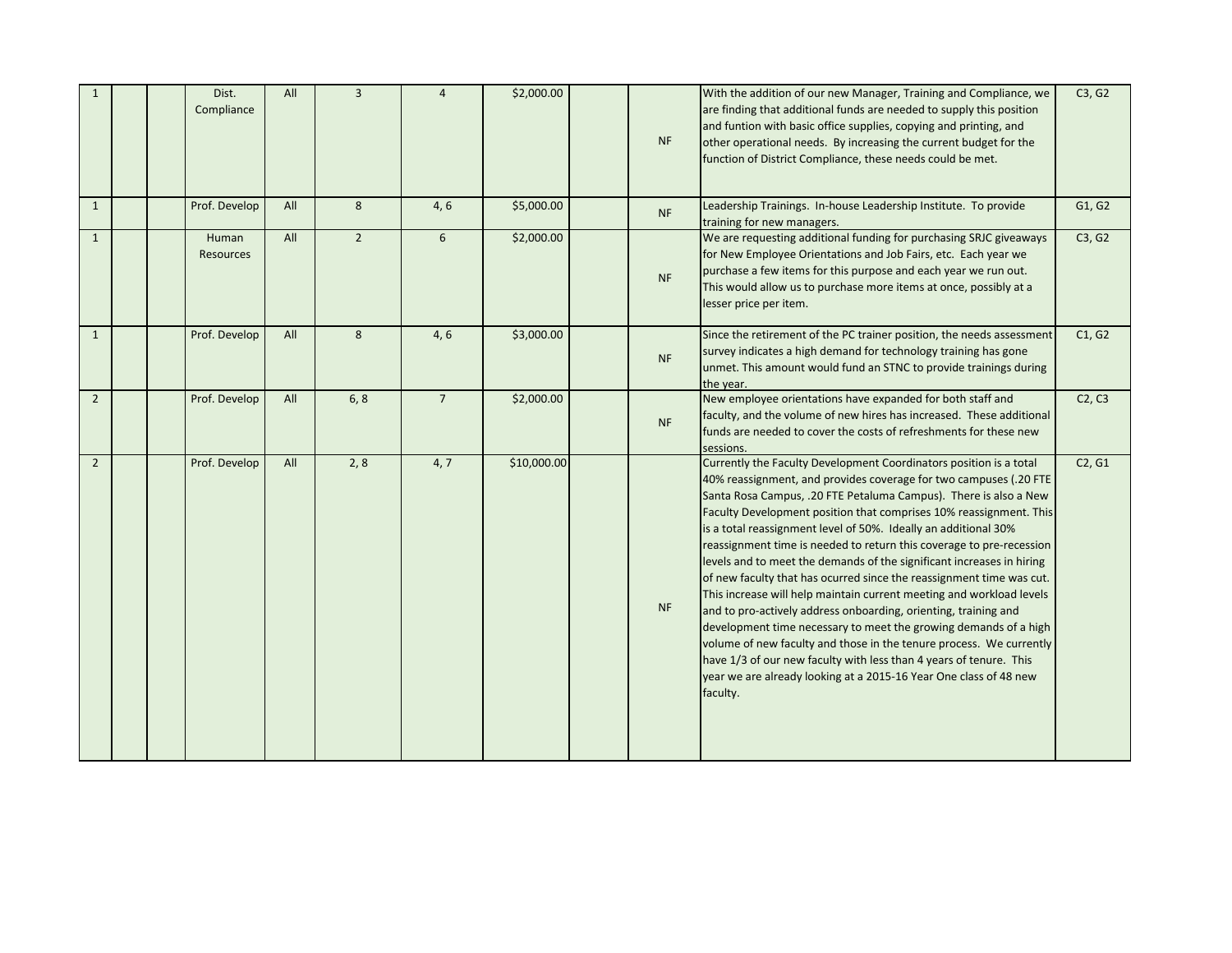| $\overline{2}$ |                                 |                         | HR/President's<br>Office       | All        | 6                                         | $\overline{7}$                | \$2,000.00                    |                                      |                                        | We are requesting additional funding for the Harvey Hansen event.<br>This budget currently has \$5000.00 allotted for this event. Each year | G2                                 |
|----------------|---------------------------------|-------------------------|--------------------------------|------------|-------------------------------------------|-------------------------------|-------------------------------|--------------------------------------|----------------------------------------|---------------------------------------------------------------------------------------------------------------------------------------------|------------------------------------|
|                |                                 |                         |                                |            |                                           |                               |                               |                                      |                                        | we continually are over budget and need to figure out who is paying                                                                         |                                    |
|                |                                 |                         |                                |            |                                           |                               |                               |                                      | <b>NF</b>                              | for the overage. This augmentation will help elivate that problem,                                                                          |                                    |
|                |                                 |                         |                                |            |                                           |                               |                               |                                      |                                        | and ensure a successful event to celebrate and welcome our new<br>employees.                                                                |                                    |
|                |                                 |                         |                                |            |                                           |                               |                               |                                      |                                        |                                                                                                                                             |                                    |
| $\overline{2}$ |                                 |                         | Human                          | All        | $\overline{4}$                            | $\overline{7}$                | \$10,000.00                   |                                      |                                        | Requesting new funds to facilitate updating the Button Conference                                                                           | C1, G2                             |
|                |                                 |                         | Resources                      |            |                                           |                               |                               | EF                                   | FF                                     | Room to a "Smart Room" to accommodate Skype interviews and                                                                                  |                                    |
|                |                                 |                         |                                |            |                                           |                               |                               |                                      |                                        | presentations for faculty and staff hiring.                                                                                                 |                                    |
|                |                                 |                         |                                |            |                                           | <b>Human Resources Total</b>  | \$36,000.00                   |                                      |                                        |                                                                                                                                             |                                    |
|                |                                 |                         | <b>OTHER DISTRICT SERVICES</b> |            |                                           |                               |                               |                                      |                                        |                                                                                                                                             |                                    |
|                | <b>FOUNDATION</b>               |                         |                                |            |                                           |                               |                               |                                      |                                        |                                                                                                                                             |                                    |
| <b>VP</b>      | <b>Supv</b><br><b>Rank Rank</b> | Rank                    | Dept Program/Unit Location     |            | <b>Strategic Plan</b><br>Goal             | <b>Mission Align</b>          | <b>PRPP Request</b>           | <b>Internal</b><br><b>Allocation</b> | <b>Resource</b><br><b>Reallocation</b> | Rationale                                                                                                                                   | <b>Component</b><br>Prioritization |
|                |                                 |                         |                                |            |                                           |                               |                               | $(IA)$ or                            | <b>Fully Funded</b>                    |                                                                                                                                             | <b>Rationale</b>                   |
|                |                                 |                         |                                |            |                                           |                               |                               | <b>External</b>                      | (FF) Partially                         |                                                                                                                                             |                                    |
|                |                                 |                         |                                |            |                                           |                               |                               | <b>Funding</b>                       | <b>Funded (PF)</b>                     |                                                                                                                                             |                                    |
|                |                                 |                         |                                |            |                                           |                               |                               | (EF)                                 | <b>Not Funded</b>                      |                                                                                                                                             |                                    |
|                |                                 |                         |                                |            |                                           |                               |                               |                                      | (NF)                                   |                                                                                                                                             |                                    |
|                | <b>No Requests</b>              |                         |                                |            |                                           |                               |                               |                                      |                                        |                                                                                                                                             |                                    |
|                |                                 |                         | <b>INSTITUTIONAL RESEARCH</b>  |            |                                           |                               |                               |                                      |                                        |                                                                                                                                             |                                    |
| <b>VP</b>      | <b>Supv</b>                     |                         |                                |            | Dept Program/Unit Location Strategic Plan | <b>Mission Align</b>          | <b>PRPP Request</b>           | <b>Internal</b>                      | <b>Resource</b>                        | <b>Rationale</b>                                                                                                                            | <b>Component</b>                   |
|                | <b>Rank Rank</b>                | Rank                    |                                |            | Goal                                      |                               |                               | <b>Allocation</b>                    | <b>Reallocation</b>                    |                                                                                                                                             | <b>Prioritization</b>              |
|                |                                 |                         |                                |            |                                           |                               |                               | (IA) or<br><b>External</b>           | <b>Fully Funded</b><br>(FF) Partially  |                                                                                                                                             | <b>Rationale</b>                   |
|                |                                 |                         |                                |            |                                           |                               |                               | <b>Funding</b>                       | <b>Funded (PF)</b>                     |                                                                                                                                             |                                    |
|                |                                 |                         |                                |            |                                           |                               |                               | (EF)                                 | <b>Not Funded</b>                      |                                                                                                                                             |                                    |
|                |                                 |                         |                                |            |                                           |                               |                               |                                      | (NF)                                   |                                                                                                                                             |                                    |
|                |                                 |                         |                                |            |                                           |                               |                               |                                      |                                        |                                                                                                                                             |                                    |
|                | <b>No Requests</b>              | <b>PUBLIC RELATIONS</b> |                                |            |                                           |                               |                               |                                      |                                        |                                                                                                                                             |                                    |
| <b>VP</b>      | <b>Supv</b>                     |                         | Dept Program/Unit Location     |            | <b>Strategic Plan</b>                     | <b>Mission Align</b>          | <b>PRPP Request</b>           | Internal                             | <b>Resource</b>                        | <b>Rationale</b>                                                                                                                            | <b>Component</b>                   |
|                | <b>Rank Rank</b>                | Rank                    |                                |            | Goal                                      |                               |                               | <b>Allocation</b>                    | <b>Reallocation</b>                    |                                                                                                                                             | <b>Prioritization</b>              |
|                |                                 |                         |                                |            |                                           |                               |                               | (IA) or                              | <b>Fully Funded</b>                    |                                                                                                                                             | Rationale                          |
|                |                                 |                         |                                |            |                                           |                               |                               | <b>External</b>                      | (FF) Partially                         |                                                                                                                                             |                                    |
|                |                                 |                         |                                |            |                                           |                               |                               | <b>Funding</b>                       | <b>Funded (PF)</b>                     |                                                                                                                                             |                                    |
|                |                                 |                         |                                |            |                                           |                               |                               | (EF)                                 | <b>Not Funded</b><br>(NF)              |                                                                                                                                             |                                    |
|                |                                 |                         |                                |            |                                           |                               |                               |                                      |                                        |                                                                                                                                             |                                    |
|                |                                 | $\mathbf{1}$            |                                | <b>ALL</b> | 03 - Diverse                              | 02 - Student                  | \$5,000.00                    |                                      |                                        | NF Spanish Translator - Support goals of Hispanic Serving Institution and                                                                   |                                    |
|                |                                 |                         |                                |            | Communities                               | <b>Services</b>               |                               |                                      |                                        | Student Equity with committed translation services                                                                                          |                                    |
|                |                                 |                         |                                |            |                                           | <b>Public Relations Total</b> | \$5,000.00                    |                                      |                                        |                                                                                                                                             |                                    |
|                |                                 |                         |                                |            |                                           |                               | Total Requests \$6,839,800.00 |                                      |                                        |                                                                                                                                             |                                    |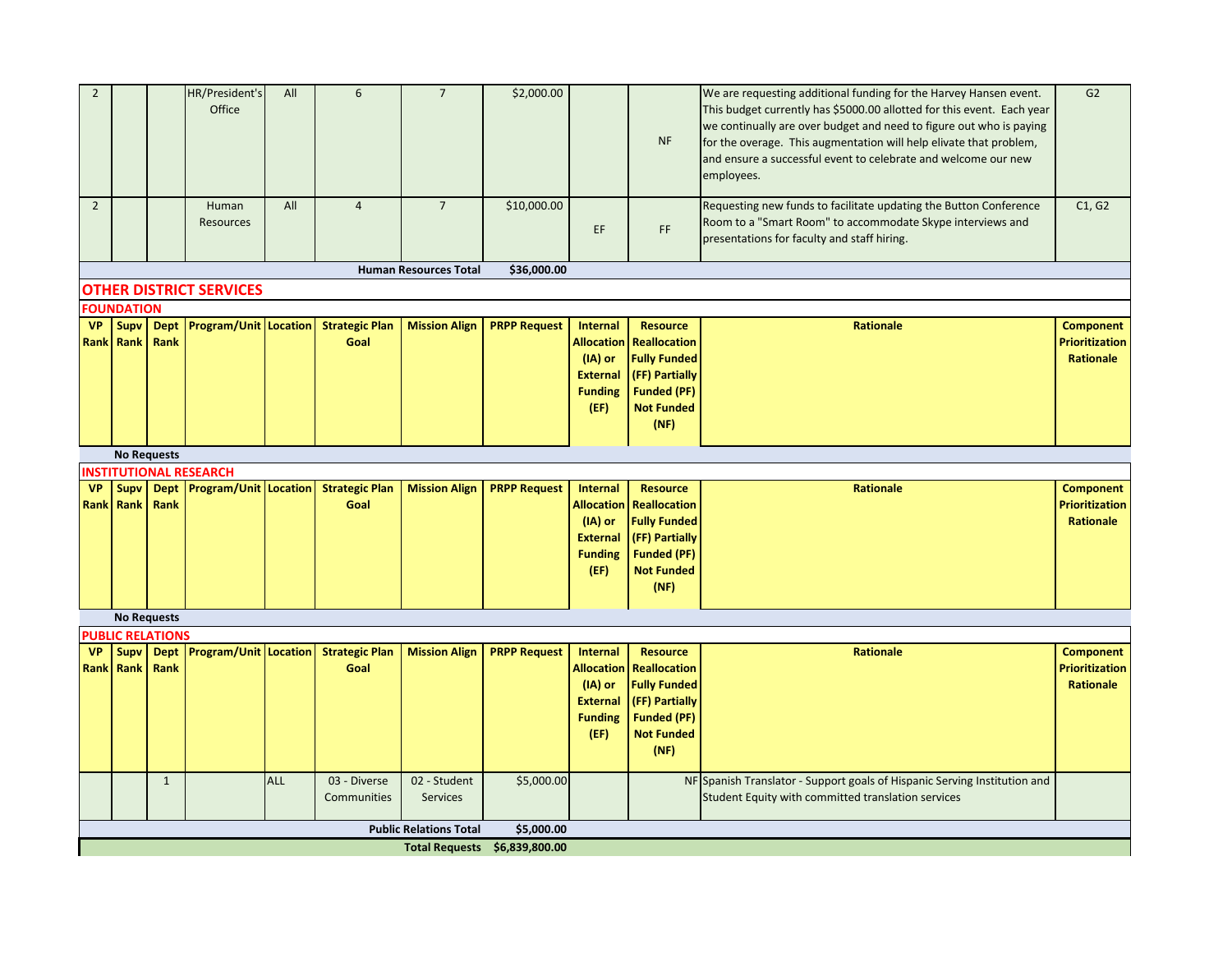### **2016/17 Program and Resource Planning Process (PRPP)**

### **Prioritization Criteria and Guiding Principles**

Given the current financial environment, the following criteria and guiding principles have been developed for the 2014/15 PRPP cycle

and were utilized by the President's Cabinet in the prioritization of PRPP requests.

## **Criteria:**

**C1**-Critical to maintaining standards of educational and student services at district primary sites (Santa Rosa, Petaluma, Southwest Center, Public Safety Training Center).

**C2**-Necessary to meet legal and funding mandates.

**C3**-Urgency in meeting core department functions that are essential to accomplish SRJC district and unit mission (access, retention, success, completion).

**C4**-Availability of other funding resources, i.e., grant or categorical.

## **Guiding Principles:**

**G1**-Aligned with district academic and Strategic Plan priorities.

**G2**-Achieves quality performance outcomes while assuring staff work in a safe environment with an equitable workload.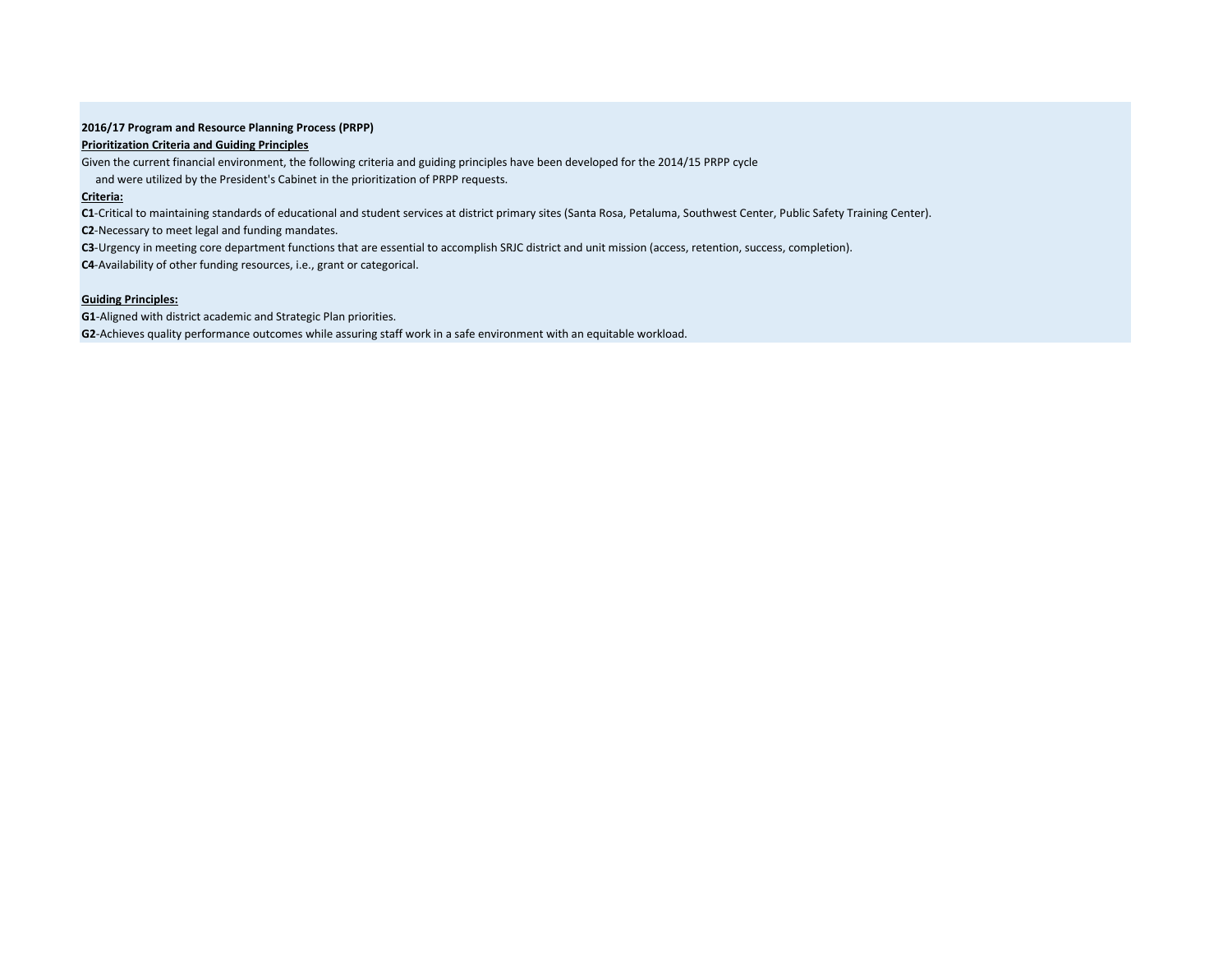# **2.2e Classified, Management, Student or STNC Requests - 2016-17 - Funding Outcomes**

|                   | <b>ACADEMIC AFFAIRS</b> |                  |                                            |                 |                                             |                                 |                                                          |                                                      |                                                                       |                                                                                                                          |                                                        |
|-------------------|-------------------------|------------------|--------------------------------------------|-----------------|---------------------------------------------|---------------------------------|----------------------------------------------------------|------------------------------------------------------|-----------------------------------------------------------------------|--------------------------------------------------------------------------------------------------------------------------|--------------------------------------------------------|
| <b>VP Rank</b>    | Supv<br>Rank            | <b>Dept Rank</b> | Program/Unit                               | <b>Location</b> | <b>Strategic Plan Goal</b>                  | <b>Mission Align</b>            | <b>Current Position Title</b>                            | <b>Proposed Position Title</b>                       | <b>Internal Allocation</b><br>(IA) or External<br><b>Funding (EF)</b> | <b>Resource</b><br><b>Reallocation Fully</b><br><b>Funded (FF)</b><br><b>Partially Funded</b><br>(PF) Not Funded<br>(NF) | Component<br>Prioritization<br>Rationale               |
| <b>CLASSIFIED</b> |                         |                  |                                            |                 |                                             |                                 |                                                          |                                                      |                                                                       |                                                                                                                          |                                                        |
| 1                 | $\mathbf{1}$            | $\mathbf{1}$     | Shone Farm                                 | Shone Farm      | 02 - Academic Excellence 01 - Student       | Learning & SLOs                 | Horticulture Technician II                               | Farm Cordinator (100%)                               | EF                                                                    | FF                                                                                                                       | C1, C3, C4, G1                                         |
| $\mathbf{1}$      | $\mathbf{1}$            | 1                | Dean II Health Sciences                    | Santa Rosa      | 01 - Student Success                        | 01 - Student<br>Learning & SLOs | Career Program Advisor                                   | <b>HOPE Program Advisor</b>                          |                                                                       | <b>NF</b>                                                                                                                | C1, C2, C3, C4, G1                                     |
| 1                 | $\mathbf{1}$            | 1                | <b>Behavioral Science</b>                  | Santa Rosa      | 03 - Diverse<br>Communities                 | 01 - Student<br>Learning & SLOs | Instructional Assistant                                  | <b>Instructional Assistant</b>                       |                                                                       | <b>NF</b>                                                                                                                | C1, C3, G1                                             |
| $\mathbf{1}$      | $\mathbf 0$             | 5                | <b>College Skills</b>                      | Santa Rosa      | 02 - Academic Excellence 01 - Student       | Learning & SLOs                 | STNC IAs for SR Tutorial Ctr,<br><b>BSI</b> funded       | STNC IAs for SR Tutorial Ctr                         | EF                                                                    | FF.                                                                                                                      | C1, C3, C4, G1                                         |
| $\mathbf{1}$      | $\mathbf{1}$            | $\overline{2}$   | Welding                                    | Santa Rosa      | 01 - Student Success                        | 01 - Student<br>Learning & SLOs | Lab Assistant                                            | AAC voted to hiring (2) 50% lab<br>asst. am and pm   | IA                                                                    | <b>NF</b>                                                                                                                | C1, C3, G1, G2                                         |
| $\mathbf{1}$      | $\mathbf{1}$            | $\mathbf{1}$     | English as a Second Language               | Santa Rosa      | 01 - Student Success                        | 01 - Student<br>Learning & SLOs | AA II: 20 hours a week x 52<br>weeks                     | Administrative Assistant II: 40<br>hrs/wk x 52 weeks |                                                                       | <b>NF</b>                                                                                                                | C1, C3, G1, G2                                         |
| $1\,$             | $\overline{2}$          | $\overline{2}$   | Dean II Health Sciences                    | Santa Rosa      | 02 - Academic Excellence 01 - Student       | Learning & SLOs                 | Laboratory Assistant/Senior<br>Health Sciences (50%)     |                                                      |                                                                       | <b>NF</b>                                                                                                                | C1, C2, C3, G1, G2                                     |
| $\mathbf{1}$      | $\overline{2}$          | $\overline{2}$   | Child Development                          | Santa Rosa      | 02 - Academic Excellence 01 - Student       | Learning & SLOs                 | Child Development Interns                                | same                                                 | EF                                                                    | FF.                                                                                                                      | C1, C3, G1, G2                                         |
| 1                 | $\mathbf{1}$            | $\mathbf{1}$     | Art                                        | Santa Rosa      | 04 - Facilities/Technology 07 - Operational |                                 | Sculpture Lab Assistant -<br><b>STNC</b>                 | Sculpture Lab Technician                             | <b>IA</b>                                                             | FF.                                                                                                                      | C1, C3, G1, G2                                         |
| $\mathbf{1}$      | $\overline{3}$          | $\overline{2}$   | <b>Chemistry and Physics</b>               | Santa Rosa      | 02 - Academic Excellence 01 - Student       | Learning & SLOs                 | Physics Science Lab Instruc<br>Asst, 15hrs STNC          | Science Lab Instruc Asst, 100%                       |                                                                       | <b>NF</b>                                                                                                                | C1, C3, G1, G2                                         |
| $\mathbf{1}$      | $\overline{2}$          | $\mathbf{1}$     | Planetarium                                | Santa Rosa      | 01 - Student Success                        | 01 - Student<br>Learning & SLOs | <b>STNC</b>                                              | AAC suggests hiring a 50%<br>Planitarium Specialist  |                                                                       | <b>NF</b>                                                                                                                | C1, C3, G1, G2                                         |
| 1                 | $\mathbf{1}$            | $\mathbf{1}$     | <b>Media Services</b>                      | Santa Rosa      | 04 - Facilities/Technology 07 - Operational |                                 | Student Workers (11)                                     | Student Workers (15). 1,760 hours<br>increase/yr.    |                                                                       | <b>NF</b>                                                                                                                | C1, C3, G2                                             |
| $1\,$             | $\overline{2}$          | $\overline{2}$   | Administration of Justice                  | Windsor         | 04 - Facilities/Technology 07 - Operational |                                 | None                                                     | 1 FT General Maintenance                             |                                                                       | <b>NF</b>                                                                                                                | C1, C3, G1, G2                                         |
| 1                 | $\mathbf{1}$            | $\mathbf{1}$     | <b>Media Services</b>                      | Santa Rosa      | 02 - Academic Excellence 01 - Student       | Learning & SLOs                 | Media Production Technican - Same<br>Upgrade .966 to 1.0 |                                                      | <b>IA</b>                                                             | FF.                                                                                                                      | C1, C3, G1                                             |
|                   |                         |                  |                                            |                 |                                             |                                 |                                                          |                                                      |                                                                       |                                                                                                                          |                                                        |
|                   |                         |                  | <b>FINANCE AND ADMINISTRATIVE SERVICES</b> |                 |                                             |                                 |                                                          |                                                      |                                                                       |                                                                                                                          |                                                        |
| <b>VP Rank</b>    | Supv<br>Rank            | <b>Dept Rank</b> | Program/Unit                               | <b>Location</b> | <b>Strategic Plan Goal</b>                  | <b>Mission Align</b>            | <b>Current Position Title</b>                            | <b>Proposed Position Title</b>                       | <b>Internal Allocation</b><br>(IA) or External<br><b>Funding (EF)</b> | <b>Resource</b><br><b>Reallocation Fully</b><br><b>Funded (FF)</b><br><b>Partially Funded</b><br>(PF) Not Funded<br>(NF) | <b>Component</b><br><b>Prioritization</b><br>Rationale |
| <b>CLASSIFIED</b> |                         |                  |                                            |                 |                                             |                                 |                                                          |                                                      |                                                                       |                                                                                                                          |                                                        |
| $\overline{2}$    | $\overline{2}$          | $\overline{2}$   | <b>Fiscal Services</b>                     | Santa Rosa      | 00 - None                                   | 00 - None                       |                                                          | <b>Account Technician</b>                            |                                                                       | <b>NF</b>                                                                                                                | C3, G1                                                 |
| 1                 | $\mathbf{1}$            | $\overline{2}$   | <b>Fiscal Services</b>                     | Santa Rosa      | 00 - None                                   | 00 - None                       | <b>Budget Coordinator</b>                                | <b>Accounting Manager</b>                            |                                                                       | <b>NF</b>                                                                                                                | C3, G1                                                 |
| $\mathbf 0$       | $\mathbf{0}$            | $\overline{2}$   | Bookstore                                  | Santa Rosa      | 08 - Institutional<br>Effectiveness         | 07 - Operational                | <b>Textbook Coordinator</b>                              |                                                      |                                                                       | <b>NF</b>                                                                                                                | C3, G1                                                 |
| 1                 | $\mathbf{0}$            | $\mathbf{1}$     | Environmental Health and<br>Safety         | <b>ALL</b>      | 06 - Healthy Organization 07 - Operational  |                                 | None                                                     | <b>Emergency Management</b><br>Specialist            |                                                                       | <b>NF</b>                                                                                                                | C3, G1                                                 |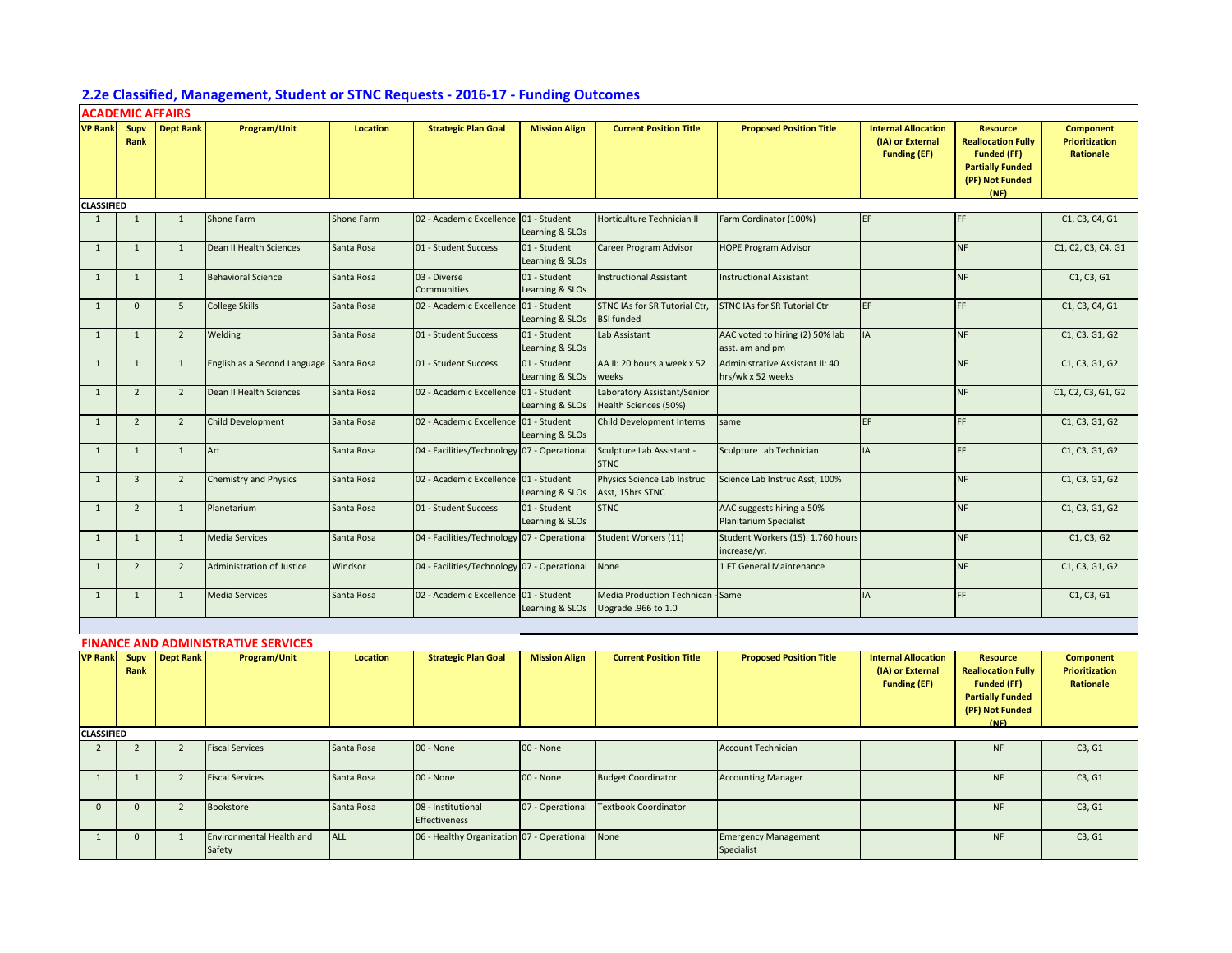| $\mathbf 0$       | $\mathbf 0$    | $\overline{2}$          | <b>Environmental Health and</b><br>Safety           | <b>ALL</b> | 06 - Healthy Organization 07 - Operational  |                                | None                                                         | Coordinator, Ergonomics Program                                        |    | NF        | C3, G1 |
|-------------------|----------------|-------------------------|-----------------------------------------------------|------------|---------------------------------------------|--------------------------------|--------------------------------------------------------------|------------------------------------------------------------------------|----|-----------|--------|
| $\mathbf{1}$      | $\overline{2}$ | $\overline{1}$          | Facilities - Custodial                              | Santa Rosa | 00 - None                                   | 00 - None                      |                                                              | Administrative Assistant I                                             |    | NF        | C3, G1 |
| 1                 | 1              | $\overline{2}$          | Facilities - Custodial                              | Santa Rosa | 00 - None                                   | 00 - None                      |                                                              | Custodian 100 % FTE                                                    |    | <b>NF</b> | C3, G1 |
| $\mathbf 0$       | $\mathbf 0$    | $\overline{2}$          | Facilities - Custodial                              | Santa Rosa | 00 - None                                   | 00 - None                      |                                                              | Custodian 100 % FTE                                                    |    | <b>NF</b> | C3, G1 |
| $\mathbf 0$       | $\mathbf 0$    | $\overline{2}$          | Facilities - Custodial                              | Santa Rosa | 00 - None                                   | 00 - None                      |                                                              | Custodian 100 % FTE                                                    |    | $\sf{NF}$ | C3, G1 |
| $\mathbf 0$       | $\mathbf{0}$   | $\overline{\mathbf{3}}$ | Facilities - Custodial                              | Santa Rosa | 00 - None                                   | 00 - None                      |                                                              | Custodian 50% FTE                                                      |    | NF        | C3, G1 |
| $\mathbf{0}$      | $\mathbf 0$    | $\overline{3}$          | Facilities - Custodial                              | Santa Rosa | 00 - None                                   | 00 - None                      |                                                              | <b>Custodian 50% FTE</b>                                               |    | NF        | C3, G1 |
| $\Omega$          | $\mathbf 0$    | $\overline{3}$          | Facilities - Custodial                              | Santa Rosa | 00 - None                                   | 00 - None                      |                                                              | Custodian 50% FTE                                                      |    | <b>NF</b> | C3, G1 |
| $\mathbf{1}$      | $\mathbf{1}$   | $\overline{1}$          | Facilities - Grounds                                | Santa Rosa | 04 - Facilities/Technology 07 - Operational |                                |                                                              | Groundskeeper I (50%, STNC) Groundskeeper I (100%, Grade K)<br>Replmnt |    | NF        | C3, G1 |
| $\mathbf 0$       | $\mathbf 0$    | $\overline{2}$          | <b>Facilities - Grounds</b>                         | Santa Rosa | 04 - Facilities/Technology 07 - Operational |                                | <b>Administrative Assistant</b><br>(STNC, 25%)               | Administrative Assistant I                                             |    | NF        | C3, G1 |
| $\mathbf{1}$      | $\mathbf 0$    | $\overline{\mathbf{3}}$ | Facilities - Grounds                                | Santa Rosa | 04 - Facilities/Technology 07 - Operational |                                | Parking Garage Maintenance same<br>Worker                    |                                                                        |    | NF        | C3, G1 |
| $\mathbf{1}$      | $\mathbf 0$    | 1                       | Facilities - Maintenance                            | <b>ALL</b> | 00 - None                                   | 00 - None                      | <b>Assistant Director, Facilities</b><br><b>Operations</b>   | Assistant Director, Facilities Ops<br>(replacement)                    |    | NF        | C3, G1 |
| 1                 | $\mathbf{0}$   | $\overline{2}$          | Facilities - Maintenance                            | ALL        | 00 - None                                   | 00 - None                      | <b>HVAC Controls</b>                                         | HVAC Controls (replacement)                                            |    | <b>NF</b> | C3, G1 |
| $\mathbf 0$       | $\mathbf{0}$   | $\overline{\mathbf{3}}$ | Facilities - Maintenance                            | <b>ALL</b> | 00 - None                                   | 00 - None                      | Plumber                                                      | Plumber                                                                |    | <b>NF</b> | C3, G1 |
| $\mathbf 0$       | $\mathbf 0$    | $\overline{4}$          | Facilities - Maintenance                            | <b>ALL</b> | 00 - None                                   | 00 - None                      | <b>Administrative Assisitant I</b>                           | Admininistrative Assisitant I                                          |    | <b>NF</b> | C3, G1 |
| $\mathbf{0}$      | $\mathbf{0}$   | 5                       | Facilities - Maintenance                            | <b>ALL</b> | 00 - None                                   | 00 - None                      | Locksmith                                                    | Locksmith                                                              |    | <b>NF</b> | C3, G1 |
| $\mathbf{0}$      | $\mathbf 0$    | 6                       | Facilities - Maintenance                            | <b>ALL</b> | 00 - None                                   | 00 - None                      | <b>NA</b>                                                    | <b>Buyer (Facilities Operations</b><br>Related)                        | IA | PF        | C3, G1 |
| $\mathbf 0$       | $\mathbf{1}$   | $\mathbf{1}$            | <b>Facilities Planning and</b><br><b>Operations</b> | ALL        | 05 - Sustainability                         | 06 - Continuous<br>Improvement | 1.0 Energy and Sustainability New<br>Manager                 |                                                                        |    | <b>NF</b> | C3, G1 |
| $\mathbf{0}$      | $\overline{2}$ | $\overline{2}$          | <b>Facilities Planning and</b><br><b>Operations</b> | <b>ALL</b> | 04 - Facilities/Technology 07 - Operational |                                | 0.6 FTE Administrative<br>Assistant I                        | Replacement                                                            |    | <b>NF</b> | C3, G1 |
| 1                 | $\mathbf{1}$   | $\overline{1}$          | <b>Information Technology</b>                       | <b>ALL</b> | 04 - Facilities/Technology 07 - Operational |                                | <b>Instructional Computing</b><br><b>Systems Coordinator</b> |                                                                        |    | NF        | C3, G1 |
| $\mathbf{0}$      | $\mathbf 0$    | $\overline{2}$          | <b>Information Technology</b>                       | <b>ALL</b> | 04 - Facilities/Technology 07 - Operational |                                | .5 student helpdesk<br>technician                            |                                                                        |    | <b>NF</b> | C3, G1 |
| $\mathbf 0$       | $\mathbf{0}$   | $\mathbf{1}$            | Payroll                                             | Santa Rosa | 05 - Sustainability                         | 07 - Operational               |                                                              | Payroll Assistant                                                      |    | NF        | C3, G1 |
| <b>MANAGEMENT</b> |                |                         |                                                     |            |                                             |                                |                                                              |                                                                        |    |           |        |
| $\mathbf 0$       | $\mathbf 0$    | $\mathbf{1}$            | Bookstore                                           | Santa Rosa | 08 - Institutional                          |                                | 07 - Operational Director, Bookstore                         |                                                                        |    | $\sf{NF}$ | C3, G1 |

|                |  | Police | Santa Rosa | $ 08 -$<br>Institutional | 07 - Operationa | Lieutenant | Lieutenant |  | $\sim$ $\sim$<br>, GI, GZ |
|----------------|--|--------|------------|--------------------------|-----------------|------------|------------|--|---------------------------|
| <b>STUDENT</b> |  |        |            |                          |                 |            |            |  |                           |

| . |  |                               |            |                                                                |            |  |            |  |
|---|--|-------------------------------|------------|----------------------------------------------------------------|------------|--|------------|--|
|   |  |                               | <b>ALL</b> | 04 - Facilities/Technology 07 - Operational 5 student helpdesk |            |  | <b>INF</b> |  |
|   |  |                               |            |                                                                | technician |  |            |  |
|   |  | <b>Information Technology</b> |            |                                                                |            |  |            |  |
|   |  |                               |            |                                                                |            |  |            |  |

Effectiveness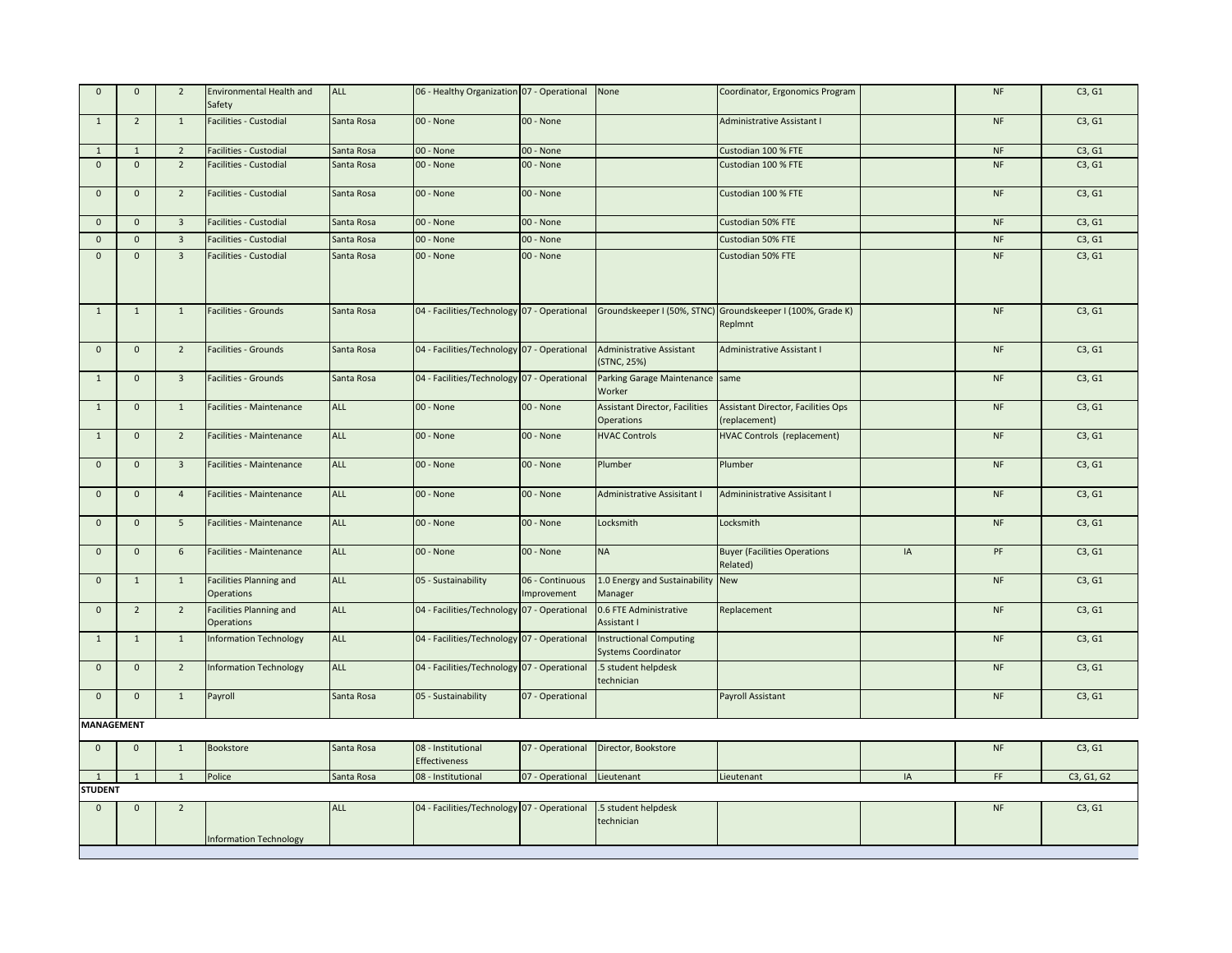# **PETALUMA CAMPUS**

| <b>VP Rank</b>    | Supv<br>Rank   | <b>Dept Rank</b>        | Program/Unit                                    | <b>Location</b> | <b>Strategic Plan Goal</b>                  | <b>Mission Align</b>            | <b>Current Position Title</b>                           | <b>Proposed Position Title</b>                                   | <b>Internal Allocation</b><br>(IA) or External<br><b>Funding (EF)</b> | <b>Resource</b><br><b>Reallocation Fully</b><br><b>Funded (FF)</b><br><b>Partially Funded</b><br>(PF) Not Funded<br>(NF) | <b>Component</b><br>Prioritization<br>Rationale |
|-------------------|----------------|-------------------------|-------------------------------------------------|-----------------|---------------------------------------------|---------------------------------|---------------------------------------------------------|------------------------------------------------------------------|-----------------------------------------------------------------------|--------------------------------------------------------------------------------------------------------------------------|-------------------------------------------------|
| <b>CLASSIFIED</b> |                |                         |                                                 |                 |                                             |                                 |                                                         |                                                                  |                                                                       |                                                                                                                          |                                                 |
| $\mathbf{1}$      | $\mathbf{1}$   | $\mathbf{1}$            | Petaluma Academic Affairs                       | Petaluma        | 02 - Academic Excellence 01 - Student       |                                 | <b>STNC Conversion</b>                                  | SLIA Chemistry (.50/10mo)                                        |                                                                       | <b>NF</b>                                                                                                                | C1, C3, G1                                      |
| $\mathbf{1}$      | $\mathbf{1}$   | 1                       | <b>Gateway to College</b>                       | Petaluma        | 01 - Student Success                        | 02 - Student<br><b>Services</b> | <b>Classified Employees New</b>                         | Secondary School Leader/Coord.,<br>1.0 FTE/10mo.                 |                                                                       | <b>NF</b>                                                                                                                | C1, C3, G1                                      |
| 1                 | $\mathbf{1}$   | 1                       | Petaluma Business Services                      | Petaluma        | 08 - Institutional<br><b>Effectiveness</b>  | 07 - Operational                | Administrative Assistant I -<br>Reclass                 | <b>Administrative Assistant II</b>                               |                                                                       | <b>NF</b>                                                                                                                | C1, G1                                          |
| $\mathbf{1}$      | $\mathbf{1}$   | 1                       | Petaluma Facilities<br><b>Operations</b>        | Petaluma        | 04 - Facilities/Technology 06 - Continuous  | Improvement                     | Classified Employees New                                | <b>Building Maintenance HVAC</b><br>Tech/Generalist 1.0 FTE      |                                                                       | <b>NF</b>                                                                                                                | C1, G1, G2                                      |
| $\mathbf{1}$      | $\mathbf{1}$   | $\mathbf{1}$            | Petaluma Media Services                         | Petaluma        | 08 - Institutional<br><b>Effectiveness</b>  | 07 - Operational                | Media Lab Specialist                                    | Upgrade from 11 month .92 FTE<br>to 12 month 1.0 FTE             |                                                                       | <b>NF</b>                                                                                                                | C1, G1, G2                                      |
| $\mathbf{1}$      | $\mathbf{1}$   | $\mathbf{0}$            | Petaluma Student Services                       | Petaluma        | 01 - Student Success                        | 01 - Student<br>Learning & SLOs | <b>Classified EmployeesNew</b><br>(Student Success)     | Student Success Specialist I (1.0<br>FTE/12mo) (SSSP Funded)     | IA                                                                    | FF                                                                                                                       | C1, C2, C3, C4, G1                              |
| $\mathbf{1}$      | $\mathbf{1}$   | 1                       | Petaluma Student Services                       | Petaluma        | 01 - Student Success                        | 02 - Student<br><b>Services</b> | <b>Classified Employees New</b><br>(Student Engagement) | Student Affairs & Engmnt Spst (AA<br>II); 1.0 FTE/12 mo.         | IA                                                                    | PF                                                                                                                       | C1, C3, G1                                      |
| $\overline{2}$    | $\overline{2}$ | 2                       | Gateway to College                              | Petaluma        | 01 - Student Success                        | 07 - Operational                | <b>Classified Employees New</b>                         | Administrative Assistant II, 1.0<br>FTE/12mo.                    | IA                                                                    | FF                                                                                                                       | C1, C3, G1                                      |
| $\overline{2}$    | $\overline{2}$ | $\overline{2}$          | Petaluma Academic Affairs                       | Petaluma        | 02 - Academic Excellence 01 - Student       | Learning & SLOs                 | Change to Time Base                                     | Science Lab Instructional Assistant<br>(Biology; .50 to 1.0 FTE) |                                                                       | <b>NF</b>                                                                                                                | C1, C3, G1                                      |
| $\overline{2}$    | $\overline{2}$ | 2                       | <b>Petaluma Business Services</b>               | Petaluma        | 08 - Institutional<br>Effectiveness         | 07 - Operational                | Account Technician I -<br>Reclass/Increase Time Base    | Account Tech II (.5 to 1.0 FTE)                                  |                                                                       | <b>NF</b>                                                                                                                | C1, G1, G2                                      |
| $\overline{2}$    | $\overline{2}$ | $\overline{2}$          | <b>Petaluma Facilities</b><br>Operations        | Petaluma        | 04 - Facilities/Technology 06 - Continuous  | Improvement                     | <b>Classified Employees New</b>                         | AAII, Facilities Operations (1.0<br>FTE)                         |                                                                       | <b>NF</b>                                                                                                                | C1, G1, G2                                      |
| $\overline{2}$    | $\overline{2}$ | $\overline{2}$          | Petaluma Media Services                         | Petaluma        | 08 - Institutional<br><b>Effectiveness</b>  | 07 - Operational                | <b>Classified Employees New</b>                         | Media Production Specialist (1.0<br>FTE)                         |                                                                       | <b>NF</b>                                                                                                                | C1, G1, G2                                      |
| $\overline{2}$    | $\overline{2}$ | $\mathbf{0}$            | Petaluma Student Services                       | Petaluma        | 01 - Student Success                        | 02 - Student<br><b>Services</b> | <b>Classified Employees New</b><br>(Student Engagement) | Activities Advisor (.5/12 mo)                                    |                                                                       | <b>NF</b>                                                                                                                | C1, C3, G1                                      |
| $\overline{2}$    | $\overline{2}$ | $\overline{\mathbf{3}}$ | Petaluma Student Services                       | Petaluma        | 01 - Student Success                        | 02 - Student                    | <b>Classified Employees New</b>                         | Administrative Assistant I (1.0                                  |                                                                       | <b>NF</b>                                                                                                                | C1, C3, G1, G2                                  |
| $\overline{3}$    | $\overline{3}$ | $\overline{3}$          | Gateway to College                              | Petaluma        | 01 - Student Success                        | 02 - Student<br><b>Services</b> | <b>Outreach Specialist (Vacant)</b>                     | Outreach Specialist, 0.5<br>FTE/12mo.                            |                                                                       | <b>NF</b>                                                                                                                | C1, C3, G1                                      |
| $\overline{3}$    | $\overline{3}$ | $\overline{3}$          | Petaluma Academic Affairs                       | Petaluma        | 02 - Academic Excellence 01 - Student       | Learning & SLOs                 | Classified Employees New                                | Coordinator Tutorial Center (1.0<br>FTE/12mo)                    |                                                                       | <b>NF</b>                                                                                                                | C1, C3, G1                                      |
| $\overline{3}$    | $\overline{3}$ | $\overline{\mathbf{3}}$ | Petaluma Facilities<br><b>Operations</b>        | Petaluma        | 07 - Financial Resources                    | 01 - Student<br>Learning & SLOs | <b>Classified Employees New</b>                         | Custodian/Event & Student<br>Program Support (1.0 FTE)           |                                                                       | <b>NF</b>                                                                                                                | C1, C4, G1, G2                                  |
| $\overline{3}$    | $\overline{3}$ | $\overline{2}$          | Petaluma Student Services                       | Petaluma        | 03 - Diverse<br>Communities                 | 05 - Civic<br>Engagement        | <b>Classified Employees New</b><br>(ICC)                | Dream Center Spec (PT) (.25/12<br>mo) (Equity Fund)              |                                                                       | <b>NF</b>                                                                                                                | C1, C3, C4, G1                                  |
| $\overline{4}$    | $\overline{4}$ | $\overline{4}$          | Gateway to College                              | Petaluma        | 01 - Student Success                        | 02 - Student<br><b>Services</b> | Program Specialist (Vacant)                             | Program Specialist, .75 FTE/12 mo                                |                                                                       | NF                                                                                                                       | C1, C3, G1                                      |
| $\overline{4}$    | $\overline{4}$ | $\overline{4}$          | Petaluma Academic Affairs                       | Petaluma        | 02 - Academic Excellence 01 - Student       | Learning & SLOs                 | <b>Classified Employees New</b>                         | IA Senior - Tutorial (1.0 FTE)                                   |                                                                       | <b>NF</b>                                                                                                                | C1, C3, G1                                      |
| $\overline{4}$    | $\overline{4}$ | $\overline{4}$          | <b>Petaluma Facilities</b><br><b>Operations</b> | Petaluma        | 04 - Facilities/Technology 07 - Operational |                                 | <b>Classified Employees New</b>                         | Grounds Worker I (1.0 FTE)                                       |                                                                       | <b>NF</b>                                                                                                                | C1, G2                                          |
| 5                 | 5              | 5                       | Petaluma Academic Affairs                       | Petaluma        | 02 - Academic Excellence 01 - Student       | Learning & SLOs                 | <b>Classified Employees New</b>                         | AA II - Tutorial (.60 FTE)                                       |                                                                       | <b>NF</b>                                                                                                                | C1, C3, G1, G2                                  |
| 5                 | 5              | 5                       | Petaluma Facilities<br><b>Operations</b>        | Petaluma        | 04 - Facilities/Technology 07 - Operational |                                 | <b>Classified Employees New</b>                         | Electrician (1.0 FTE)                                            |                                                                       | <b>NF</b>                                                                                                                | C1, G2                                          |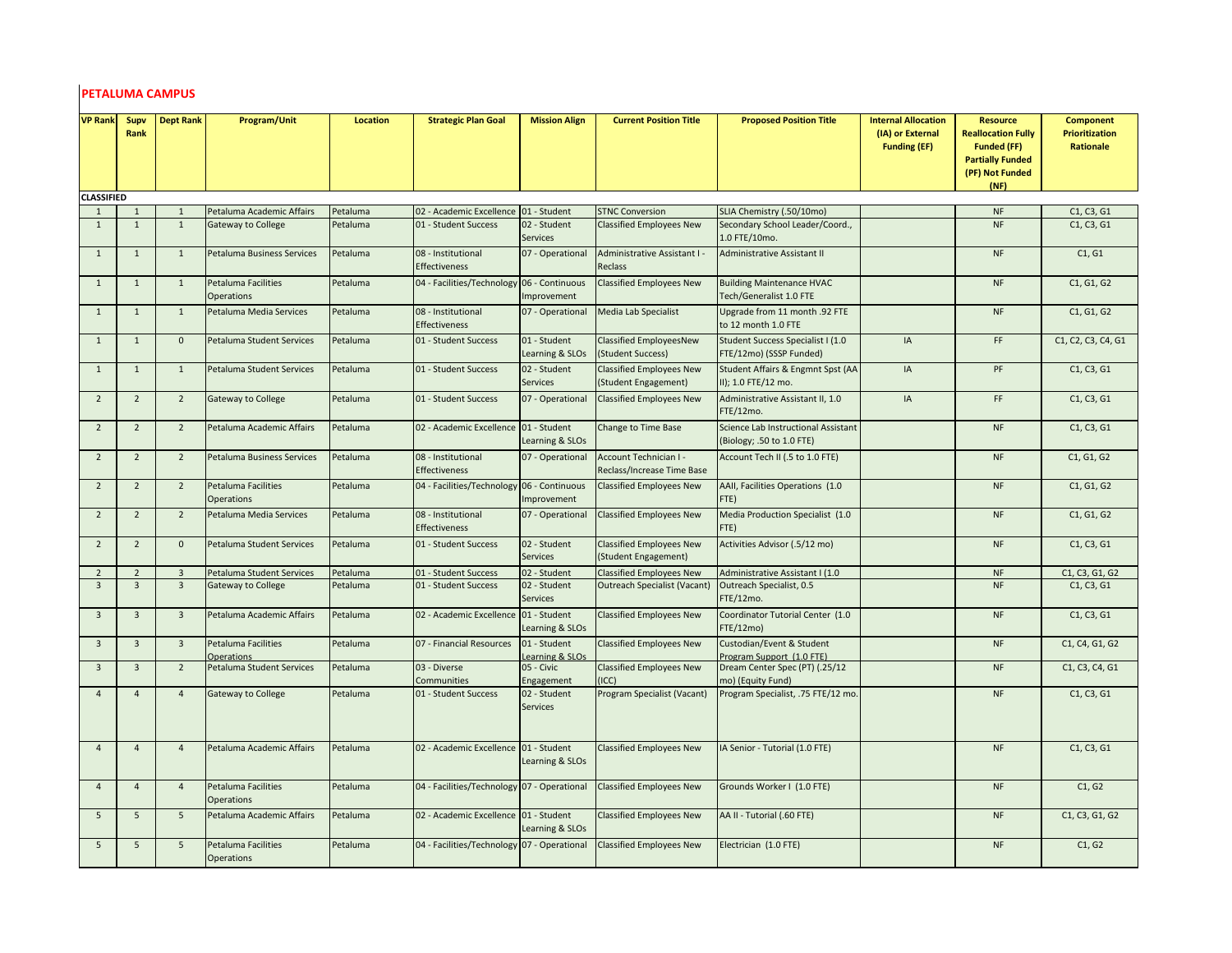| 5                 | $5\overline{5}$         | 5              | Petaluma Student Services                | Petaluma | 01 - Student Success                        | 01 - Student<br>Learning & SLOs | <b>Classified Employees New</b><br>(Academic Support)      | Career Services Advisor (0.4<br>FTE/10mo Part Time)            |    | NF        | C1, C3, G1     |
|-------------------|-------------------------|----------------|------------------------------------------|----------|---------------------------------------------|---------------------------------|------------------------------------------------------------|----------------------------------------------------------------|----|-----------|----------------|
| 6                 | 6                       | 6              | Petaluma Academic Affairs                | Petaluma | 02 - Academic Excellence 01 - Student       | Learning & SLOs                 | Change to Time Base                                        | IA, Senior; .32 to .50 FTE/217 day,<br>Tutorial                | IA | FF        | C1, C3, G1     |
| 6                 | $6\overline{6}$         | 6              | Petaluma Facilities<br><b>Operations</b> | Petaluma | 04 - Facilities/Technology 06 - Continuous  | Improvement                     | <b>Classified Employees New</b>                            | Carpenter (1.0 FTE)                                            |    | NF        | C1, G2         |
| 6                 | 6                       | $\overline{4}$ | Petaluma Student Services                | Petaluma | 01 - Student Success                        | 02 - Student<br>Services        | <b>Classified Employees New</b><br>(ICC)                   | Puente Mentor Coordinator (.2<br>FTE/10 mo- Part Time)         |    | <b>NF</b> | C1, C3, G1     |
| 7                 | $7^{\circ}$             | $\overline{7}$ | Petaluma Academic Affairs                | Petaluma | 02 - Academic Excellence 01 - Student       | Learning & SLOs                 | Change to Time Base                                        | IA Senior; .32 to .50 FTE/217 day,<br>Tutorial                 |    | <b>NF</b> | C1, C3, G1     |
| $7\overline{ }$   | $7\overline{ }$         | $\overline{3}$ | Petaluma Student Services                | Petaluma | 03 - Diverse<br>Communities                 | 05 - Civic<br>Engagement        | <b>Classified Employees New</b><br>(Assessment)            | Testing Technician - Part Time (.75<br>Permanent)              | IA | PF        | C1, C3, G1     |
| $8\phantom{1}$    | 9                       | $\overline{9}$ | <b>Petaluma Facilities</b><br>Operations | Petaluma | 04 - Facilities/Technology 07 - Operational |                                 | <b>Classified Employees New</b>                            | Plumber (1.0 FTE)                                              |    | NF        | C1, G2         |
| 9                 | 9                       | $\mathbf{1}$   | Petaluma Student Services                | Petaluma | 08 - Institutional<br>Effectiveness         | 06 - Continuous<br>mprovement   | <b>Financial Aid Tech Reclass</b><br>(Enrollment Services) | <b>Financial Aid Specialist</b>                                |    | <b>NF</b> | C1, C3, G1     |
| <b>MANAGEMENT</b> |                         |                |                                          |          |                                             |                                 |                                                            |                                                                |    |           |                |
| 1                 | $\mathbf{1}$            | $\mathbf{1}$   | Petaluma Academic Affairs                | Petaluma | 02 - Academic Excellence 01 - Student       |                                 | Management New                                             | Dean, Instruction                                              |    | NF        | C1, C3, G1, G2 |
| <b>STNC</b>       |                         |                |                                          |          |                                             |                                 |                                                            |                                                                |    |           |                |
| 1                 | $\mathbf{1}$            | $\mathbf{1}$   | Petaluma Academic Affairs                | Petaluma | 02 - Academic Excellence 01 - Student       | Learning & SLOs                 | STNC as needed                                             | Tutorial Center-IA (2686 hrs,<br><b>Student Equity Funded)</b> | AI | FF        | C1, C3, G1     |
| $\mathbf{1}$      | $\mathbf 1$             | $1\,$          | Petaluma Business Services               | Petaluma | 03 - Diverse<br>Communities                 | 05 - Civic<br>Engagement        | STNC Coordinator (LumaFest) Administrative and Events      | Assistant (620 hours)                                          | IA | FF        | C1, C3, G1     |
| $\mathbf{1}$      | $\mathbf{1}$            | $\mathbf{1}$   | Petaluma Business Services               | Petaluma | 03 - Diverse<br>Communities                 | 05 - Civic<br>Engagement        | <b>STNC Web Design Specialist</b><br>(LumaFest)            | Web Design Specialist (16 hours)                               | IA | FF        | C1, C3, G1     |
| $\mathbf 1$       | $\mathbf{1}$            | $1\,$          | Petaluma Business Services               | Petaluma | 03 - Diverse<br>Communities                 | 05 - Civic<br>Engagement        | <b>STNC Graphic Designer</b><br>(LumaFest)                 | Graphic Designer (30 hours)                                    | IA | FF        | C1, C3, G1     |
| $\mathbf{1}$      | $\mathbf{1}$            | 1              | Petaluma Business Services               | Petaluma | 08 - Institutional<br>Effectiveness         | 07 - Operational                | <b>STNC Concession</b><br>Assistant/Seasonal               | Concession Assistant (40 hours)                                | IA | PF        | C1, C3, G1     |
| $\mathbf{1}$      | $\mathbf{1}$            | $\mathbf{1}$   | Petaluma Facilities<br>Operations        | Petaluma |                                             |                                 | <b>STNC as needed (Facilities</b><br><b>Rental Events)</b> | Custodian/Event & Student<br>Program Support                   | EA | FF        | C1, G1, G2     |
| $\overline{1}$    | $\mathbf{1}$            | 1              | Petaluma Media Services                  | Petaluma |                                             |                                 | <b>STNC as needed (Facilities</b><br><b>Rental Events)</b> | Media Technician                                               | EA | FF        | C1, G1, G2     |
| $\mathbf{1}$      | $\mathbf{1}$            | $\mathbf 0$    | Petaluma Student Services                | Petaluma | 01 - Student Success                        | 02 - Student<br>Services        | STNC as needed (Student<br>Success)                        | Student Success Specialist I (2)<br>SSSP) (.62/12mo)           | IA | FF        | C1, C3, C4, G1 |
| $\overline{2}$    | $\overline{2}$          | $\overline{2}$ | Petaluma Academic Affairs                | Petaluma | 02 - Academic Excellence 01 - Student       | Learning & SLOs                 | STNC as needed                                             | CSKLS-IA Sr. (376 Hrs)                                         | IA | FF        | C1, C3, G1     |
| $\overline{3}$    | $\overline{\mathbf{3}}$ | $\overline{3}$ | Petaluma Academic Affairs                | Petaluma | 02 - Academic Excellence 01 - Student       | Learning & SLOs                 | <b>STNC Chem SLIA</b>                                      | Science Lab Instructional Assistant<br>(Chemistry/Physics)     | IA | FF        | C1, C3, G1     |
| $\overline{3}$    | $\overline{3}$          | $\overline{3}$ | <b>Petaluma Business Services</b>        | Petaluma | 08 - Institutional<br>Effectiveness         | 07 - Operational                | <b>Account Technician</b><br>II/Seasonal                   | Account Technician II (110 hours)                              |    | <b>NF</b> | C1, C3, G1     |
| $\overline{4}$    | $\overline{4}$          | $\overline{4}$ | Petaluma Academic Affairs                | Petaluma | 02 - Academic Excellence 01 - Student       | Learning & SLOs                 | STNC as needed                                             | SLIA for Waste Water Chemistry<br>Class (Spring -90 hrs)       | IA | FF        | C1, C3, G1     |
| 5                 | 5                       | 5              | Petaluma Academic Affairs                | Petaluma | 02 - Academic Excellence 01 - Student       | Learning & SLOs                 | STNC as needed                                             | SLIA (Micro 5/Bio 10; 10 hrs/wk,<br>$10 \text{ mo}$ )          | IA | FF.       | C1, C3, G1     |
| 6                 | 6                       | 6              | Petaluma Academic Affairs                | Petaluma | 02 - Academic Excellence 01 - Student       | Learning & SLOs                 | <b>STNC as needed (Student</b><br><b>Equity Funded)</b>    | Writing Center IA (25 hours/week<br>46 weeks)                  | IA | FF        | C1, C3, G1     |
| 7                 | $7^{\circ}$             | $\overline{7}$ | Petaluma Academic Affairs                | Petaluma | 02 - Academic Excellence 01 - Student       | Learning & SLOs                 | STNC as needed                                             | ESL tutoring IA (10 hours) 12 mo                               | IA | FF.       | C1, C3, G1     |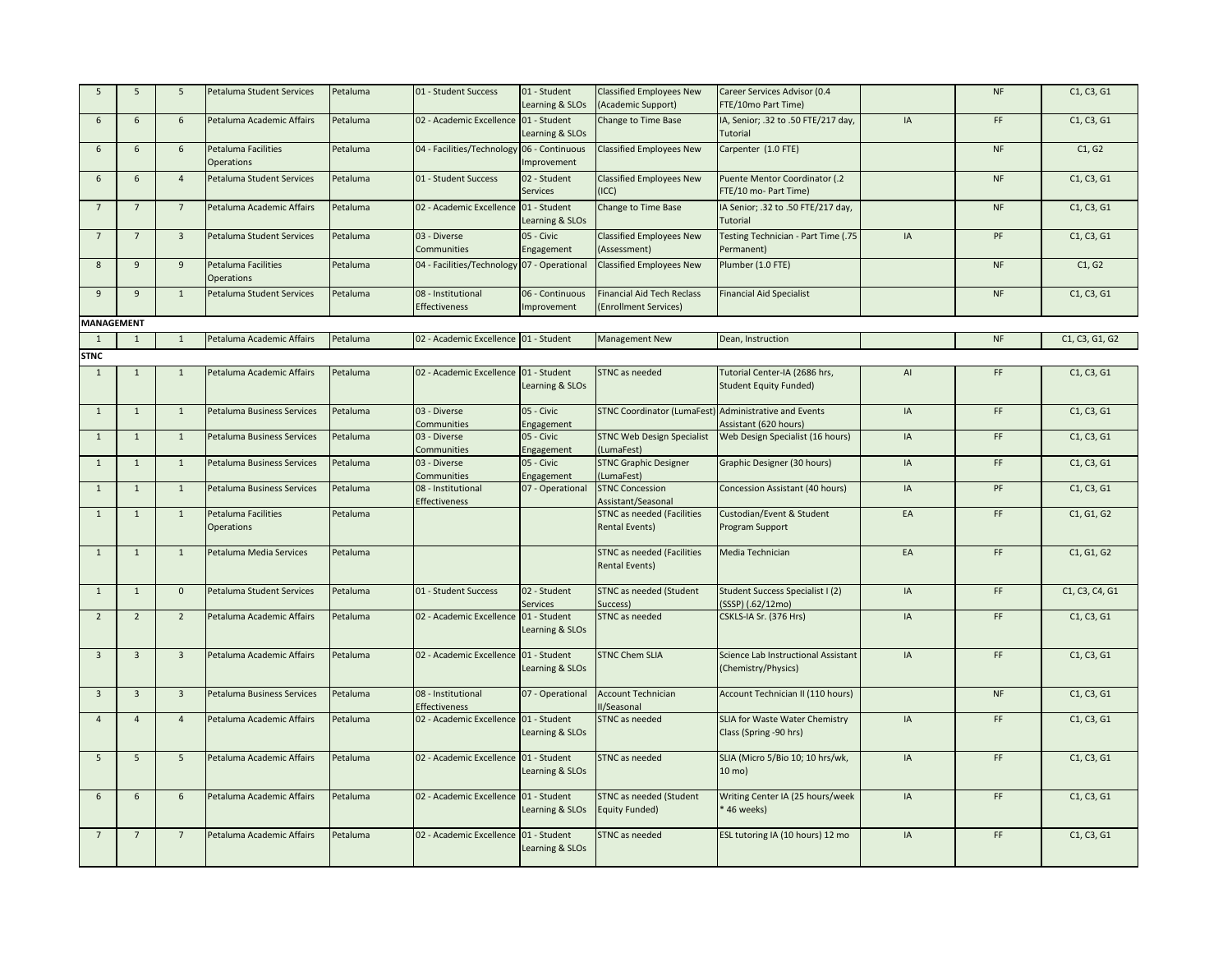|                                   | $7\overline{ }$                     | $7\overline{ }$         | Petaluma Academic Affairs                                            | Petaluma                 | 02 - Academic Excellence 01 - Student       | Learning & SLOs                  | STNC as needed                                                           | Tutorial and CSKLS-IA (1778.6<br>hours)                                      | IA                                                                    | PF                                                                                                               | C1, C3, G1                                             |
|-----------------------------------|-------------------------------------|-------------------------|----------------------------------------------------------------------|--------------------------|---------------------------------------------|----------------------------------|--------------------------------------------------------------------------|------------------------------------------------------------------------------|-----------------------------------------------------------------------|------------------------------------------------------------------------------------------------------------------|--------------------------------------------------------|
| $7\overline{ }$                   | $7\overline{ }$                     | $7\overline{ }$         | Petaluma Facilities<br><b>Operations</b>                             | Petaluma                 | 04 - Facilities/Technology 07 - Operational |                                  | <b>STNC</b> as needed                                                    | Grounds Worker (24 hours week X<br>40 weeks)                                 | IA                                                                    | PF                                                                                                               | C1, G2                                                 |
| 8                                 | 8                                   | $7^{\circ}$             | Petaluma Student Services                                            | Petaluma                 | 01 - Student Success                        | 01 - Student<br>Learning & SLOs  | STNC as needed (Student<br>Engagement)                                   | <b>Student Engagement Event</b><br>Staffing (155 hours)                      | IA                                                                    | FF                                                                                                               | C1, C3, G1                                             |
| <b>STUDENT</b>                    |                                     |                         |                                                                      |                          |                                             |                                  |                                                                          |                                                                              |                                                                       |                                                                                                                  |                                                        |
| 1                                 | $\mathbf{1}$                        | $\mathbf{1}$            | Petaluma Academic Affairs                                            | Petaluma                 | 02 - Academic Excellence 01 - Student       | Learning & SLOs                  | <b>Student Employees</b>                                                 | Provide assistance to Science Lab<br>Coord (12-15 hrs wk)                    | IA                                                                    | FF                                                                                                               | C1, C3, G1                                             |
| $\overline{2}$                    | $\overline{2}$                      | $\overline{2}$          | Petaluma Academic Affairs                                            | Petaluma                 | 02 - Academic Excellence 01 - Student       | Learning & SLOs                  | <b>Student Employees</b>                                                 | <b>KAD Assistant</b>                                                         |                                                                       | NF                                                                                                               | C1, C3, G1                                             |
| $\overline{3}$                    | $\overline{\mathbf{3}}$             | $\overline{\mathbf{3}}$ | Petaluma Academic Affairs                                            | Petaluma                 | 02 - Academic Excellence 01 - Student       | Learning & SLOs                  | <b>Student Employees</b>                                                 | Vet Tech tutor (spring semester<br>only)                                     | IA                                                                    | FF                                                                                                               | C1, C3, G1                                             |
| $\overline{4}$                    | $\overline{4}$                      | $\overline{4}$          | Petaluma Academic Affairs                                            | Petaluma                 | 02 - Academic Excellence 01 - Student       | Learning & SLOs                  | <b>Student Employees</b>                                                 | <b>Cisco Networking Tutor</b>                                                |                                                                       | <b>NF</b>                                                                                                        | C1, C3, G1                                             |
| 5                                 | $\overline{4}$                      | $\overline{2}$          | Petaluma Student Services                                            | Petaluma                 | 03 - Diverse<br>Communities                 | 02 - Student<br><b>Services</b>  | <b>Student Employees New</b><br>(Outreach)                               | Outreach Ambassadors (60 hours)                                              | IA                                                                    | FF                                                                                                               | C1, C3, G1                                             |
| 6                                 | $5\overline{5}$                     | $6\phantom{1}$          | Petaluma Student Services                                            | Petaluma                 | 01 - Student Success                        | 01 - Student<br>Learning & SLOs  | <b>Student Employees New</b><br>(Student Engagement)                     | <b>Student Affairs Operations</b><br>(Cybear, et) (6 Student<br>Ambassadors) | IA                                                                    | FF                                                                                                               | C1, C3, G1                                             |
| $7\overline{ }$                   | 8                                   | 8                       | Petaluma Facilities<br><b>Operations</b>                             | Petaluma                 | 04 - Facilities/Technology 07 - Operational |                                  | <b>Student Employees</b>                                                 | Grounds Worker (20 hrs week X<br>48 weeks)                                   | IA                                                                    | FF                                                                                                               | C1, G2                                                 |
|                                   | <b>ADJUNCT FACULTY</b>              |                         |                                                                      |                          |                                             |                                  |                                                                          |                                                                              |                                                                       |                                                                                                                  |                                                        |
|                                   |                                     |                         |                                                                      |                          |                                             |                                  |                                                                          |                                                                              |                                                                       |                                                                                                                  |                                                        |
|                                   |                                     |                         |                                                                      |                          |                                             |                                  |                                                                          |                                                                              |                                                                       |                                                                                                                  |                                                        |
| 1                                 | $\mathbf 1$                         | $\mathbf{1}$            | Petaluma Academic Affairs                                            | Petaluma                 | 02 - Academic Excellence 01 - Student       | Learning & SLOs                  | <b>Adjunct Faculty</b>                                                   | Writing Center (13 hours per week<br>times 46 weeks)                         | IA                                                                    | FF                                                                                                               | C1, C3, G1                                             |
|                                   |                                     |                         |                                                                      |                          |                                             |                                  |                                                                          |                                                                              |                                                                       |                                                                                                                  |                                                        |
|                                   | <b>STUDENT SERVICES</b>             |                         |                                                                      |                          |                                             |                                  |                                                                          |                                                                              |                                                                       |                                                                                                                  |                                                        |
| <b>VP Rank</b>                    | Supv<br>Rank                        | <b>Dept Rank</b>        | Program/Unit                                                         | <b>Location</b>          | <b>Strategic Plan Goal</b>                  | <b>Mission Align</b>             | <b>Current Position Title</b>                                            | <b>Proposed Position Title</b>                                               | <b>Internal Allocation</b><br>(IA) or External<br><b>Funding (EF)</b> | <b>Resource</b><br><b>Reallocation Fully</b><br><b>Funded (FF)</b><br><b>Partially Funded</b><br>(PF) Not Funded | <b>Component</b><br><b>Prioritization</b><br>Rationale |
|                                   |                                     |                         |                                                                      |                          |                                             |                                  |                                                                          |                                                                              |                                                                       | (NF)                                                                                                             |                                                        |
| <b>CLASSIFIED</b>                 |                                     |                         |                                                                      |                          |                                             |                                  |                                                                          |                                                                              |                                                                       |                                                                                                                  |                                                        |
| $\mathbf{1}$                      | $\mathbf 0$                         | $\mathbf{1}$            | <b>Student Affairs and</b><br><b>Engagement Programs</b>             | <b>ALL</b>               | $\mathbf{1}$                                | $\overline{2}$                   | Coordinator, Student<br><b>Engagement Programs (.5</b><br>FTE)           | Same; combine with other .5 FTE<br>in CalWORKs                               | IA                                                                    | FF                                                                                                               | C1, C3                                                 |
| $\mathbf{1}$                      | $\mathbf{0}$                        | $\mathbf{1}$            | <b>Student Affairs and</b><br><b>Engagement Programs</b>             | Santa Rosa               | $\mathbf{1}$                                | $\overline{2}$                   | Coordinator, Student<br><b>Resource Center</b>                           | Coordinator/Specialist, Student<br>Life (replacement)                        | IA                                                                    | FF                                                                                                               | C1, C3                                                 |
| $\overline{2}$                    | $\mathbf{0}$                        | 1                       | <b>Schools Relations</b>                                             | Santa Rosa               | $\mathbf{1}$                                | $\overline{2}$                   |                                                                          | AAIII, Schools Relations and<br>Outreach                                     | IA                                                                    | PF                                                                                                               | C1, C3                                                 |
| $\overline{\mathbf{3}}$           | $\mathbf{0}$                        | $\overline{3}$          | <b>Admissions and Records</b>                                        | Santa Rosa               | $\overline{\mathbf{3}}$                     | $\overline{2}$                   | none                                                                     | <b>Dream Center Specialist</b>                                               | IA/EF                                                                 | FF                                                                                                               | C1, C3                                                 |
| $\overline{4}$                    | $\pmb{0}$                           | $\overline{\mathbf{3}}$ | <b>Admissions and Records</b>                                        | Santa Rosa               | $\,1\,$                                     | $\overline{2}$                   | none                                                                     | <b>Administrative Assistant III</b>                                          | IA                                                                    | <b>NF</b>                                                                                                        | C1, C3                                                 |
| 5                                 | $\mathbf 0$                         | 1                       | Career Center and Student<br>Employment                              | <b>ALL</b>               | $\mathbf{1}$                                | $\overline{2}$                   | AAII 9 month                                                             | AA II 1FTE                                                                   | IA                                                                    | <b>NF</b>                                                                                                        | C1, C3                                                 |
| 6                                 | $\mathbf{0}$                        | $\mathbf{1}$            | <b>International Student</b><br>Programs                             | Santa Rosa               | $5\overline{5}$                             | $\overline{2}$                   | Current staff and 60%<br>reassigned faculty                              | <b>International Recruiter</b>                                               | IA                                                                    | FF                                                                                                               | C1, C3                                                 |
| $7\overline{ }$<br>$8\phantom{1}$ | $\mathsf{O}\xspace$<br>$\mathbf{0}$ | $\mathbf{1}$<br>2       | Assistive Tech and Support<br>Services<br>Assistive Tech and Support | Santa Rosa<br>Santa Rosa | $1\,$<br>$\mathbf{1}$                       | $\overline{2}$<br>$\overline{2}$ | <b>Assistive Technology</b><br>Specialist<br><b>Assistive Technology</b> | <b>Assistive Technology Specialist</b><br>Coordinator, Computer Labs         | EF                                                                    | $\sf{NF}$<br>FF.                                                                                                 | C1, C3<br>C1, C3                                       |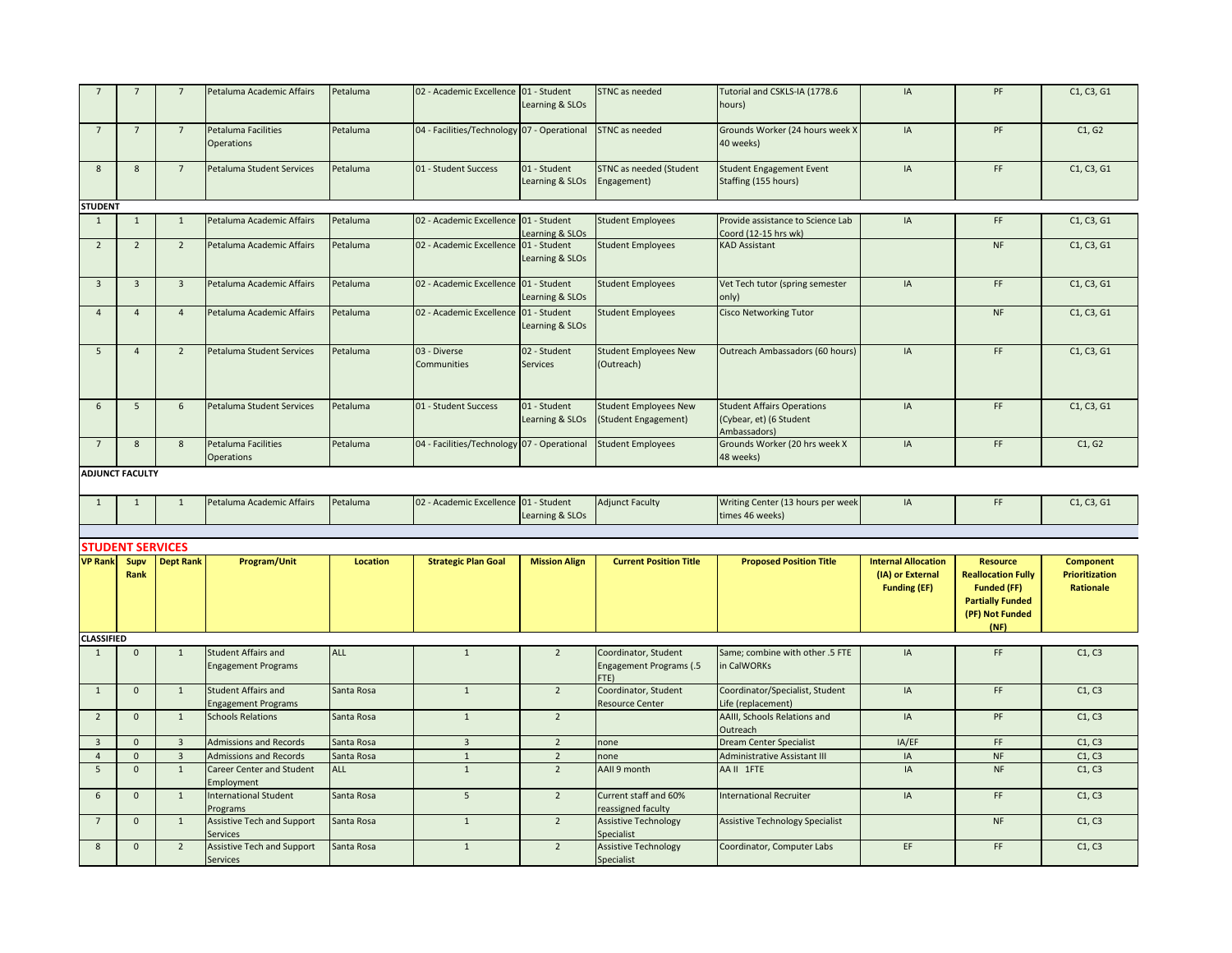| $\overline{9}$                | $\mathbf{0}$ | $\overline{2}$          | Assistive Tech and Support<br><b>Services</b>            | Santa Rosa | $1\,$                   | $\overline{2}$  | WA III Tutor                                                                 | WAIII Job Developer - grant<br>funded                     |       |           | C1, C3 |
|-------------------------------|--------------|-------------------------|----------------------------------------------------------|------------|-------------------------|-----------------|------------------------------------------------------------------------------|-----------------------------------------------------------|-------|-----------|--------|
| 10                            | $\mathbf{0}$ | $\overline{2}$          | Scholarship                                              | Santa Rosa | $\mathbf{1}$            | $\overline{2}$  | <b>VACANT - Coordinator,</b><br>Scholarship & Outreach                       | Coordinator, Scholarship &<br>Outreach - 50%              | IA    | FF        | C1, C3 |
| 11                            | $\mathbf{0}$ | 1                       | <b>Student Equity</b>                                    | Santa Rosa | $\overline{3}$          | $\overline{3}$  | <b>AAII Student Equity</b>                                                   | <b>AAIII Student Equity</b>                               | EF    | FF        | C1, C3 |
| 12                            | $\mathbf{0}$ | $\overline{3}$          | Career Center and Student<br>Employment                  | ALL        | $\overline{3}$          | $\overline{2}$  | Career Advisor                                                               | Career Advisor Bilingual Spanish                          | IA    | NF        | C1, C3 |
| 13                            | $\mathbf{0}$ | $\overline{4}$          | <b>Admissions and Records</b>                            | Santa Rosa | $\boldsymbol{8}$        | $6\overline{6}$ | various classified staff                                                     | STNC staff to backfill ARED staff                         |       | NF        | C1, C3 |
| 14                            | $\mathbf{0}$ | $\mathbf{1}$            | <b>Veterans Affairs</b>                                  | Santa Rosa | $\mathbf{1}$            | $\overline{2}$  | Veterans Benefits Specialist                                                 | Veterans Resource Center<br>Coordinator                   | IA    | FF        | C1, C3 |
| 15                            | $\mathbf 0$  | $\mathbf{1}$            | Assessment                                               | <b>ALL</b> | $\mathbf{1}$            | $\overline{2}$  | Assessment Coordinator                                                       |                                                           | IA/EF | <b>NF</b> | C1, C3 |
| 16                            | $\mathbf{0}$ | $\overline{\mathbf{3}}$ | Scholarship                                              | Santa Rosa | $\overline{1}$          | $\overline{2}$  | Scholarship Technician-75%                                                   | Scholarship Technician-100%                               | IA    | FF        | C1, C3 |
| 17                            | $\mathbf{0}$ | 15                      | <b>Student Health Services</b>                           | ALL        | $\mathbf{1}$            | $\overline{2}$  | Equity 7.5% College Nurse<br>Practitioner S/B                                | Equity Project - At - Risk Students                       | EF    | FF        | C1, C3 |
| 18                            | $\mathbf{0}$ | $\overline{1}$          | <b>Student Health Services</b>                           | <b>ALL</b> | $\mathbf 1$             | $\overline{2}$  | when funding allows                                                          | HF Medical Assistant -vacant-Critical Operational support |       | NF        | C1, C3 |
| 19                            | $\mathbf{0}$ | $\overline{2}$          | <b>International Student</b><br>Programs                 | Santa Rosa | 5                       | $\overline{2}$  | <b>STNC</b>                                                                  | Coordinator, Social Media<br>Marketing & Events           | IA    | <b>NF</b> | C1, C3 |
| 20                            | $\mathbf{0}$ | 17                      | <b>Student Health Services</b>                           | ALL        | $\mathbf{1}$            | $\overline{2}$  | Equity -Student Health Aides Equity Project - support                        |                                                           | EF    | FF        | C1, C3 |
| 21                            | $\mathbf{0}$ | $\overline{2}$          | <b>Veterans Affairs</b>                                  | Santa Rosa | $\mathbf{1}$            | $\overline{2}$  | Administrative Assistant I<br>75%                                            | Administrative Assistant I 100%                           | EF    | FF.       | C1, C3 |
| 22                            | $\mathbf{0}$ | $\mathbf{1}$            | <b>Student Success</b>                                   | Santa Rosa | $\mathbf{1}$            | $\overline{2}$  | <b>Testing Specialist/Technician</b>                                         |                                                           | IA/EF | PF        | C1, C3 |
| 23                            | $\mathbf{0}$ | $\mathbf{1}$            | Puente                                                   | Petaluma   | $\mathbf 0$             | $\mathbf 0$     | <b>STNC</b>                                                                  | Administrative Assistant-Petal                            |       | NF        | C1, C3 |
| 24                            | $\mathbf{0}$ | 1                       | <b>Student Affairs and</b><br><b>Engagement Programs</b> | Petaluma   | $\mathbf{1}$            | $\overline{2}$  | None                                                                         | .5 FTE Program Specialist                                 | IA/EF | FF        | C1, C3 |
| 25                            | $\mathbf{0}$ | 11                      | <b>Student Health Services</b>                           | Santa Rosa | $\mathbf{1}$            | $\overline{2}$  | Athletics 12.5% Health<br>Services Assistant S/B                             | Operational support                                       | EF    | FF        | C1, C3 |
| 26                            | $\mathbf{0}$ | 1                       | <b>Financial Aid</b>                                     | Petaluma   | $\mathbf 1$             | $\overline{2}$  |                                                                              | Admin Asst I                                              |       | <b>NF</b> | C1, C3 |
| 27                            | $\mathbf{0}$ | $\overline{2}$          | Counseling                                               | Petaluma   | $\mathbf{1}$            | $\overline{2}$  |                                                                              | AAI Counsel. Dept, Petaluma,                              |       | NF        | C1, C3 |
| 28                            | $\mathbf{0}$ | $\overline{3}$          | <b>International Student</b><br>Programs                 | Santa Rosa | 5 <sup>5</sup>          | $\overline{2}$  | Administrative Assistant II                                                  | <b>Administrative Assistant III</b>                       | IA    | <b>NF</b> | C1, C3 |
| 29                            | $\mathbf{0}$ | $\mathbf{1}$            | Puente                                                   | Santa Rosa | $\overline{0}$          | $\overline{0}$  | <b>STNC</b>                                                                  | Administrative Assistant-Santa                            |       | <b>NF</b> | C1, C3 |
| 30                            | $\mathbf{0}$ | $\mathbf{1}$            | <b>Student Affairs and</b><br><b>Engagement Programs</b> | Petaluma   | $\mathbf{1}$            | $\overline{2}$  | None                                                                         | Administrative Assistant II,<br>Petaluma                  | IA    | NF        | C1, C3 |
| 31                            | $\mathbf{0}$ | $\mathbf{1}$            | <b>EOPS - CARE</b>                                       | Santa Rosa | $\overline{3}$          | $\overline{2}$  | Administrative Assistant I<br>(100%)                                         | <b>EOPS Front Office Assistant</b>                        | IA    | <b>NF</b> | C1, C3 |
| 32                            | $\mathbf{0}$ | $\overline{4}$          | <b>International Student</b><br>Programs                 | Santa Rosa | $5\overline{5}$         | $\overline{2}$  | Former ISA promoted                                                          | <b>International Student Advisor</b>                      | IA    | FF        | C1, C3 |
| 33                            | $\mathbf{0}$ | $\mathbf{1}$            | Scholarship                                              | Santa Rosa | $\mathbf{1}$            | $\overline{2}$  | VACANT - Administrative<br>Assistant 1 - 50%                                 | Administrative Assistant II -50%                          |       | NF        | C1, C3 |
| 34                            | $\mathbf{0}$ | 16                      | <b>Student Health Services</b>                           | <b>ALL</b> | $\mathbf{1}$            | $\overline{2}$  | Equity STNC CNP backfill for CNP backfill / At-risk<br><b>Equity Project</b> |                                                           | EF    | FF.       | C1, C3 |
| <b>MANAGEMENT</b>             |              |                         |                                                          |            |                         |                 |                                                                              |                                                           |       |           |        |
| $\mathbf{1}$                  | $\mathbf{0}$ | 1                       | Student Affairs and<br><b>Engagement Programs</b>        | Santa Rosa | $\mathbf{1}$            | $\overline{2}$  | Manager, Student Affairs                                                     | Manager/Director, Student Life &<br>Leadership            | IA    | FF        | C1, C3 |
| $\overline{2}$                | $\mathbf{0}$ | $\overline{2}$          | <b>Admissions and Records</b>                            | Santa Rosa | $\overline{\mathbf{3}}$ | $\overline{2}$  | none                                                                         | Director, Dream Center                                    |       | <b>NF</b> | C1, C3 |
| $\overline{4}$                | $\mathbf{0}$ | $\,$ 6 $\,$             | <b>Student Health Services</b>                           | <b>ALL</b> | $1\,$                   | $\overline{2}$  | PEI 8% Asst. Director, SHS                                                   | Grant administration                                      | EF    | FF        | C1, C3 |
| $\overline{3}$<br><b>STNC</b> | $\mathbf{0}$ | 1                       | <b>Admissions and Records</b>                            | Santa Rosa | $\mathbf{1}$            | $\overline{2}$  | none                                                                         | Manager, Student Records                                  |       | <b>NF</b> | C1, C3 |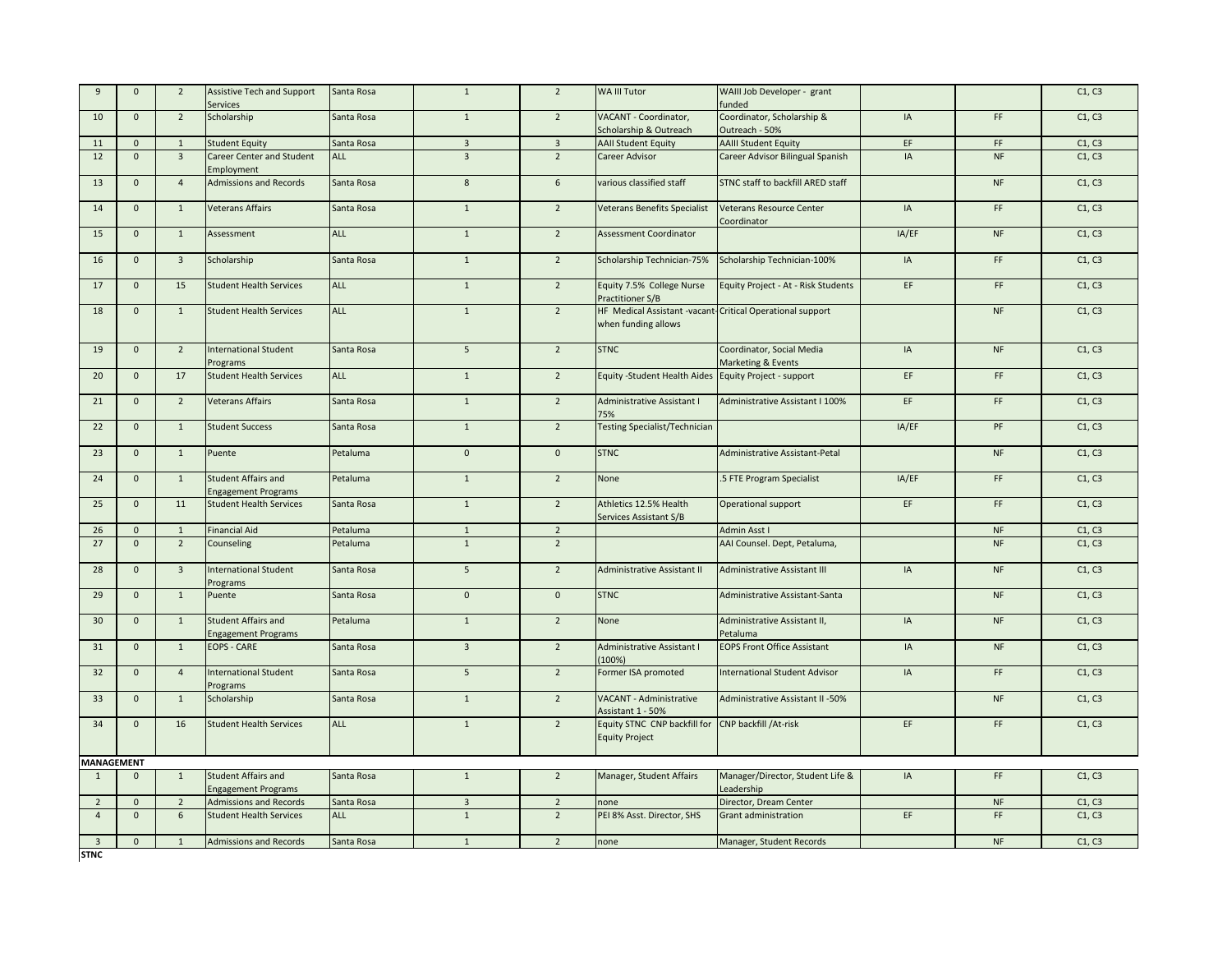| $\Omega$          | $\mathbf 0$  | 1                       | Assessment                     | <b>ALL</b>      | $\mathbf{1}$               | $\overline{2}$       | Project Manager, IT Solutions                                              |                                                       |                                         | <b>NF</b>                                                                                             |                                    |
|-------------------|--------------|-------------------------|--------------------------------|-----------------|----------------------------|----------------------|----------------------------------------------------------------------------|-------------------------------------------------------|-----------------------------------------|-------------------------------------------------------------------------------------------------------|------------------------------------|
| $\mathbf 0$       | $\mathbf 0$  | $\overline{\mathbf{3}}$ | <b>Student Health Services</b> | ALL             | $\mathbf{1}$               | $\overline{2}$       | HF STNC - SPS Mental Health<br>Interns                                     | Provide mental health services                        | EF                                      | FF.                                                                                                   |                                    |
| $\mathbf 0$       | $\mathbf{0}$ | $\mathbf{1}$            | <b>Student Health Services</b> | ALL             | $\mathbf{1}$               | $\overline{2}$       | <b>HF STNC Medical Assistant</b>                                           | <b>Clinical support Race facility</b>                 | EF                                      | FF                                                                                                    |                                    |
| $\mathbf{0}$      | $\mathbf{0}$ | $\overline{3}$          | <b>Student Success</b>         | Petaluma        | $\mathbf{1}$               | $\overline{2}$       | Program Specialist I, Student Assigned to PC for Student<br><b>Success</b> | <b>Success Team</b>                                   |                                         | <b>NF</b>                                                                                             |                                    |
| $\mathbf{0}$      | $\mathbf 0$  | $\overline{4}$          | <b>Student Health Services</b> | ALL             | $\mathbf{1}$               | $\overline{2}$       | HF PE -SPS Lic. MHP                                                        | Supervise MH Interns, Spanish<br>speaking MH services | EF                                      | FF                                                                                                    |                                    |
| $\mathbf 0$       | $\mathbf 0$  | 5                       | <b>Student Health Services</b> | ALL             | $\mathbf{1}$               | $\overline{2}$       | <b>HF STNC College Nurse</b><br>Practitioner                               | Backfill and high demand                              | EF                                      | FF                                                                                                    |                                    |
| $\mathbf 0$       | $\mathbf 0$  | $\mathbf{0}$            | College To Career              | Santa Rosa      | $\mathbf{1}$               | $\overline{2}$       | Intern Vocational Skills Coach Skills Coach                                |                                                       | EF                                      | FF                                                                                                    |                                    |
| $\mathbf{0}$      | $\mathbf{0}$ | 8                       | <b>Student Health Services</b> | <b>ALL</b>      | $\mathbf{1}$               | $\overline{2}$       | PEI STNC Health Services<br>Assistants                                     | PEI Program Support                                   | EF                                      | PF                                                                                                    |                                    |
| $\mathbf 0$       | $\mathbf 0$  | $\mathbf{1}$            | Assessment                     | <b>ALL</b>      | $\mathbf{1}$               | $\overline{2}$       | <b>STNC Testing Technician</b>                                             |                                                       | EF                                      | FF.                                                                                                   |                                    |
| $\mathbf{0}$      | $\mathbf 0$  | $7\overline{ }$         | <b>Student Health Services</b> | ALL             | $\mathbf{1}$               | $\overline{2}$       | PEI STNC Health Promotion<br>Specialist (PEERS)                            | <b>PEERS Coordinator</b>                              | EF                                      | FF.                                                                                                   |                                    |
| $\mathbf{0}$      | $\mathbf{0}$ | 2                       | <b>Student Success</b>         | <b>ALL</b>      | $\mathbf{1}$               | $\overline{2}$       |                                                                            | IT Project Manager, Student<br>Success, 40 hrs/wk.    | EF                                      | FF.                                                                                                   |                                    |
| $\mathbf{0}$      | $\mathbf{0}$ | 18                      | <b>Student Health Services</b> | <b>ALL</b>      | $\mathbf{1}$               | $\overline{2}$       |                                                                            |                                                       |                                         | NF                                                                                                    |                                    |
| $\mathbf{0}$      | $\mathbf 0$  | 12                      | <b>Student Health Services</b> | Santa Rosa      | $\mathbf{1}$               | $\overline{2}$       | Athletics STNC College Nurse Athletic Health Screenings<br>Practitioner    |                                                       | EF                                      | FF                                                                                                    |                                    |
| $\mathbf 0$       | $\mathbf 0$  | 13                      | <b>Student Health Services</b> | Santa Rosa      | $1\,$                      | $\overline{2}$       | <b>Athletics Faculty overload</b>                                          | <b>Athletic Trainer</b>                               | EF                                      | FF                                                                                                    |                                    |
| <b>STUDENT</b>    |              |                         |                                |                 |                            |                      |                                                                            |                                                       |                                         |                                                                                                       |                                    |
| $\mathbf{1}$      | $\mathbf{0}$ | $\overline{2}$          | <b>Student Health Services</b> | <b>ALL</b>      | $\mathbf{1}$               | $\overline{2}$       | HF Student Health Aides                                                    | Front reception, operational<br>support               | EF                                      | FF.                                                                                                   | C1, C3                             |
| $\overline{2}$    | $\mathbf{0}$ | 9                       | <b>Student Health Services</b> | <b>ALL</b>      | $\mathbf{1}$               | $\overline{2}$       | PEI Student Health Aides:<br>PEERS                                         | Health promotion support, MH                          | EF                                      | FF.                                                                                                   | C1, C3                             |
| $\overline{3}$    | $\mathbf 0$  | 19                      | <b>Student Health Services</b> | <b>ALL</b>      | $\mathbf{1}$               | $\overline{2}$       |                                                                            |                                                       |                                         | NF                                                                                                    | C1, C3                             |
|                   |              |                         |                                |                 |                            |                      |                                                                            |                                                       |                                         |                                                                                                       |                                    |
|                   |              | <b>HUMAN RESOURCES</b>  |                                |                 |                            |                      |                                                                            |                                                       |                                         |                                                                                                       |                                    |
| <b>VP Rank</b>    | Supv         | <b>Dept Rank</b>        | Program/Unit                   | <b>Location</b> | <b>Strategic Plan Goal</b> | <b>Mission Align</b> | <b>Current Position Title</b>                                              | <b>Proposed Position Title</b>                        | <b>Internal Allocation</b>              | <b>Resource</b>                                                                                       | <b>Component</b>                   |
|                   | Rank         |                         |                                |                 |                            |                      |                                                                            |                                                       | (IA) or External<br><b>Funding (EF)</b> | <b>Reallocation Fully</b><br><b>Funded (FF)</b><br><b>Partially Funded</b><br>(PF) Not Funded<br>(NF) | <b>Prioritization</b><br>Rationale |
| <b>CLASSIFIED</b> |              |                         |                                |                 |                            |                      |                                                                            |                                                       |                                         |                                                                                                       |                                    |
| 1                 |              |                         | Human Resources                | All             | 8                          | $7^{\circ}$          | Administrative Assistant I                                                 |                                                       |                                         | NF                                                                                                    | C1, G2                             |
| <b>MANAGEMENT</b> |              |                         |                                |                 |                            |                      |                                                                            |                                                       |                                         |                                                                                                       |                                    |
| 1                 |              |                         | <b>Human Resources</b>         | All             | $8\phantom{.}$             | $\overline{7}$       | HR Specialist, Benefits,<br>Confidential (.50 FTE)                         |                                                       |                                         | <b>NF</b>                                                                                             | G2                                 |
| <b>STNC</b>       |              |                         |                                |                 |                            |                      |                                                                            |                                                       |                                         |                                                                                                       |                                    |
| $\overline{1}$    |              |                         | Professional Development       | All             | $\overline{2}$             | $\overline{4}$       | <b>Training Consultant</b>                                                 |                                                       |                                         | <b>NF</b>                                                                                             | C1, G2                             |

**OTHER DISTRICT SERVICES**

**FOUNDATION**

**No Requests**

**INSTITUTIONAL RESEARCH**

**CLASSIFIED**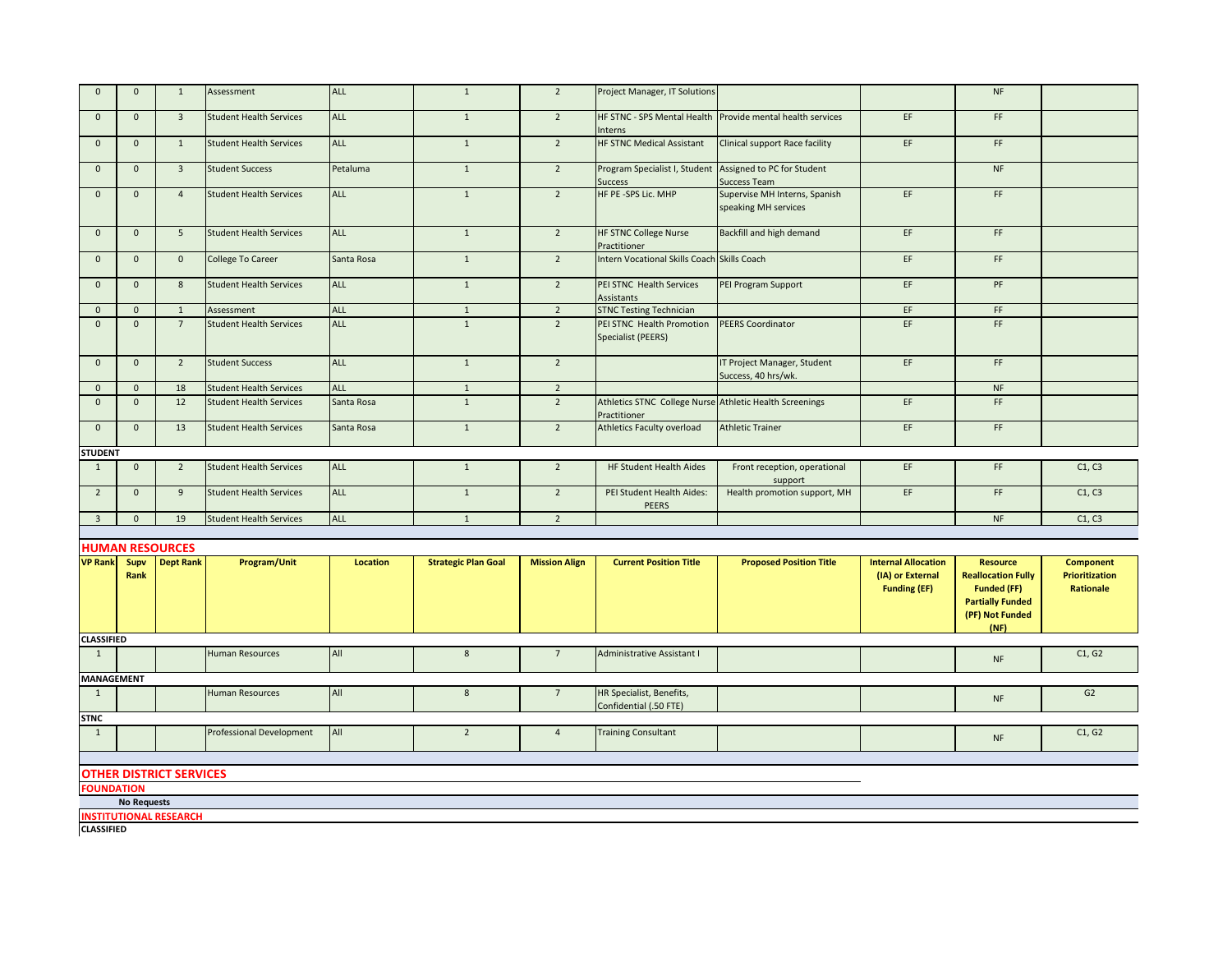|                   |                         | 1                | <b>Institutional Research</b> | Petaluma        | 08 - Institutional<br>Effectiveness        | 06 - Continuous<br>Improvement |                               | Reserach Analyst, CTE              | EF                                                                    | <b>IFF</b>                                                                                                               |                                                 |
|-------------------|-------------------------|------------------|-------------------------------|-----------------|--------------------------------------------|--------------------------------|-------------------------------|------------------------------------|-----------------------------------------------------------------------|--------------------------------------------------------------------------------------------------------------------------|-------------------------------------------------|
|                   |                         |                  |                               |                 |                                            |                                |                               |                                    |                                                                       |                                                                                                                          |                                                 |
|                   | <b>PUBLIC RELATIONS</b> |                  |                               |                 |                                            |                                |                               |                                    |                                                                       |                                                                                                                          |                                                 |
| <b>VP Rank</b>    | Supv<br>Rank            | <b>Dept Rank</b> | Program/Unit                  | <b>Location</b> | <b>Strategic Plan Goal</b>                 | <b>Mission Align</b>           | <b>Current Position Title</b> | <b>Proposed Position Title</b>     | <b>Internal Allocation</b><br>(IA) or External<br><b>Funding (EF)</b> | <b>Resource</b><br><b>Reallocation Fully</b><br><b>Funded (FF)</b><br><b>Partially Funded</b><br>(PF) Not Funded<br>(NF) | <b>Component</b><br>Prioritization<br>Rationale |
| <b>CLASSIFIED</b> |                         |                  |                               |                 |                                            |                                |                               |                                    |                                                                       |                                                                                                                          |                                                 |
|                   |                         | 1                |                               | Santa Rosa      | 08 - Institutional<br>Effectiveness        | 06 - Continuous<br>Improvement | N/A                           | <b>Marketing Assistant</b>         |                                                                       | <b>NF</b>                                                                                                                |                                                 |
|                   |                         | $\overline{2}$   |                               | Santa Rosa      | 08 - Institutional<br><b>Effectiveness</b> | 06 - Continuous<br>Improvement | N/A                           | Photographer                       |                                                                       | <b>NF</b>                                                                                                                |                                                 |
|                   |                         | $\overline{3}$   |                               | Santa Rosa      | 08 - Institutional<br>Effectiveness        | 06 - Continuous<br>Improvement | N/A                           | Videographer                       |                                                                       | <b>NF</b>                                                                                                                |                                                 |
|                   |                         | $\overline{4}$   |                               | Santa Rosa      | 08 - Institutional<br>Effectiveness        | 06 - Continuous<br>Improvement | N/A                           | Translator - Spanish               |                                                                       | <b>NF</b>                                                                                                                |                                                 |
|                   |                         | 5                |                               | Santa Rosa      | 08 - Institutional<br><b>Effectiveness</b> | 06 - Continuous<br>Improvement | N/A                           | <b>Graphic Production Designer</b> |                                                                       | <b>NF</b>                                                                                                                |                                                 |
|                   |                         |                  |                               |                 |                                            |                                |                               |                                    |                                                                       |                                                                                                                          |                                                 |
|                   |                         |                  |                               |                 |                                            |                                |                               |                                    |                                                                       |                                                                                                                          |                                                 |

#### **2016/17**

### **Prioritization Criteria and Guiding Principles**

Given the current financial environment, the following criteria and guiding principles have been developed for the 2014/15 PRPP cycle

and were utilized by the President's Cabinet in the prioritization of PRPP requests.

# **Criteria:**

**C1**-Critical to maintaining standards of educational and student services at district primary sites (Santa Rosa, Petaluma, Southwest Center, Public Safety Training Center).

**C2**-Necessary to meet legal and funding mandates.

**C3**-Urgency in meeting core department functions that are essential to accomplish SRJC district and unit mission (access, retention, success, completion).

**C4**-Availability of other funding resources, i.e., grant or categorical.

#### **Guiding Principles:**

**G1**-Aligned with district academic and Strategic Plan priorities.

**G2**-Achieves quality performance outcomes while assuring staff work in a safe environment with an equitable workload.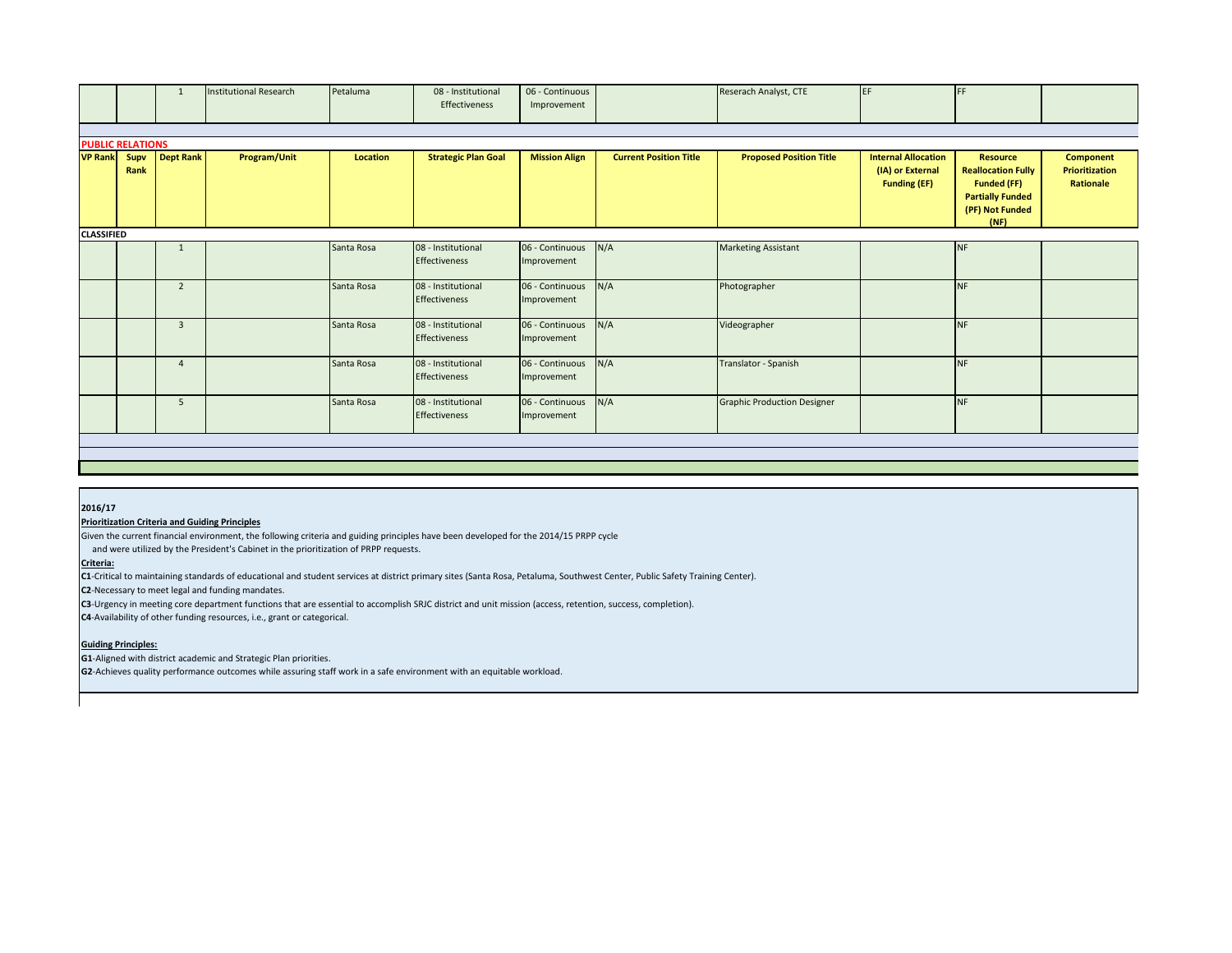# **2.4d Non Instructional Equipment and Technology Requests - 2016-17 - Funding Outcomes**

# **ACADEMIC AFFAIRS**

| <b>VP Rank</b> | <b>Supv Rank</b> | <b>Dept Rank</b> | <b>Program/Unit</b>                                               | <b>Location</b> | <b>Strategic Plan   Mission Align</b><br>Goal   |                             | <b>Item Description</b>                     | Qty                           | <b>Cost Each</b> | <b>Total Cost</b> | Internal<br><b>Allocation</b><br>(IA) or<br><b>External</b><br><b>Funding (EF)</b> | <b>Resource</b><br><b>Reallocation</b><br><b>Fully Funded</b><br>(FF) Partially<br><b>Funded (PF)</b><br><b>Not Funded</b><br>(NF) | Requestor         | <b>Room or</b><br>Space | <b>Component</b><br>Prioritizatio<br>n Rationale |
|----------------|------------------|------------------|-------------------------------------------------------------------|-----------------|-------------------------------------------------|-----------------------------|---------------------------------------------|-------------------------------|------------------|-------------------|------------------------------------------------------------------------------------|------------------------------------------------------------------------------------------------------------------------------------|-------------------|-------------------------|--------------------------------------------------|
|                | $\mathbf{1}$     | $\mathbf{1}$     | Kinesiology<br>Athletics and<br>Dance                             | ALL             | $08 -$<br>Institutional<br><b>Effectiveness</b> | $07 -$<br>Operational       | <b>Gator Utility</b><br>Vehicle             | $\mathbf{1}$                  | \$10,000.00      | \$10,000.00       | $\mathsf{IA}$                                                                      | <b>NF</b>                                                                                                                          | <b>Myers</b>      | All                     | C1, C3, G1                                       |
|                | $\mathbf{1}$     | $\mathbf{1}$     | Library Services Petaluma                                         |                 | $04 -$<br>Facilities/Tech Operational<br>nology | $07 -$                      | Window Shades -<br>Mahoney                  | $\overline{2}$                | \$2,500.00       | \$5,000.00        |                                                                                    | <b>NF</b>                                                                                                                          | Molly<br>Matheson | Mahoney<br>Library      | C1, C3, G1                                       |
|                | $\mathbf{1}$     | $\mathbf{1}$     | Fire Technology Windsor                                           |                 | 06 - Healthy<br>Organization                    | $07 -$<br>Operational       | <b>Portable Bleachers</b>                   | $\overline{3}$                | \$976.00         | \$9,500.00        | IA                                                                                 | FF.                                                                                                                                | R. Collins        | <b>PSTC</b>             | C1, C3, G1                                       |
|                | $\mathbf{1}$     | $\overline{3}$   | Applied<br>Technology                                             | Santa Rosa      | $04 -$<br>Facilities/Tech Learning &<br>nology  | 01 - Student<br><b>SLOs</b> | <b>Two Roof Mounts</b><br>for GPS receivers | $\overline{2}$                | \$2,500.00       | \$5,000.00        |                                                                                    | <b>NF</b>                                                                                                                          |                   | <b>TBD</b>              | C1, C3, G1,<br>G2                                |
| $\mathbf{1}$   | $\mathbf{1}$     | $\overline{3}$   | Civil<br>Engineering,<br>Surveying, and<br><b>Geospatial Tech</b> | Santa Rosa      | 01 - Student<br><b>Success</b>                  | $ 07 -$<br>Operational      | <b>Two Roof Mounts</b><br>for GPS receivers | $\overline{2}$                | \$0.00           | \$5,000.00        |                                                                                    | <b>NF</b>                                                                                                                          | <b>Reg Parks</b>  | <b>TBA</b>              | C1, C3, G1,<br>G2                                |
|                |                  |                  |                                                                   |                 |                                                 |                             |                                             | <b>Academic Affairs Total</b> |                  | \$34,500.00       |                                                                                    |                                                                                                                                    |                   |                         |                                                  |

|                |                  | <b>FINANCE AND ADMINISTRATIVE SERVICES</b> |            |                                                 |             |                                                                      |              |                  |                   |                                                             |                                                                                                                                          |                     |                                |                                                  |
|----------------|------------------|--------------------------------------------|------------|-------------------------------------------------|-------------|----------------------------------------------------------------------|--------------|------------------|-------------------|-------------------------------------------------------------|------------------------------------------------------------------------------------------------------------------------------------------|---------------------|--------------------------------|--------------------------------------------------|
| <b>VP Rank</b> | <b>Supv Rank</b> | Dept Rank   Program/Unit                   | Location   | <b>Strategic Plan   Mission Align</b><br>Goal   |             | <b>Item Description</b>                                              | Qty          | <b>Cost Each</b> | <b>Total Cost</b> | Internal<br><b>Allocation</b><br>(IA) or<br><b>External</b> | Resource<br><b>Reallocation</b><br><b>Fully Funded</b><br>(FF) Partially<br><b>Funding (EF)</b> Funded (PF)<br><b>Not Funded</b><br>(NF) | Requestor           | <b>Room or</b><br><b>Space</b> | Component<br>Prioritizatio<br>n Rationale        |
|                |                  | <b>District Police</b>                     | <b>ALL</b> | $04 -$<br>Facilities/Tech Operational<br>nology | $ 07 -$     | <b>Electronic Parking</b><br><b>Citation Writers</b>                 | 8            | \$2,300.00       | \$18,400.00       |                                                             | <b>NF</b>                                                                                                                                |                     |                                | C3, G1                                           |
|                | $\mathbf 0$      | Environmental<br>Health and<br>Safety      | <b>ALL</b> | 06 - Healthy<br>Organization                    | $00 - None$ | <b>District Employee</b><br>Training and<br><b>Tracking Software</b> | $\mathbf{1}$ | \$55,000.00      | \$55,000.00       |                                                             | <b>NF</b>                                                                                                                                | Douglas J.<br>Kuula | EHS/HR                         | C <sub>2</sub> , C <sub>3</sub> , G <sub>1</sub> |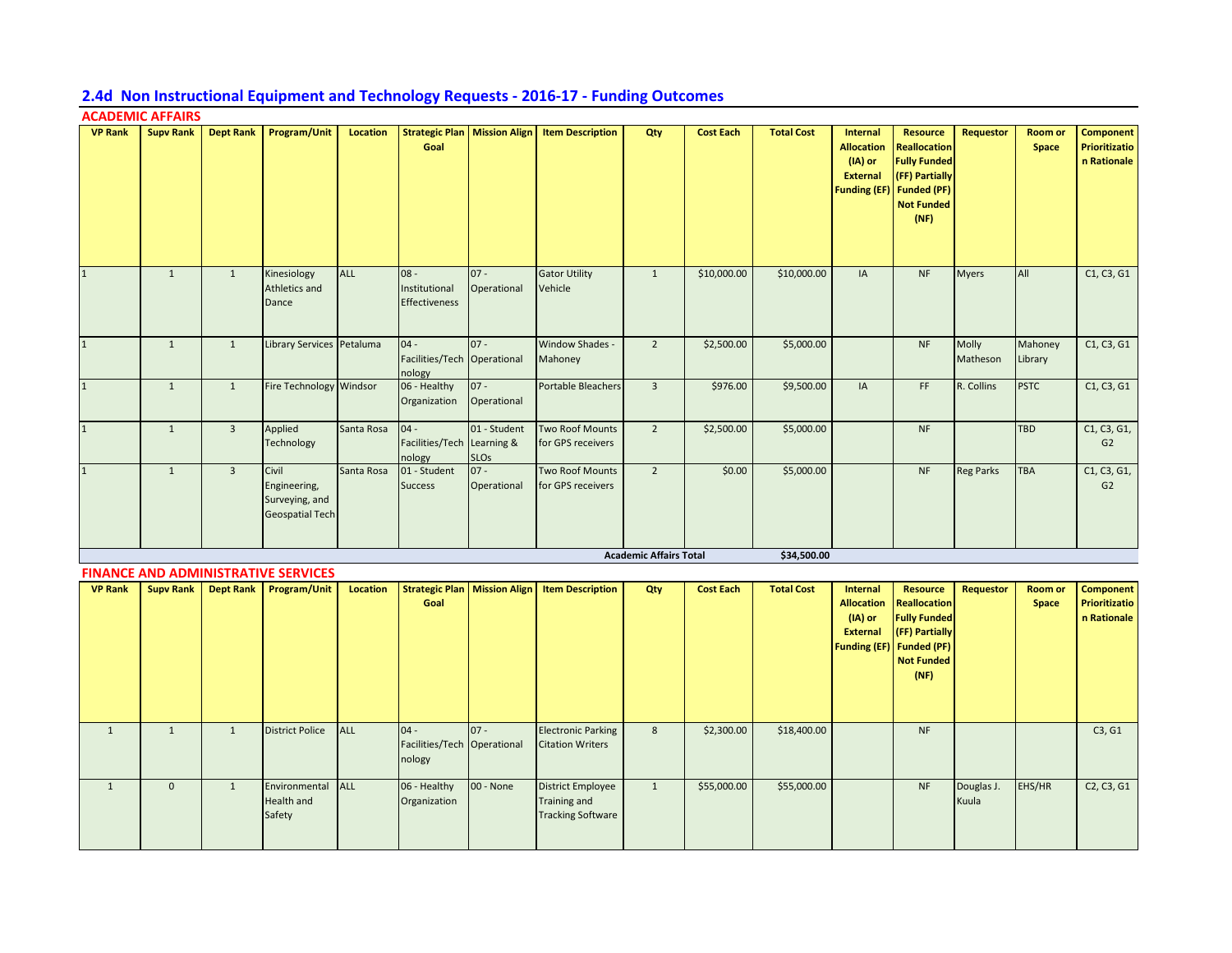| $\mathbf{1}$   | $\overline{2}$  | $\mathbf{1}$   | Facilities -<br>Custodial | Santa Rosa | 00 - None                                       | 00 - None                                            | <b>Support Vehicle</b>                                                   | $\mathbf{1}$   | \$15,000.00  | \$15,000.00  | <b>IA</b> | FF        |                         |                           | C3, C4, G1 |
|----------------|-----------------|----------------|---------------------------|------------|-------------------------------------------------|------------------------------------------------------|--------------------------------------------------------------------------|----------------|--------------|--------------|-----------|-----------|-------------------------|---------------------------|------------|
| $\mathbf{1}$   | $\mathbf{1}$    | $\mathbf{1}$   | Facilities -<br>Custodial | Santa Rosa | 00 - None                                       | 00 - None                                            | Cleaning<br>equipment, e.g.<br>carts, vacuums,<br>scrubbers              | 5              | \$20,000.00  | \$100,000.00 |           | $\sf{NF}$ |                         |                           | C3, C4, G1 |
| $\mathbf 0$    | $\mathbf 0$     | $\mathbf{1}$   | Facilities -<br>Custodial | Santa Rosa | 00 - None                                       | 00 - None                                            | <b>Support Vehicle</b>                                                   | $\mathbf{1}$   | \$15,000.00  | \$15,000.00  |           | <b>NF</b> |                         |                           | C3, G1     |
| $\mathbf 0$    | $\mathbf{0}$    | $\mathbf{1}$   | Facilities -<br>Custodial | Santa Rosa | 00 - None                                       | 00 - None                                            | <b>Support Vehicle</b>                                                   | $\mathbf{1}$   | \$15,000.00  | \$15,000.00  |           | <b>NF</b> |                         |                           | C3, G1     |
| $\mathbf{1}$   | $\mathbf{1}$    | $\mathbf{1}$   | Facilities -<br>Grounds   | ALL        | $04 -$<br>Facilities/Tech Operational<br>nology | $07 -$                                               | <b>Bandit 9 Wood</b><br>Chipping<br>Machine"                             | $\mathbf{1}$   | \$17,000.00  | \$17,000.00  | IA        | FF        | Carl Dobson Grounds     | <b>Operations</b>         | C3, C4, G1 |
| $\mathbf{1}$   | $\overline{2}$  | $2^{\circ}$    | Facilities -<br>Grounds   | Santa Rosa | $04 -$<br>Facilities/Tech<br>nology             | 00 - None                                            | Lounibos well<br>improvements and<br>conveyance<br>system                | $1\,$          | \$120,000.00 | \$120,000.00 |           | <b>NF</b> | <b>Carl Dobson</b>      | Santa Rosa<br>Campus      | C3, C4, G1 |
| $\mathbf{1}$   | $\overline{3}$  | $\overline{3}$ | Facilities -<br>Grounds   | Santa Rosa | $04 -$<br>Facilities/Tech<br>nology             | 00 - None                                            | <b>Central Irrigation</b><br>Controllers and<br>upgrades/Cable           | $\overline{2}$ | \$4,500.00   | \$9,000.00   |           | <b>NF</b> | Carl Dobson Pioneer and | <b>Bailey Field</b>       | C3, C4, G1 |
| $\mathbf 0$    | $\mathbf{0}$    | $\overline{4}$ | Facilities -<br>Grounds   | Santa Rosa | 06 - Healthy<br>Organization                    | $03 -$<br>Vitality/Equity energy use<br>/Stewardship | Refrigerator Low                                                         | $\mathbf{1}$   | \$500.00     | \$500.00     |           | $\sf{NF}$ | Carl Dobson Grounds     | Operations,<br>shop       | C3, G1     |
| $\overline{2}$ | $\overline{4}$  | 5              | Facilities -<br>Grounds   | Santa Rosa | $05 -$<br>Sustainability                        | $07 -$<br>Operational                                | <b>Hot Rot Model</b><br>1811 Composting<br>Unit                          | $1\,$          | \$288,000.00 | \$288,000.00 |           | <b>NF</b> | Carl Dobson Grounds     | <b>Operations</b><br>Yard | C3, C4, G1 |
| $\mathbf 0$    | $5\phantom{.0}$ | $\sqrt{6}$     | Facilities -<br>Grounds   | ALL        | $05 -$<br>Sustainability                        | 00 - None                                            | <b>Bicycle Utility Cart</b>                                              | $1\,$          | \$3,400.00   | \$3,400.00   |           | <b>NF</b> | Carl Dobson Grounds     |                           | C3, G1     |
| $\mathbf 0$    | 6               | $\overline{7}$ | Facilities -<br>Grounds   | ALL        | $04 -$<br>Facilities/Tech<br>nology             | 00 - None                                            | 3/4 Ton Pick-up<br>for our Tree<br>Maintenance<br>program                | $\mathbf{1}$   | \$25,000.00  | \$25,000.00  |           | <b>NF</b> | Carl Dobson Tree        | Maintenanc<br>e           | C3, G1     |
| $\mathbf{1}$   | $\overline{7}$  | 8              | Facilities -<br>Grounds   | <b>ALL</b> | $04 -$<br>Facilities/Tech<br>nology             | 00 - None                                            | Power Trim Lawn<br>Edger                                                 | $\mathbf{1}$   | \$750.00     | \$750.00     |           | <b>NF</b> | Carl Dobson Grounds     | <b>Operations</b>         | C3, C4, G1 |
| $\mathbf 0$    | 8               | 9              | Facilities -<br>Grounds   | <b>ALL</b> | $04 -$<br>Facilities/Tech<br>nology             | 00 - None                                            | 1/2 Ton used Pick-<br>up                                                 | $\mathbf{1}$   | \$8.00       | \$8.00       | IA        | FF        | Carl Dobson             | <b>Grounds</b>            | C3, G1     |
| $\mathbf{1}$   | 9               | 10             | Facilities -<br>Grounds   | Santa Rosa | $05 -$<br>Sustainability                        | $03 -$<br>/Stewardship                               | Solar PV Charging<br>Vitality/Equity System for small<br>tools and carts | $\mathbf{1}$   | \$10,000.00  | \$10,000.00  |           | <b>NF</b> | Carl Dobson Facilities  | <b>Operations</b>         | C3, C4, G1 |
| $\mathbf{1}$   | 10              | 11             | Facilities -<br>Grounds   | ALL        | $04 -$<br>Facilities/Tech<br>nology             | 00 - None                                            | Large '3 gang'<br>Riding<br>Lawnmower                                    | $\mathbf{1}$   | \$20,000.00  | \$20,000.00  |           | <b>NF</b> | Carl Dobson Grounds     |                           | C3, C4, G1 |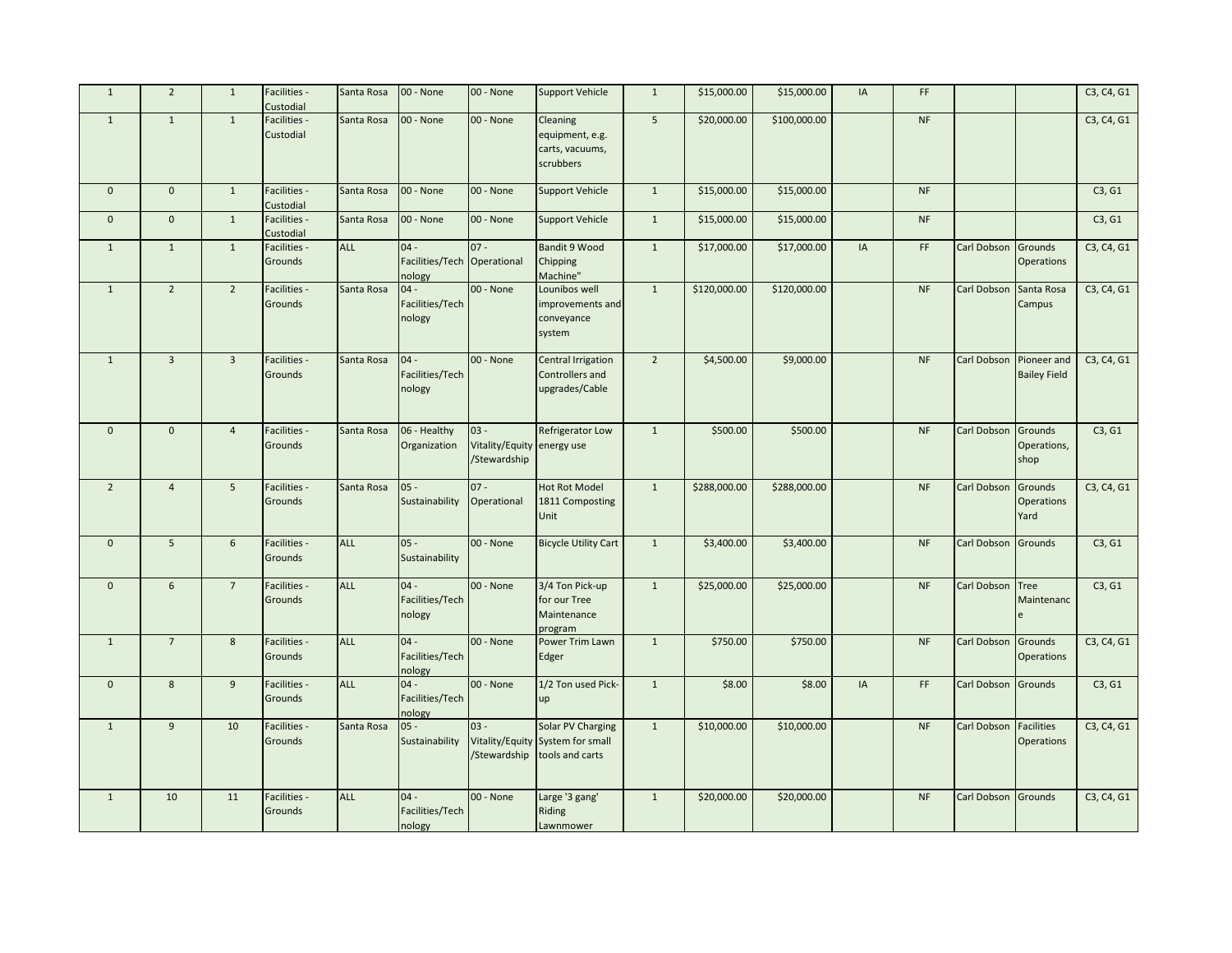| $\mathbf 0$    | 11                                         | 12               | Facilities -<br>Grounds                                | <b>ALL</b>      | $04 -$<br>Facilities/Tech<br>nology             | 00 - None                           | Taylor -Dunn or<br>Toyota Utility cart<br>with lift gate        | $\mathbf{1}$   | \$10,000.00      | \$10,000.00       | IA                                                                     | FF                                                                                                              | Carl Dobson Grounds     | <b>Operations</b>                  | C3, G1                       |
|----------------|--------------------------------------------|------------------|--------------------------------------------------------|-----------------|-------------------------------------------------|-------------------------------------|-----------------------------------------------------------------|----------------|------------------|-------------------|------------------------------------------------------------------------|-----------------------------------------------------------------------------------------------------------------|-------------------------|------------------------------------|------------------------------|
| $\mathbf{1}$   | $\mathbf{1}$                               | $\mathbf{1}$     | Facilities -<br>Maintenance                            | <b>ALL</b>      | 00 - None                                       | 00 - None                           | <b>Fleet Vans</b>                                               | $1\,$          | \$30,000.00      | \$30,000.00       | IA                                                                     | FF                                                                                                              | Paul Bielen             |                                    | C3, G1                       |
| $\mathbf{1}$   | $\overline{2}$                             | $\overline{2}$   | Facilities -<br>Maintenance                            | <b>ALL</b>      | 00 - None                                       | 00 - None                           | <b>Fleet Prius</b><br>Vehicle/Nissan<br><b>Electric Vehicle</b> | $\mathbf{1}$   | \$34,000.00      | \$34,000.00       |                                                                        | <b>NF</b>                                                                                                       | Paul Bielen             |                                    | C3, G1                       |
| $\mathbf 0$    | $\mathbf{0}$                               | $\overline{3}$   | Facilities -<br>Maintenance                            | <b>ALL</b>      | 00 - None                                       | 00 - None                           | <b>Staff Vehicles</b>                                           | $\overline{3}$ | \$18,000.00      | \$54,000.00       |                                                                        | <b>NF</b>                                                                                                       | Paul Bielen             |                                    | C3, G1                       |
| $\mathbf 0$    | $\mathbf 0$                                | $\overline{4}$   | Facilities -<br>Maintenance                            | <b>ALL</b>      | 00 - None                                       | 00 - None                           | Portable<br>Compressor with<br>120 PSI Graffitti<br>Removal     | $\mathbf{1}$   | \$11,500.00      | \$11,500.00       |                                                                        | <b>NF</b>                                                                                                       | Paul Bielen             |                                    | C3, G1                       |
| $\mathbf 0$    | $\mathbf{0}$                               | 5                | Facilities -<br>Maintenance                            | <b>ALL</b>      | 00 - None                                       | 00 - None                           | Portable<br>Emergency<br>Generator                              | $\overline{3}$ | \$9,000.00       | \$27,000.00       |                                                                        | <b>NF</b>                                                                                                       | Paul Bielen             |                                    | C3, G1                       |
| $\mathbf 0$    | $\mathbf{1}$                               | $\mathbf 0$      | <b>Facilities</b><br>Planning and<br><b>Operations</b> | <b>ALL</b>      | $04 -$<br>Facilities/Tech<br>nology             | 00 - None                           | <b>Modular Furniture</b><br>Configuration                       | $\mathbf{1}$   | \$5,000.00       | \$5,000.00        |                                                                        | <b>NF</b>                                                                                                       |                         |                                    | C3, G1                       |
| $\overline{2}$ | $\overline{2}$                             | $\overline{2}$   | Graphics                                               | Santa Rosa      | 07 - Financial<br><b>Resources</b>              | $07 -$<br>Operational               | Bookmaker                                                       | $\mathbf{1}$   | \$15,000.00      | \$15,000.00       |                                                                        | <b>NF</b>                                                                                                       | Jeff Oliver             | <b>Graphics</b><br><b>Services</b> | C3, G1                       |
| $\mathbf 0$    | $\overline{5}$                             | 5 <sup>5</sup>   | Information<br>Technology                              | Santa Rosa      | $04 -$<br>Facilities/Tech Operational<br>nology | $07 -$                              | <b>Egronomic Office</b><br>Chair                                | $\overline{3}$ | \$500.00         | \$1,500.00        | IA                                                                     | FF                                                                                                              | Scott Conrad 1467       |                                    | C3, G1                       |
| $\mathbf 0$    | $\overline{5}$                             | 5                | Information<br>Technology                              | Santa Rosa      | $04 -$<br>Facilities/Tech Operational<br>nology | $07 -$                              | <b>Ergonomic Office</b><br>Chair                                | $\mathbf{1}$   | \$500.00         | \$500.00          | IA                                                                     | FF                                                                                                              | Mike Roth               | 2803                               | C3, G1                       |
| $\mathbf{1}$   | $\mathbf{1}$                               | $\mathbf{1}$     | Purchasing                                             | <b>ALL</b>      | $-80$<br>Institutional<br>Effectiveness         | $06 -$<br>Continuous<br>Improvement | e-sourcing<br>software tool                                     | $\mathbf{1}$   | \$40,000.00      | \$40,000.00       | IA                                                                     | FF                                                                                                              | Laura Rivera Purchasing | Department                         | C3, G1                       |
|                |                                            |                  |                                                        |                 |                                                 |                                     | <b>Finance and Adminstrative Services Total</b>                 |                |                  | \$940,558.00      |                                                                        |                                                                                                                 |                         |                                    |                              |
| <b>VP Rank</b> | <b>PETALUMA CAMPUS</b><br><b>Supv Rank</b> | <b>Dept Rank</b> | Program/Unit                                           | <b>Location</b> | <b>Strategic Plan</b>                           | <b>Mission Align</b>                | <b>Item Description</b>                                         | Qty            | <b>Cost Each</b> | <b>Total Cost</b> | Internal                                                               | <b>Resource</b>                                                                                                 | <b>Requestor</b>        | Room or                            | <b>Component</b>             |
|                |                                            |                  |                                                        |                 | Goal                                            |                                     |                                                                 |                |                  |                   | <b>Allocation</b><br>(IA) or<br><b>External</b><br><b>Funding (EF)</b> | <b>Reallocation</b><br><b>Fully Funded</b><br>(FF) Partially<br><b>Funded (PF)</b><br><b>Not Funded</b><br>(NF) |                         | Space                              | Prioritizatio<br>n Rationale |
|                |                                            |                  |                                                        |                 |                                                 |                                     |                                                                 |                |                  |                   |                                                                        |                                                                                                                 |                         |                                    |                              |

**Equipment Requests**

1 1 1 Petaluma Student Services

Petaluma 06 - Healthy

Organization

 $|07 -$ Operational

Assessment: Office Furniture 2 | \$3,500.00 \$7,000.00 IA | FF D. Cooper PC 127 | C1, G1, G2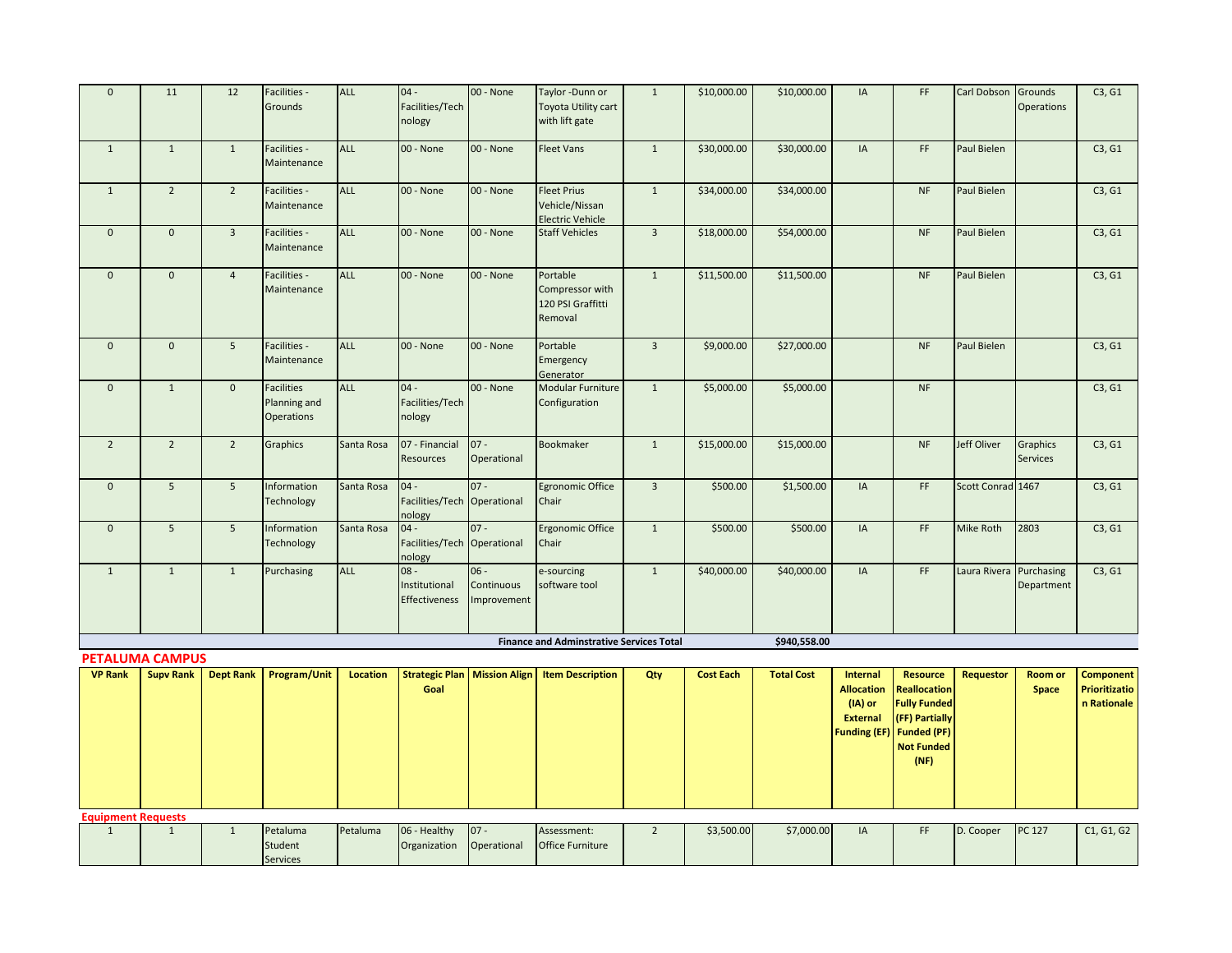| $\overline{2}$ | $\mathbf{1}$   | $\mathbf{1}$   | Petaluma<br>Academic<br>Affairs                    | Petaluma | $04 -$<br>Facilities/Tech Operational<br>nology | $07 -$                              | Printer (Faculty)                                                                  | $\mathbf{1}$   | \$500.00   | \$500.00   | IA | FF.       | Claudia<br><b>McCain</b> | PC 319                         | C1, G1, G2        |
|----------------|----------------|----------------|----------------------------------------------------|----------|-------------------------------------------------|-------------------------------------|------------------------------------------------------------------------------------|----------------|------------|------------|----|-----------|--------------------------|--------------------------------|-------------------|
| $\overline{3}$ | $\mathbf{1}$   | $\mathbf{1}$   | Petaluma<br><b>Business</b><br><b>Services</b>     | Petaluma | 02 - Academic<br>Excellence                     | $07 -$<br>Operational               | Homework<br>date/time stamper                                                      | $\mathbf{1}$   | \$600.00   | \$600.00   | IA | FF        | Kat Lewis                | Faculty<br>Support<br>Workroom | C1, G1, G2        |
| $\overline{4}$ | $\mathbf{1}$   | $\mathbf{1}$   | Gateway to<br>College                              | Petaluma | 01 - Student<br><b>Success</b>                  | 02 - Student<br><b>Services</b>     | New Furniture for<br><b>Student Lounge</b>                                         | $6\phantom{1}$ | \$400.00   | \$2,400.00 |    | <b>NF</b> | VLShannon                | <b>PC 228</b>                  | C1, G1, G2        |
| 5              | $\mathbf{1}$   | 1              | Petaluma<br>Student<br>Services                    | Petaluma | 06 - Healthy<br>Organization                    | $07 -$<br>Operational               | <b>Standing Desk</b><br>(SSSP PC 120)                                              | $1\,$          | \$600.00   | \$600.00   | IA | FF        | M.Long                   |                                | C1, G1, G2        |
| 6              | $\mathbf{1}$   | $\mathbf{1}$   | Petaluma<br>Student<br><b>Services</b>             | Petaluma | 01 - Student<br><b>Success</b>                  | 02 - Student<br>Services            | Camera to<br>document student<br>engagement<br>activities (Student<br>Affairs)     | $\mathbf{1}$   | \$1,000.00 | \$1,000.00 |    | <b>NF</b> | M.Long                   |                                | C1, C3, G1        |
| $\overline{7}$ | $\mathbf{1}$   | $\mathbf{1}$   | Petaluma<br>Student<br><b>Services</b>             | Petaluma | 06 - Healthy<br>Organization                    | 02 - Student<br>Services            | Refrigerator for<br>student activities<br>(Student Affairs)                        | $\mathbf{1}$   | \$1,000.00 | \$1,000.00 | IA | FF        | M.Long                   |                                | C1, C3, G1        |
| 8              | $\mathbf{1}$   | 1              | Petaluma<br>Student<br><b>Services</b>             | Petaluma | $08 -$<br>Institutional<br>Effectiveness        | $07 -$<br>Operational               | Cabinets for<br>Outreach<br>Materials in First<br><b>Stop Center</b><br>(Outreach) | $\mathbf{1}$   | \$2,000.00 | \$2,000.00 | IA | FF        | M.Long                   |                                | C1, C3, G1        |
| 9              | $\mathbf{1}$   | $\mathbf{1}$   | Petaluma<br>Student<br><b>Services</b>             | Petaluma | 01 - Student<br><b>Success</b>                  | 02 - Student<br>Services            | (First Stop)<br><b>Counter Stools</b>                                              | $1\,$          | \$2,858.00 | \$2,858.00 | IA | FF.       | M.Long                   |                                | C1, C3, G1        |
| 10             | $\mathbf{1}$   | $\mathbf{1}$   | Petaluma<br><b>Facilities</b><br><b>Operations</b> | Petaluma | $05 -$<br>Sustainability                        | $06 -$<br>Continuous<br>Improvement | Ride-on Lawn<br>Mower                                                              | $\mathbf 1$    | \$8,500.00 | \$8,500.00 |    | <b>NF</b> | Gary Watts               | PC916                          | C1, G1, G2        |
| 11             | $\mathbf{1}$   | $\mathbf{1}$   | Gateway to<br>College                              | Petaluma | 01 - Student<br><b>Success</b>                  | 02 - Student<br>Services            | Enclosed art and<br>bulletin display<br>case to promote<br>student<br>engagement   | $\mathbf{1}$   | \$1,500.00 | \$1,500.00 |    | <b>NF</b> | VLShannon                | <b>PC 228</b>                  | C1, C3, G1        |
| 12             | $\mathbf{1}$   | 1              | Petaluma<br>Student<br><b>Services</b>             | Petaluma | $04 -$<br>Facilities/Tech Services<br>nology    | 02 - Student                        | (ICC) Charging<br><b>Stations in Our</b><br>House (Student<br>Equity)              | $\mathbf{1}$   | \$400.00   | \$400.00   |    | <b>NF</b> | M.Long                   |                                | C1, C3, C4,<br>G1 |
| 13             | $\overline{2}$ | $\overline{2}$ | Petaluma<br><b>Facilities</b><br><b>Operations</b> | Petaluma | 06 - Healthy<br>Organization                    | $06 -$<br>Continuous<br>Improvement | Large Area<br>Vacuum System                                                        | $1\,$          | \$4,500.00 | \$4,500.00 |    | <b>NF</b> | <b>Gary Watts</b>        | Mahoney                        | C1, G1, G2        |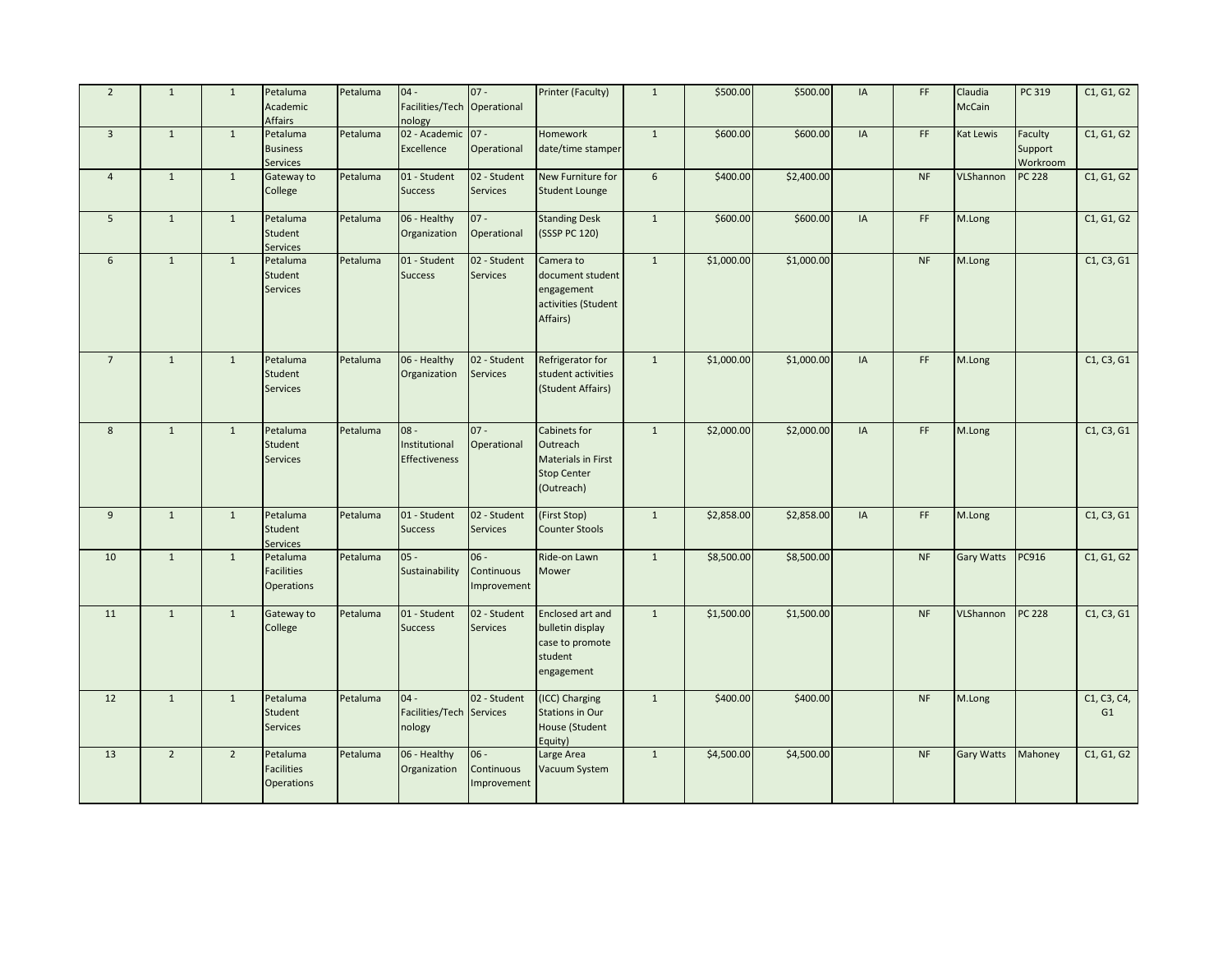| 14 | $\overline{2}$  | $\overline{2}$  | Petaluma<br><b>Business</b><br>Services            | Petaluma | $08 -$<br>Institutional<br>Effectiveness        | $07 -$<br>Operational               | <b>Heavy Duty</b><br>Shredder for<br><b>Faculty Support</b><br>Workroom | $\mathbf{1}$   | \$2,500.00  | \$2,500.00       | IA | FF        | <b>Kat Lewis</b>  | Faculty<br>Support<br>Workroom                               | C1, G1, G2        |
|----|-----------------|-----------------|----------------------------------------------------|----------|-------------------------------------------------|-------------------------------------|-------------------------------------------------------------------------|----------------|-------------|------------------|----|-----------|-------------------|--------------------------------------------------------------|-------------------|
| 15 | $\overline{2}$  | $\overline{2}$  | Petaluma<br>Academic<br><b>Affairs</b>             | Petaluma | $04 -$<br>Facilities/Tech Operational<br>nology | $07 -$                              | Printer<br>(Scheduling)                                                 | $\mathbf 0$    | \$700.00    | \$700.00         | IA | FF        | Shirley<br>Proulx |                                                              | C1, G1, G2        |
| 16 | $\overline{2}$  | $\overline{4}$  | Petaluma<br>Student<br>Services                    | Petaluma | 06 - Healthy<br>Organization                    | 02 - Student<br><b>Services</b>     | Patio Furniture<br>(ICC)                                                | $\mathbf{1}$   | \$2,000.00  | \$2,000.00       | IA | PF        | M. Long           | <b>ICC</b>                                                   | C1, C3, G1        |
| 17 | $\overline{3}$  | $\overline{3}$  | Petaluma<br><b>Business</b><br>Services            | Petaluma | $04 -$<br>Facilities/Tech Engagement<br>nology  | 05 - Civic                          | <b>E-Z Up Canopies</b><br>(Navy)                                        | $\overline{4}$ | \$855.00    | \$3,420.00       | IA | FF        | <b>Kat Lewis</b>  | Campus<br>Events                                             | C1, C3, G1        |
| 18 | $\overline{3}$  | $\overline{3}$  | Petaluma<br><b>Facilities</b><br><b>Operations</b> | Petaluma | $05 -$<br>Sustainability                        | $06 -$<br>Continuous<br>Improvement | <b>Electric Utility Cart</b>                                            | $\overline{2}$ | \$12,000.00 | \$24,000.00      |    | <b>NF</b> | <b>Gary Watts</b> | PC916                                                        | C1, G1, G2        |
| 19 | $\overline{3}$  | 5 <sup>5</sup>  | Petaluma<br>Student<br>Services                    | Petaluma | 01 - Student<br><b>Success</b>                  | 02 - Student<br><b>Services</b>     | <b>Walkway Speaker</b><br>System                                        | $\mathbf{1}$   | \$10,000.00 | \$10,000.00      | IA | FF        | M. Long           | Walkways                                                     | C1, C3, G1        |
| 20 | $\overline{4}$  | $\overline{4}$  | Petaluma<br><b>Facilities</b><br>Operations        | Petaluma | $05 -$<br>Sustainability                        | $06 -$<br>Continuous<br>Improvement | Dump Bed Utility<br><b>Trailer</b>                                      | $\mathbf{1}$   | \$5,000.00  | \$5,000.00       |    | <b>NF</b> | <b>Gary Watts</b> | PC916                                                        | C1, G1, G2        |
| 21 | $\overline{4}$  | $\overline{3}$  | Petaluma<br>Student<br>Services                    | Petaluma | 01 - Student<br><b>Success</b>                  | 02 - Student<br><b>Services</b>     | Scanner (A&R)                                                           | $\mathbf{1}$   | \$400.00    | \$400.00         |    | <b>NF</b> | D. Cooper         | PC 109                                                       | C1, G1, G2        |
| 22 | 5 <sup>5</sup>  | 5 <sup>5</sup>  | Petaluma<br><b>Business</b><br>Services            | Petaluma | 07 - Financial<br><b>Resources</b>              | $06 -$<br>Continuous<br>Improvement | <b>Box Office Ticket</b><br>System<br>Replacement                       | $\mathbf{1}$   | \$5,000.00  | \$5,000.00       |    | <b>NF</b> | <b>Kat Lewis</b>  | Carole L.<br><b>Ellis</b><br>Auditorium<br><b>Box Office</b> | C1, G1, G2        |
| 23 | $\overline{5}$  | $5\overline{5}$ | Petaluma<br><b>Facilities</b><br><b>Operations</b> | Petaluma | $05 -$<br>Sustainability                        | $07 -$<br>Operational               | <b>Brush Chipper</b>                                                    | $\mathbf{1}$   | \$12,000.00 | \$12,000.00      |    | <b>NF</b> | <b>Gary Watts</b> | PC916                                                        | C1, G1, G2        |
| 24 | 5 <sup>5</sup>  | $\mathbf{1}$    | Petaluma<br>Student<br>Services                    | Petaluma | $04 -$<br>Facilities/Tech Operational<br>nology | $07 -$                              | <b>Waiting Room</b><br>Furniture<br>(Counseling)                        | $\mathbf{1}$   | \$12,000.00 | \$12,000.00      |    | <b>NF</b> | M.Long            | PC 216                                                       | C1, C3, G1,<br>G2 |
| 25 | $6\overline{6}$ | 6               | Petaluma<br><b>Business</b><br><b>Services</b>     | Petaluma | $04 -$<br>Facilities/Tech Engagement<br>nology  | 05 - Civic                          | <b>Folding Chairs for</b><br><b>Campus Events</b>                       | 300            | \$100.00    | \$3,000.00       |    | <b>NF</b> | <b>Kat Lewis</b>  | Campus<br>Events                                             | C1, C3, G1        |
| 26 | 6               | 6               | Petaluma<br><b>Facilities</b><br>Operations        | Petaluma | $04 -$<br>Facilities/Tech<br>nology             | $06 -$<br>Continuous                | <b>Water Purification</b><br>System for<br>Improvement Cleaning Windows | $\mathbf{1}$   | \$2,500.00  | \$2,500.00       |    | <b>NF</b> | <b>Gary Watts</b> | <b>PC638</b>                                                 | C1, C3, G1        |
| 27 | 6               | $7\overline{ }$ | Petaluma<br>Student<br>Services                    | Petaluma | 06 - Healthy<br>Organization                    | $07 -$<br>Operational               | <b>Office Furniture</b><br>(ICC Coordinator)                            | $\mathbf{1}$   | \$3,500.00  | \$3,500.00       |    | $\sf{NF}$ | M. Long           | ICC                                                          | C1, G1, G2        |
| 28 | $\overline{7}$  | $\overline{7}$  | Petaluma<br><b>Business</b><br><b>Services</b>     | Petaluma | $04 -$<br>Facilities/Tech Engagement<br>nology  | 05 - Civic                          | Round Wood<br><b>Tables for Campus</b><br>Events - 72", 28"             | 150            | \$4,200.00  | <b>Kat Lewis</b> |    | <b>NF</b> | Campus<br>Events  | Art Jahnsen                                                  | C1, C3, G1        |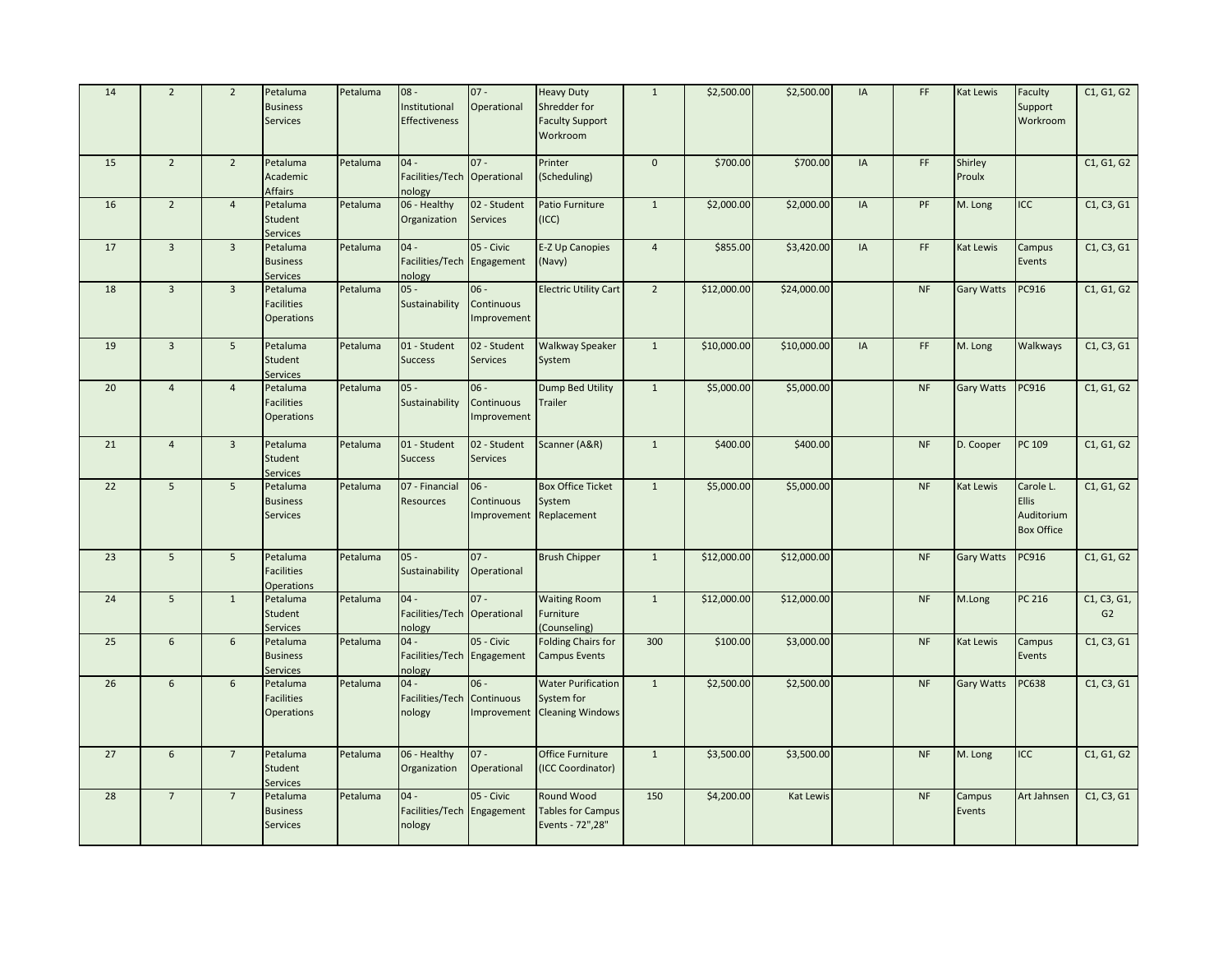| 29 | $7\overline{ }$         | $7^{\circ}$    | Petaluma<br><b>Business</b><br>Services            | Petaluma | $04 -$<br>Facilities/Tech Operational<br>nology | $07 -$                                    | <b>Outdoor Storage</b><br>Container for 72<br><b>Round Tables"</b>              | 1                            | \$2,500.00  | \$2,500.00   |    | <b>NF</b> | <b>Kat Lewis</b>  | Campus<br>Events                  | C1, C3, G1 |
|----|-------------------------|----------------|----------------------------------------------------|----------|-------------------------------------------------|-------------------------------------------|---------------------------------------------------------------------------------|------------------------------|-------------|--------------|----|-----------|-------------------|-----------------------------------|------------|
| 30 | $7\overline{ }$         | $7^{\circ}$    | Petaluma<br><b>Facilities</b><br><b>Operations</b> | Petaluma | $04 -$<br>Facilities/Tech Operational<br>nology | $07 -$                                    | <b>Electric Snake</b>                                                           | $\mathbf{1}$                 | \$3,000.00  | \$3,000.00   |    | <b>NF</b> | <b>Gary Watts</b> | <b>PC638</b>                      | C1, G1, G2 |
| 31 | $7\overline{ }$         | 8              | Petaluma<br>Student<br><b>Services</b>             | Petaluma | 06 - Healthy<br>Organization                    | $07 -$<br>Operational                     | Office Furniture<br>(Student Success)                                           | $\mathbf{1}$                 | \$3,500.00  | \$3,500.00   |    | NF        | M. Long           | <b>ICC</b>                        | C1, G1, G2 |
| 32 | 8                       | 8              | Petaluma<br><b>Business</b><br>Services            | Petaluma | 02 - Academic 07 -<br>Excellence                | Operational                               | <b>Scantron Machine</b><br>replacement                                          | $\mathbf{1}$                 | \$2,500.00  | \$2,500.00   | IA | FF        | <b>Kat Lewis</b>  | Faculty<br>Support<br>Workroom    | C1, G1, G2 |
| 33 | 8                       | 8              | Petaluma<br><b>Facilities</b><br><b>Operations</b> | Petaluma | $04 -$<br>Facilities/Tech Operational<br>nology | $07 -$                                    | <b>Roto Hammer</b>                                                              | $\mathbf{1}$                 | \$1,200.00  | \$1,200.00   |    | <b>NF</b> | <b>Gary Watts</b> | PC916                             | C1, G1, G2 |
| 34 | 8                       | $\overline{9}$ | Petaluma<br>Student<br><b>Services</b>             | Petaluma | $04 -$<br>Facilities/Tech Services<br>nology    | 02 - Student                              | <b>Replace Digital</b><br><b>Monitors</b>                                       | $\overline{2}$               | \$2,000.00  | \$4,000.00   |    | NF        | M. Long           | Health<br>Services/Cou<br>nseling | C1, C3, G1 |
| 35 | 9                       | $\overline{2}$ | Petaluma<br>Student<br><b>Services</b>             | Petaluma | 01 - Student<br><b>Success</b>                  | 02 - Student<br><b>Services</b>           | iPads (Outreach)                                                                | 10                           | \$1,000.00  | \$10,000.00  |    | <b>NF</b> | D. Cooper         | Outreach                          | C1, C3, G1 |
| 36 | 10                      | 10             | Petaluma<br>Student<br><b>Services</b>             | Petaluma | 01 - Student<br><b>Success</b>                  | $03 -$<br>/Stewardship                    | Add video<br>Vitality/Equity conferencing to<br>conference room<br>(Counseling) | $\mathbf{1}$                 | \$18,000.00 | \$18,000.00  | IA | PF        | M. Long           |                                   | C1, G1, G2 |
| 37 | 11                      | 6              | Petaluma<br>Student<br>Services                    | Petaluma | $05 -$<br>Sustainability                        | 01 - Student<br>Learning &<br><b>SLOs</b> | <b>Event Signage</b><br>(First Stop)                                            | 5                            | \$266.00    | \$1,330.00   |    | <b>NF</b> | D. Cooper         | <b>PC 109/PC</b><br>116           | C1, C3, G1 |
| 38 | 12                      | 12             | Petaluma<br>Student<br><b>Services</b>             | Petaluma | 06 - Healthy<br>Organization                    | $07 -$<br>Operational                     | Office Furniture<br>for Adjuncts<br>(Counseling)                                | $\overline{2}$               | \$3,500.00  | \$7,000.00   |    | NF        | M. Long           | <b>PC 222, PC</b><br>223          | C1, G1, G2 |
| 39 | 12                      | 11             | Petaluma<br>Student<br><b>Services</b>             | Petaluma | $05 -$<br>Sustainability                        | $03 -$<br>/Stewardship                    | Add video<br>Vitality/Equity conferencing (ICC)                                 | $\mathbf{1}$                 | \$18,000.00 | \$18,000.00  |    | <b>NF</b> | D. Cooper         | PC 116                            | C1, G1, G2 |
|    |                         |                |                                                    |          |                                                 |                                           |                                                                                 | <b>Petaluma Campus Total</b> |             | \$189,908.00 |    |           |                   |                                   |            |
|    | <b>STUDENT SERVICES</b> |                |                                                    |          |                                                 |                                           |                                                                                 |                              |             |              |    |           |                   |                                   |            |

| <b>VP Rank</b> |  | Supv Rank   Dept Rank   Program/Unit | Location |      | Strategic Plan   Mission Align   Item Description | Qty | <b>Cost Each</b> | <b>Total Cost</b> | Internal | Resource                        | Requestor | <b>Room or</b> | <b>Component</b> |
|----------------|--|--------------------------------------|----------|------|---------------------------------------------------|-----|------------------|-------------------|----------|---------------------------------|-----------|----------------|------------------|
|                |  |                                      |          | Goal |                                                   |     |                  |                   |          | Allocation Reallocation         |           | Space          | Prioritizatio    |
|                |  |                                      |          |      |                                                   |     |                  |                   | (IA) or  | <b>Fully Funded</b>             |           |                | n Rationale      |
|                |  |                                      |          |      |                                                   |     |                  |                   |          | <b>External (FF) Partially</b>  |           |                |                  |
|                |  |                                      |          |      |                                                   |     |                  |                   |          | <b>Funding (EF)</b> Funded (PF) |           |                |                  |
|                |  |                                      |          |      |                                                   |     |                  |                   |          | Not Funded                      |           |                |                  |
|                |  |                                      |          |      |                                                   |     |                  |                   |          | (NF)                            |           |                |                  |
|                |  |                                      |          |      |                                                   |     |                  |                   |          |                                 |           |                |                  |
|                |  |                                      |          |      |                                                   |     |                  |                   |          |                                 |           |                |                  |
|                |  |                                      |          |      |                                                   |     |                  |                   |          |                                 |           |                |                  |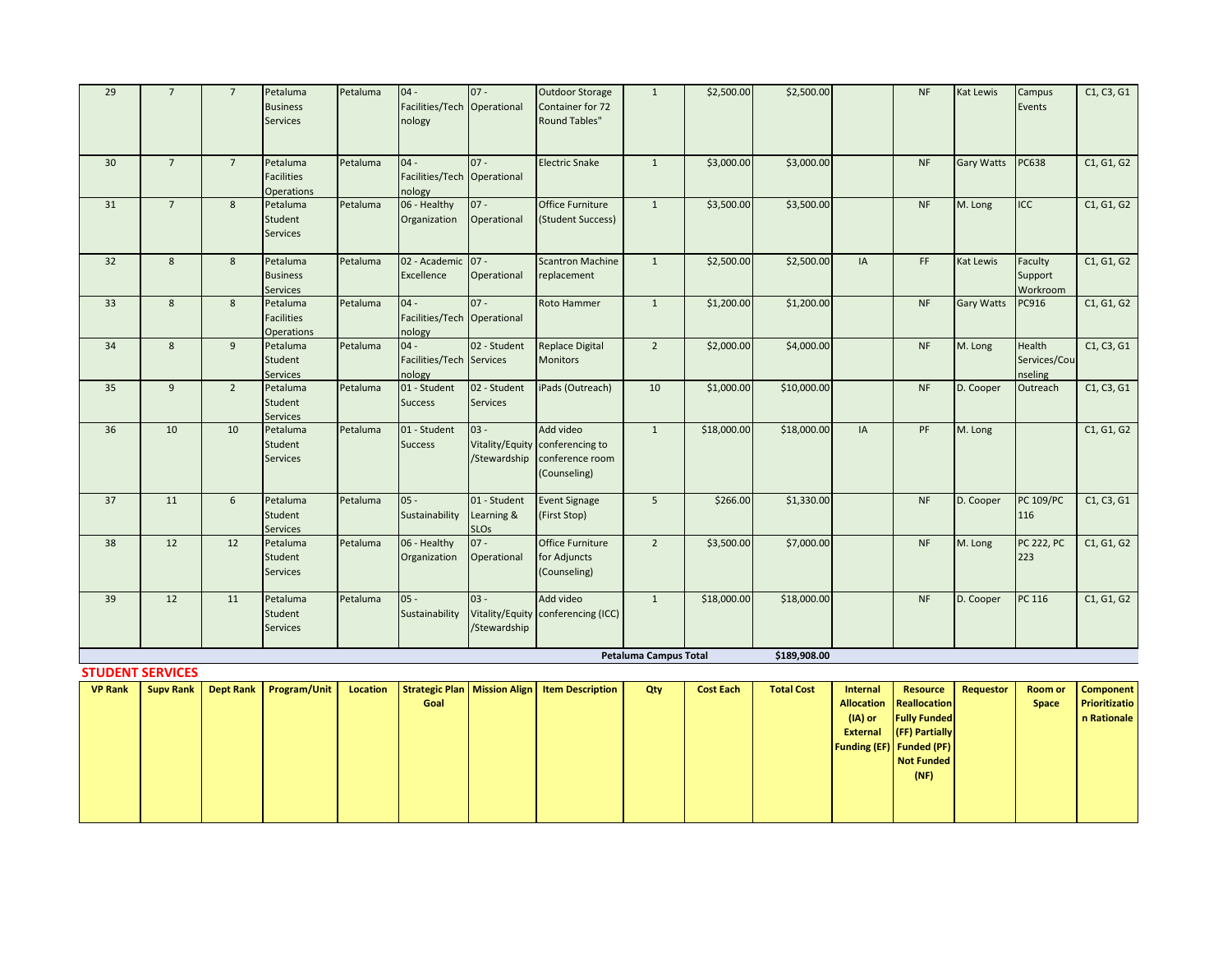|                         | $\mathbf 0$    | $\overline{3}$ | Admissions and AL<br><b>Records</b>                         |            | $\mathbf 0$    | $\mathbf{0}$    | User licenses for<br>Imaging for staff<br>and counselors    | $\mathbf 1$    | \$25,000.00 | \$25,000.00 |    | $\sf{NF}$                    | Freyja<br>Pereira                 | all                                   | C1, C3 |
|-------------------------|----------------|----------------|-------------------------------------------------------------|------------|----------------|-----------------|-------------------------------------------------------------|----------------|-------------|-------------|----|------------------------------|-----------------------------------|---------------------------------------|--------|
| $\overline{2}$          | $\mathbf{0}$   | $\mathbf{1}$   | Assessment                                                  | Other      | $\mathbf{1}$   | $\overline{2}$  | Computerized<br>assessment lab                              | 30             | \$1,800.00  | \$54,000.00 | EF | FF                           | Li.<br>Collier/Hect<br>or Delgado | <b>SWC</b>                            | C1, C3 |
| $\overline{\mathbf{3}}$ | $\mathbf 0$    | $\mathbf{1}$   | <b>Career Center</b><br>and Student<br>Employment           | <b>ALL</b> | $\mathbf{1}$   | $\overline{2}$  | desk top computer<br>and monitor                            | $\overline{3}$ | \$1,500.00  | \$4,500.00  | IA | <b>NF</b>                    | LHunnemed<br>er-Bergfelt          | Career/Tran<br>sfer<br>computer<br>ab | C1, C3 |
| $\overline{4}$          | $\mathbf{0}$   | $\overline{3}$ | <b>CalWorks</b>                                             | Santa Rosa | $\overline{2}$ | $\overline{2}$  | Laptops for<br>student use                                  | $\overline{3}$ | \$800.00    | \$2,400.00  | EF | <b>NF</b>                    | Lily<br>Hunnemede<br>r-Bergfelt   | <b>CalWORKs</b><br>4804               | C1, C3 |
| 5                       | $\mathbf 0$    | $\mathbf{1}$   | Student Health ALL<br><b>Services</b>                       |            | $\overline{4}$ | $\overline{2}$  | <b>MEDICAT software</b><br>enhancements<br>estimated cost   | $\mathbf{1}$   | \$15,000.00 | \$15,000.00 | EF | FF                           | Susan Quinn SHS Race              |                                       | C1, C3 |
| $6\overline{6}$         | $\mathbf 0$    | $\mathbf{1}$   | International<br>Student<br>Programs                        | Santa Rosa | $\mathbf{1}$   | $\overline{2}$  | Software to<br>manage intl<br>student data                  | $1\,$          | \$30,000.00 | \$30,000.00 | IA | FF                           | Peg Saragina 518 Plover           |                                       | C1, C3 |
| 6                       | $\mathbf 0$    | $\overline{2}$ | Student Affairs Santa Rosa<br>and<br>Engagement<br>Programs |            | $\overline{4}$ | $\overline{2}$  | Upgrades to<br><b>Student Activities</b><br>Center          | $\mathbf 0$    | \$25,000.00 | \$25,000.00 | IA | <b>NF</b>                    | Robert<br>Ethington               | 4608                                  | C1, C3 |
| $\overline{7}$          | $\mathbf 0$    | $2^{\circ}$    | Student Affairs Santa Rosa<br>and<br>Engagement<br>Programs |            | $\overline{4}$ | $\overline{2}$  | Digital Display for<br><b>Dining Services,</b><br>Bertolini | $1\,$          | \$6,000.00  | \$6,000.00  | IA | <b>NF</b>                    | Robert<br>Ethington               | N/A                                   | C1, C3 |
| $\overline{8}$          | $\overline{0}$ | $\overline{3}$ | Admissions and ALL<br>Records                               |            | $\overline{0}$ | $\mathbf{0}$    | User licenses for<br>Imaging for staff<br>and counselors    | $\overline{1}$ | \$25,000.00 | \$25,000.00 |    | NF                           | Freyja<br>Pereira                 | $\overline{a}$                        | C1, C3 |
| 9                       | $\mathbf 0$    | $\mathbf{1}$   | <b>Student Affairs</b><br>and<br>Engagement<br>Programs     | Petaluma   | $\overline{4}$ | $\overline{2}$  | Digital Display for<br>Carole Ellis Aud,<br>exterior        | $1\,$          | \$6,000.00  | \$6,000.00  | IA | $\mathsf{FF}% _{\mathsf{F}}$ | Robert<br>Ethington               | N/A                                   | C1, C3 |
| 10                      | $\mathbf 0$    | $\overline{3}$ | Assessment                                                  | <b>ALL</b> | $\overline{4}$ | $7\overline{ }$ | <b>Scanners for</b><br>assessment                           | $\overline{3}$ | \$27,000.00 | \$81,000.00 | EF | $\mathsf{FF}% _{\mathsf{F}}$ | Li Collier                        | SR, PC, SWC                           | C1, C3 |
| 11                      | $\mathbf 0$    | $\mathbf{1}$   | <b>Student Affairs</b><br>and<br>Engagement<br>Programs     | Petaluma   | $\overline{4}$ | $\overline{2}$  | Petaluma Campus<br><b>Walkway Speaker</b><br>System         | $\mathbf{1}$   | \$20,000.00 | \$20,000.00 | IA | FF                           | Robert<br>Ethington               | N/A                                   | C1, C3 |
| 12                      | $\mathbf 0$    | $\mathbf{1}$   | Student Affairs Santa Rosa<br>and<br>Engagement<br>Programs |            | $\overline{4}$ | $\overline{2}$  | <b>Digital Marquee</b><br>for Bertolini Quad                | $\mathbf{1}$   | \$30,000.00 | \$30,000.00 | IA | $\sf{NF}$                    | Robert<br>Ethington               | N/A                                   | C1, C3 |
| 13                      | $\mathbf 0$    | $\mathbf{1}$   | Veterans Affairs Santa Rosa                                 |            | $\overline{4}$ | $\overline{2}$  | networked printer                                           | $1\,$          | \$1,200.00  | \$1,200.00  | EF | FF                           | Kris Shear                        | 513                                   | C1, C3 |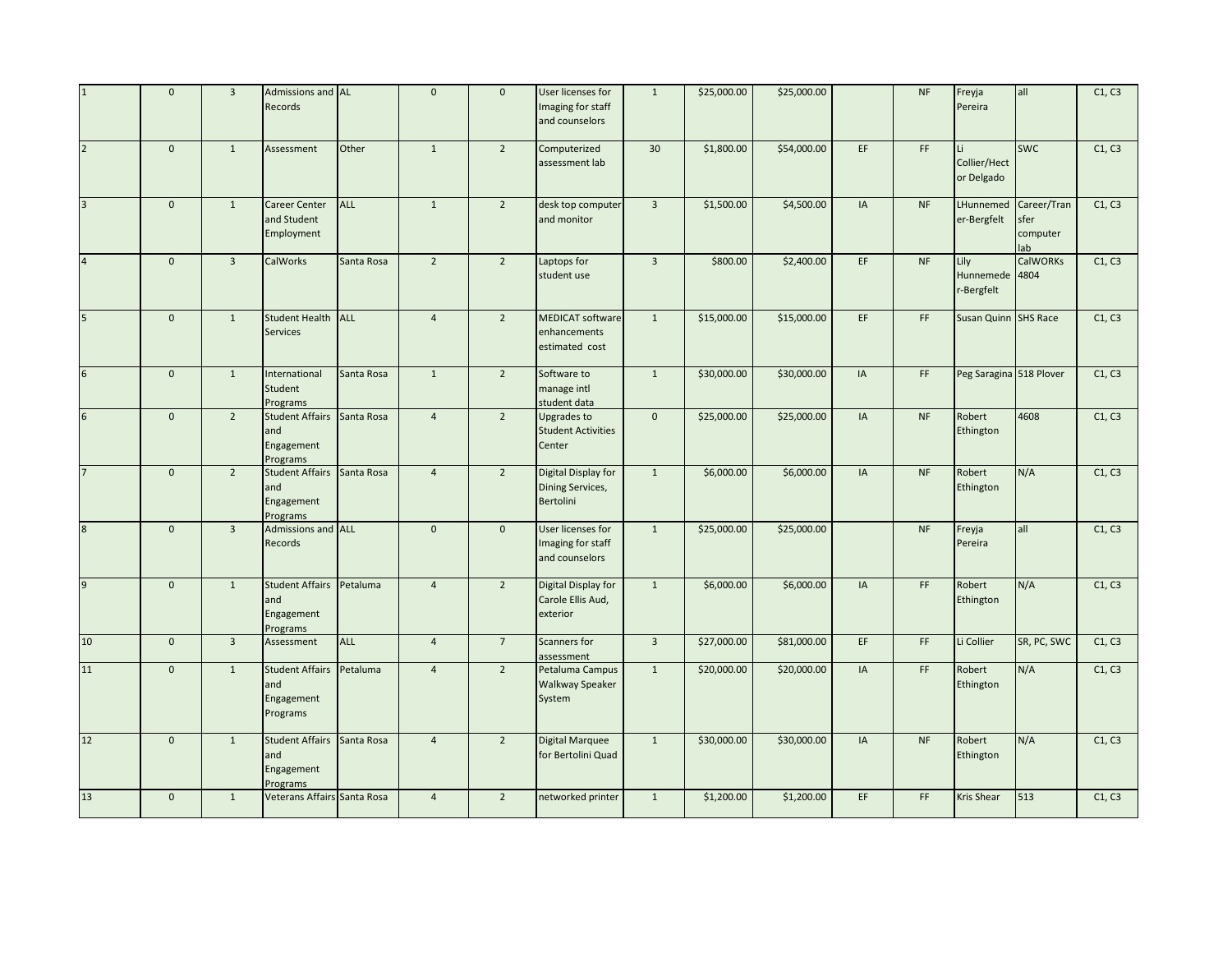| 14              | $\mathbf 0$  | $\mathbf{1}$   | <b>Assistive Tech</b><br>and Support<br>Services        | Santa Rosa | $\mathbf 1$    | $\mathbf{1}$    | Pro Ink<br>Attachment for<br><b>Braille Machine</b>       | $1\,$          | \$3,995.00  | \$3,995.00  | EF | FF                           | Kimberly<br>Gross     | <b>Pioneer Hall</b><br>380                               | C1, C3 |
|-----------------|--------------|----------------|---------------------------------------------------------|------------|----------------|-----------------|-----------------------------------------------------------|----------------|-------------|-------------|----|------------------------------|-----------------------|----------------------------------------------------------|--------|
| 15              | $\mathbf 0$  | 6              | <b>Assistive Tech</b><br>and Support<br>Services        | Santa Rosa | $\mathbf{1}$   | $\overline{2}$  | <b>Computer Lab</b><br>Printer                            | $\mathbf{1}$   | \$500.00    | \$500.00    | EF | $\mathsf{FF}% _{\mathsf{F}}$ | Kimberly<br>Gross     | <b>Pioneer Hall</b><br>380                               | C1, C3 |
| 16              | $\mathbf{0}$ | $\overline{3}$ | <b>Assistive Tech</b><br>and Support<br>Services        | Santa Rosa | $\mathbf{1}$   | $\mathbf{1}$    | <b>DRD Software -</b><br>Dolphin Easy<br>Converter        | $\mathbf{1}$   | \$300.00    | \$300.00    | EF | FF                           | Kimberly<br>Gross     | <b>Pioneer Hall</b><br>380                               | C1, C3 |
| 17              | $\mathbf{0}$ | $\overline{3}$ | <b>EOPS - CARE</b>                                      | <b>ALL</b> | $\mathbf{0}$   | $7\overline{ }$ | Tele-conferencing<br><b>Equipment for</b><br>EOPS/CARE    | $\mathbf{1}$   | \$15,000.00 | \$15,000.00 | IA | <b>NF</b>                    | Inez<br>Barragan      | EOPS/CARE<br>in Bertolini                                | C1, C3 |
| 18              | $\mathsf 0$  | $\overline{4}$ | <b>Assistive Tech</b><br>and Support<br>Services        | <b>ALL</b> | $\mathbf{1}$   | $\mathbf{1}$    | Portable CCTV                                             | $\mathbf 1$    | \$3,000.00  | \$3,000.00  | EF | FF                           | Kimberly<br>Gross     | <b>Pioneer Hall</b><br>380                               | C1, C3 |
| 19              | $\mathbf 0$  | $\mathbf{1}$   | <b>Assistive Tech</b><br>and Support<br>Services        | Santa Rosa | $\mathbf{1}$   | $\mathbf{1}$    | <b>Braille Machine</b>                                    | $\mathbf 1$    | \$10,000.00 | \$10,000.00 | EF | $\mathsf{FF}% _{\mathsf{F}}$ | Kimberly<br>Gross     | <b>Pioneer Hall</b><br>380                               | C1, C3 |
| 20 <sub>2</sub> | $\mathbf{0}$ | $\mathbf{1}$   | <b>Financial Aid</b>                                    | Santa Rosa | $\overline{4}$ | $\overline{7}$  | Extension of life-<br><b>Regent FAM</b><br>software       | $\mathbf{1}$   | \$90,000.00 | \$90,000.00 |    | <b>NF</b>                    | Financial Aid 502     |                                                          | C1, C3 |
| 21              | $\mathbf{0}$ | $\overline{2}$ | Assessment                                              | Petaluma   | $\mathbf{1}$   | $\overline{2}$  | <b>Add NetSchool</b><br>control at admin.<br>station      | 50             | \$40.00     | \$2,000.00  | EF | FF                           | Li Collier            | PC 641                                                   | C1, C3 |
| 22              | $\mathbf{0}$ | 5 <sup>1</sup> | <b>Assistive Tech</b><br>and Support<br>Services        | ALL        | $\mathbf{1}$   | $\mathbf{1}$    | <b>Ruby Handheld</b><br>Video Magnifier                   | $\overline{2}$ | \$900.00    | \$1,800.00  | EF | FF                           | Kimberly<br>Gross     | <b>Pioneer Hall</b><br>380                               | C1, C3 |
| 23              | $\mathbf{0}$ | $\overline{2}$ | <b>Assistive Tech</b><br>and Support<br>Services        | Santa Rosa | $\mathbf{1}$   | $1\,$           | <b>High Speed</b><br>Scanner                              | $\mathbf 1$    | \$10,000.00 | \$10,000.00 | EF | FF                           | Kimberly<br>Gross     | <b>Pioneer Hall</b><br>380                               | C1, C3 |
| 24              | $\mathbf 0$  | $\overline{2}$ | <b>Assistive Tech</b><br>and Support<br><b>Services</b> | Santa Rosa | $\mathbf{1}$   | $\mathbf{1}$    | Portable Braille<br><b>Display</b>                        | $\overline{3}$ | \$2,795.00  | \$8,385.00  | EF | $\mathsf{FF}% _{\mathsf{F}}$ | Kimberly<br>Gross     | <b>Pioneer Hall</b><br>380                               | C1, C3 |
| 25              | $\mathbf{0}$ | $\overline{4}$ | <b>Student Health</b><br>Services                       | Santa Rosa | $\overline{4}$ | $\overline{2}$  | Elevated<br>workstation desks<br>ergonomic                | $\overline{3}$ | \$5,000.00  | \$15,000.00 |    | <b>NF</b>                    | Susan Quinn SHS Race, | Plover                                                   | C1, C3 |
| 26              | $\mathbf 0$  | 6              | <b>Student Health</b><br><b>Services</b>                | Santa Rosa | $\overline{4}$ | $\overline{2}$  | Replace computer<br>workstation chairs                    | 6              | \$500.00    | \$3,000.00  |    | <b>NF</b>                    | Susan Quinn SHS Race  | <b>Building</b>                                          | C1, C3 |
| 27              | $\mathbf{0}$ | $\mathbf{1}$   | <b>EOPS - CARE</b>                                      | Santa Rosa | $\mathbf{1}$   | $\mathbf{1}$    | TV Monitor in the<br>EOPS/CARE/CAFYE<br>S front lobby are | $\mathbf{1}$   | \$6,000.00  | \$6,000.00  | IA | <b>NF</b>                    | Inez<br>Barragan      | EOPS/CARE/<br><b>CAFYES</b> in<br>2nd floor<br>Bertolini | C1, C3 |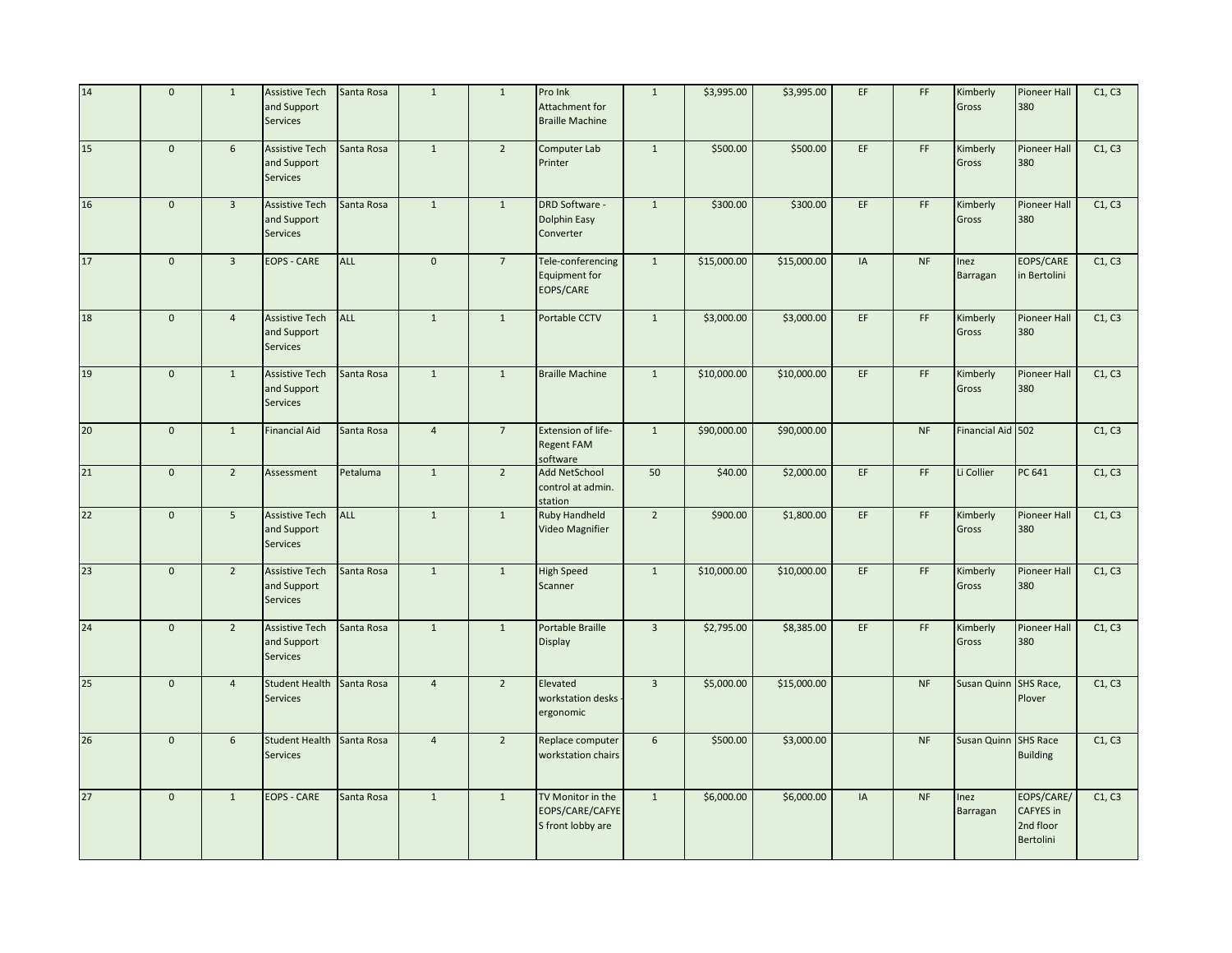| 28                      | $\mathbf 0$                    | $\mathbf{1}$     | <b>Student Affairs</b>            | Petaluma        | $\overline{4}$                        | $\overline{2}$ | Outdoor Stage for       | $1\,$                                | \$10,000.00      | \$10,000.00       | IA                  | <b>NF</b>           | Robert               | N/A             | C1, C3               |
|-------------------------|--------------------------------|------------------|-----------------------------------|-----------------|---------------------------------------|----------------|-------------------------|--------------------------------------|------------------|-------------------|---------------------|---------------------|----------------------|-----------------|----------------------|
|                         |                                |                  | and                               |                 |                                       |                | Rotary Plaza            |                                      |                  |                   |                     |                     | Ethington            |                 |                      |
|                         |                                |                  | Engagement                        |                 |                                       |                | adjacency               |                                      |                  |                   |                     |                     |                      |                 |                      |
| 29                      | $\mathbf 0$                    | $\overline{3}$   | Programs<br><b>Student Health</b> | Santa Rosa      | $\overline{4}$                        | $2^{\circ}$    | Replace Lobby           | $1\,$                                | \$10,000.00      | \$10,000.00       |                     | NF                  | Susan Quinn SHS Race |                 | C1, C3               |
|                         |                                |                  | Services                          |                 |                                       |                | seating system,         |                                      |                  |                   |                     |                     |                      | <b>Building</b> |                      |
|                         |                                |                  |                                   |                 |                                       |                | safety and ADA          |                                      |                  |                   |                     |                     |                      | Lobby,          |                      |
|                         |                                |                  |                                   |                 |                                       |                |                         |                                      |                  |                   |                     |                     |                      |                 |                      |
|                         |                                |                  |                                   |                 |                                       |                | issue                   | <b>Student Services Total</b>        |                  | \$514,080.00      |                     |                     |                      |                 |                      |
|                         | <b>HUMAN RESOURCES</b>         |                  |                                   |                 |                                       |                |                         |                                      |                  |                   |                     |                     |                      |                 |                      |
| <b>VP Rank</b>          | <b>Supv Rank</b>               |                  | Dept Rank   Program/Unit          | <b>Location</b> | <b>Strategic Plan   Mission Align</b> |                | <b>Item Description</b> | Qty                                  | <b>Cost Each</b> | <b>Total Cost</b> | Internal            | <b>Resource</b>     | <b>Requestor</b>     | <b>Room or</b>  | <b>Component</b>     |
|                         |                                |                  |                                   |                 | Goal                                  |                |                         |                                      |                  |                   | <b>Allocation</b>   | <b>Reallocation</b> |                      | Space           | Prioritizatio        |
|                         |                                |                  |                                   |                 |                                       |                |                         |                                      |                  |                   | (IA) or             | <b>Fully Funded</b> |                      |                 | n Rationale          |
|                         |                                |                  |                                   |                 |                                       |                |                         |                                      |                  |                   | <b>External</b>     | (FF) Partially      |                      |                 |                      |
|                         |                                |                  |                                   |                 |                                       |                |                         |                                      |                  |                   | <b>Funding (EF)</b> | <b>Funded (PF)</b>  |                      |                 |                      |
|                         |                                |                  |                                   |                 |                                       |                |                         |                                      |                  |                   |                     | <b>Not Funded</b>   |                      |                 |                      |
|                         |                                |                  |                                   |                 |                                       |                |                         |                                      |                  |                   |                     | (NF)                |                      |                 |                      |
|                         |                                |                  |                                   |                 |                                       |                |                         |                                      |                  |                   |                     |                     |                      |                 |                      |
|                         |                                |                  |                                   |                 |                                       |                |                         |                                      |                  |                   |                     |                     |                      |                 |                      |
|                         |                                |                  |                                   |                 |                                       |                |                         |                                      |                  |                   |                     |                     |                      |                 |                      |
|                         | <b>No Requests</b>             |                  |                                   |                 |                                       |                |                         |                                      |                  |                   |                     |                     |                      |                 |                      |
|                         | <b>OTHER DISTRICT SERVICES</b> |                  |                                   |                 |                                       |                |                         |                                      |                  |                   |                     |                     |                      |                 |                      |
| <b>FOUNDATION</b>       |                                |                  |                                   |                 |                                       |                |                         |                                      |                  |                   |                     |                     |                      |                 |                      |
|                         | <b>No Requests</b>             |                  |                                   |                 |                                       |                |                         |                                      |                  |                   |                     |                     |                      |                 |                      |
|                         | <b>INSTITUTIONAL RESEARCH</b>  |                  |                                   |                 |                                       |                |                         |                                      |                  |                   |                     |                     |                      |                 |                      |
| <b>VP Rank</b>          | <b>Supv Rank</b>               |                  | Dept Rank   Program/Unit          | <b>Location</b> | <b>Strategic Plan   Mission Align</b> |                | <b>Item Description</b> | Qty                                  | <b>Cost Each</b> | <b>Total Cost</b> | Internal            | <b>Resource</b>     | <b>Requestor</b>     | Room or         | <b>Component</b>     |
|                         |                                |                  |                                   |                 | Goal                                  |                |                         |                                      |                  |                   | <b>Allocation</b>   | <b>Reallocation</b> |                      | Space           | <b>Prioritizatio</b> |
|                         |                                |                  |                                   |                 |                                       |                |                         |                                      |                  |                   | (IA) or             | <b>Fully Funded</b> |                      |                 | n Rationale          |
|                         |                                |                  |                                   |                 |                                       |                |                         |                                      |                  |                   | <b>External</b>     | (FF) Partially      |                      |                 |                      |
|                         |                                |                  |                                   |                 |                                       |                |                         |                                      |                  |                   | <b>Funding (EF)</b> | <b>Funded (PF)</b>  |                      |                 |                      |
|                         |                                |                  |                                   |                 |                                       |                |                         |                                      |                  |                   |                     | <b>Not Funded</b>   |                      |                 |                      |
|                         |                                |                  |                                   |                 |                                       |                |                         |                                      |                  |                   |                     | (NF)                |                      |                 |                      |
|                         |                                |                  |                                   |                 |                                       |                |                         |                                      |                  |                   |                     |                     |                      |                 |                      |
|                         |                                |                  |                                   |                 |                                       |                |                         |                                      |                  |                   |                     |                     |                      |                 |                      |
|                         |                                |                  |                                   |                 |                                       |                |                         |                                      |                  |                   |                     |                     |                      |                 |                      |
|                         | <b>No Requests</b>             |                  |                                   |                 |                                       |                |                         |                                      |                  |                   |                     |                     |                      |                 |                      |
| <b>PUBLIC RELATIONS</b> |                                |                  |                                   |                 |                                       |                |                         |                                      |                  |                   |                     |                     |                      |                 |                      |
| <b>VP Rank</b>          | <b>Supv Rank</b>               | <b>Dept Rank</b> | Program/Unit                      | Location        | <b>Strategic Plan   Mission Align</b> |                | <b>Item Description</b> | Qty                                  | <b>Cost Each</b> | <b>Total Cost</b> | Internal            | <b>Resource</b>     | <b>Requestor</b>     | Room or         | <b>Component</b>     |
|                         |                                |                  |                                   |                 | Goal                                  |                |                         |                                      |                  |                   | <b>Allocation</b>   | <b>Reallocation</b> |                      | Space           | <b>Prioritizatio</b> |
|                         |                                |                  |                                   |                 |                                       |                |                         |                                      |                  |                   | (IA) or             | <b>Fully Funded</b> |                      |                 | n Rationale          |
|                         |                                |                  |                                   |                 |                                       |                |                         |                                      |                  |                   | <b>External</b>     | (FF) Partially      |                      |                 |                      |
|                         |                                |                  |                                   |                 |                                       |                |                         |                                      |                  |                   | <b>Funding (EF)</b> | <b>Funded (PF)</b>  |                      |                 |                      |
|                         |                                |                  |                                   |                 |                                       |                |                         |                                      |                  |                   |                     | <b>Not Funded</b>   |                      |                 |                      |
|                         |                                |                  |                                   |                 |                                       |                |                         |                                      |                  |                   |                     | (NF)                |                      |                 |                      |
|                         |                                |                  |                                   |                 |                                       |                |                         |                                      |                  |                   |                     |                     |                      |                 |                      |
|                         |                                |                  |                                   |                 |                                       |                |                         |                                      |                  |                   |                     |                     |                      |                 |                      |
|                         |                                | $\mathbf{1}$     |                                   | Santa Rosa      | $08 -$                                | $06 -$         | <b>Digital Asset</b>    | $\mathbf{1}$                         | \$35,000.00      | \$5,000.00        |                     | <b>NF</b>           | Ellen                | 2615            |                      |
|                         |                                |                  |                                   |                 | Institutional                         | Continuous     | Management              |                                      |                  |                   |                     |                     | Maremont             |                 |                      |
|                         |                                |                  |                                   |                 | Effectiveness                         | Improvement    | System                  |                                      |                  |                   |                     |                     | Silver               |                 |                      |
|                         |                                |                  |                                   |                 |                                       |                |                         |                                      |                  |                   |                     |                     |                      |                 |                      |
|                         |                                |                  |                                   |                 |                                       |                |                         |                                      |                  |                   |                     |                     |                      |                 |                      |
|                         |                                |                  |                                   |                 |                                       |                |                         | <b>Public Relations Total</b>        |                  | \$5,000.00        |                     |                     |                      |                 |                      |
|                         |                                |                  |                                   |                 |                                       |                |                         | <b>Other District Services Total</b> |                  | \$5,000.00        |                     |                     |                      |                 |                      |